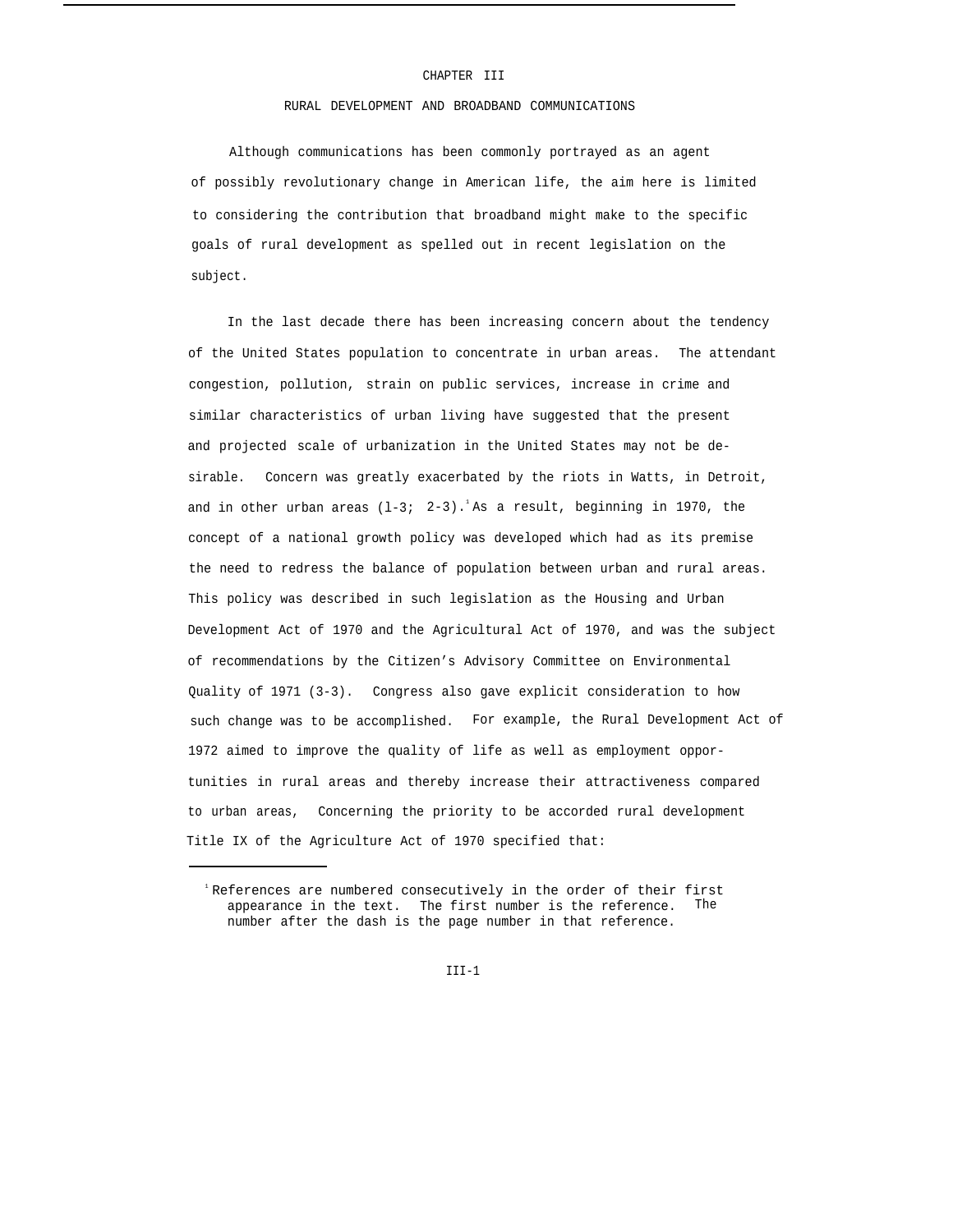"The Congress commits itself to a sound balance between rural and urban America. The Congress considers this balance so essential to the peace, prosperity, and welfare of all of our citizens that the highest priority must be given to the revitalization and development of rural areas."

Although the legislation cited is of recent vintage, Federal programs for the last forty years have had a great impact upon rural America in such areas as agriculture, transportation, electrification, and social welfare. Because of the long duration and complexity of change in rural America, the approach taken in the Chapter is to try to identify those key economic and social forces that seem to underlie the major alterations now underway. Subsequently, an attempt is made to show how broadband systems of varying configurations might meet the future needs created by the continued operation of these economic and social forces. Future needs are addressed because the establishment of area coverage rural broadband systems also lies in the future; none presently exists.

> Rural-Urban Population Distribution And Migration Patterns

This section explores distribution of population in rural and urban areas and recent patterns of migration between these two areas. There are two reasons for doing this. First, one objective of rural development is to affect the balance between rural and urban population size and, in this study, we are interested in the role broadband communications might play in such an alteration. Therefore, it is important to identify current trends so that it can be seen whether the objective towards which such systems might contribute would be helping to initiate a shift in population towards rural areas or helping to facilitate (or constrain) a shift which is already

 $TTT-2$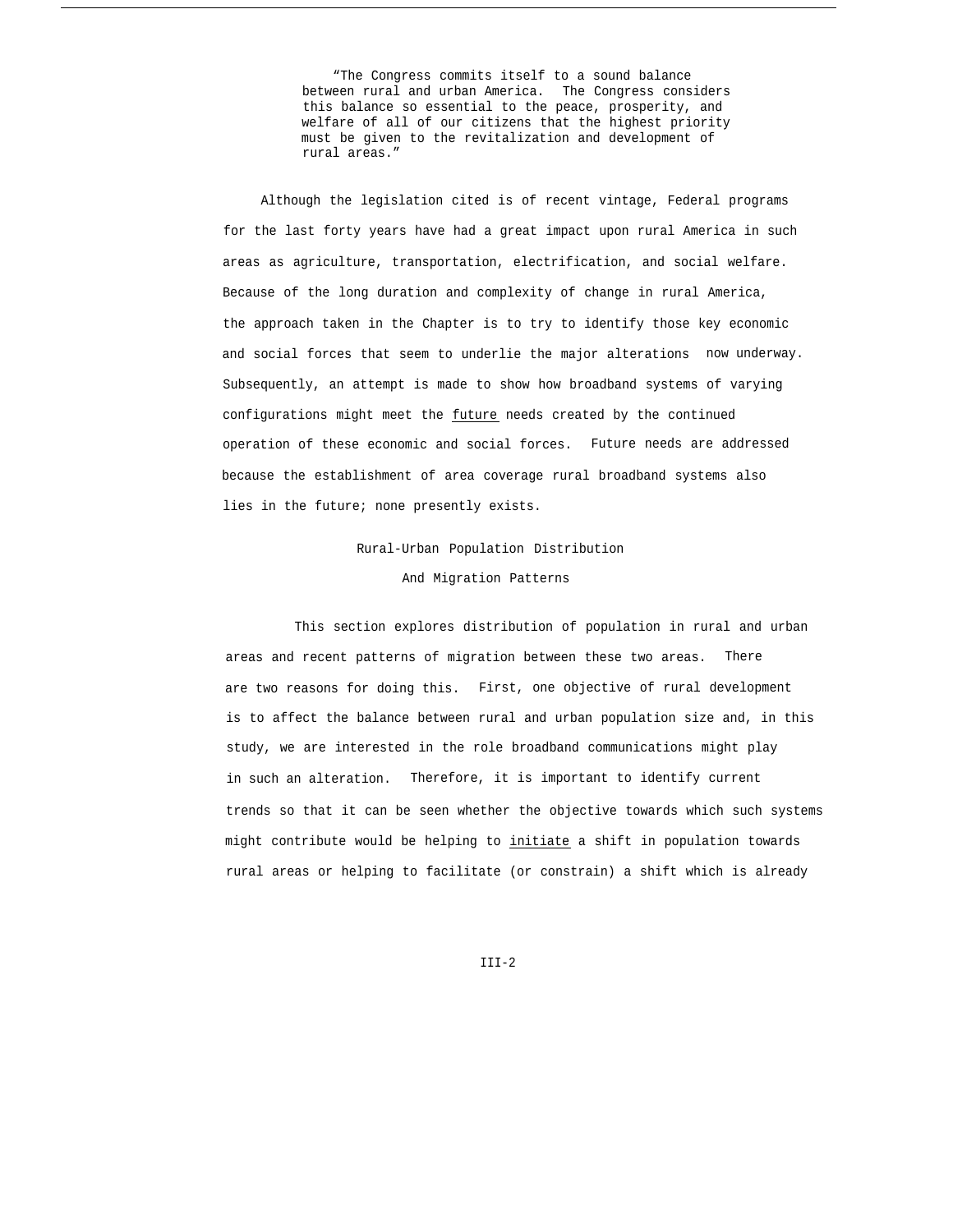occurring. Second, the characteristics of populations in rural areas will determine the types of broadband services which can best meet the needs of rural people. For example, a high proportion of youngsters implies a need for educational service. Medical services are especially important to an area with a high proportion of older residents.

Our investigation in this area resolved itself into a series of questions. The material in this section has been organized around these questions. As will be seen, not all questions have satisfactory answers, or where answers are provided, the data are sometimes less complete than desired.

#### Definitions

There are a number of definitions of rural and urban. For example, the Department of Agriculture by statute uses several different definitions, ranging from open country and places of 1,500 people up to all cities of less than 50,000 population. The U.S. Bureau of the Census defines rural as "open country residents and people in towns of up to 2,500 inhabitants" (4-669). The diversity of definitions has caused the Rural Caucus to request a survey of definitions of "rural" from the Library of Congress.<sup>1</sup>

In this section, the terms "metropolitan" and "nonmetropolitan" will be used rather than "urban" and "rural". The reason is that the available data on recent population trends are organized in these terms. (In overall totals, the differences between "rural" and "nonmetropolitan" are not large: 53.9

<sup>1</sup> Definitions of rural and urban are necessary not **only to** explore population trends but for purposes of identifying the applicability of various sources of Federal funds to support rural applications of telecommunications. This is discussed in Chapter IV of this report.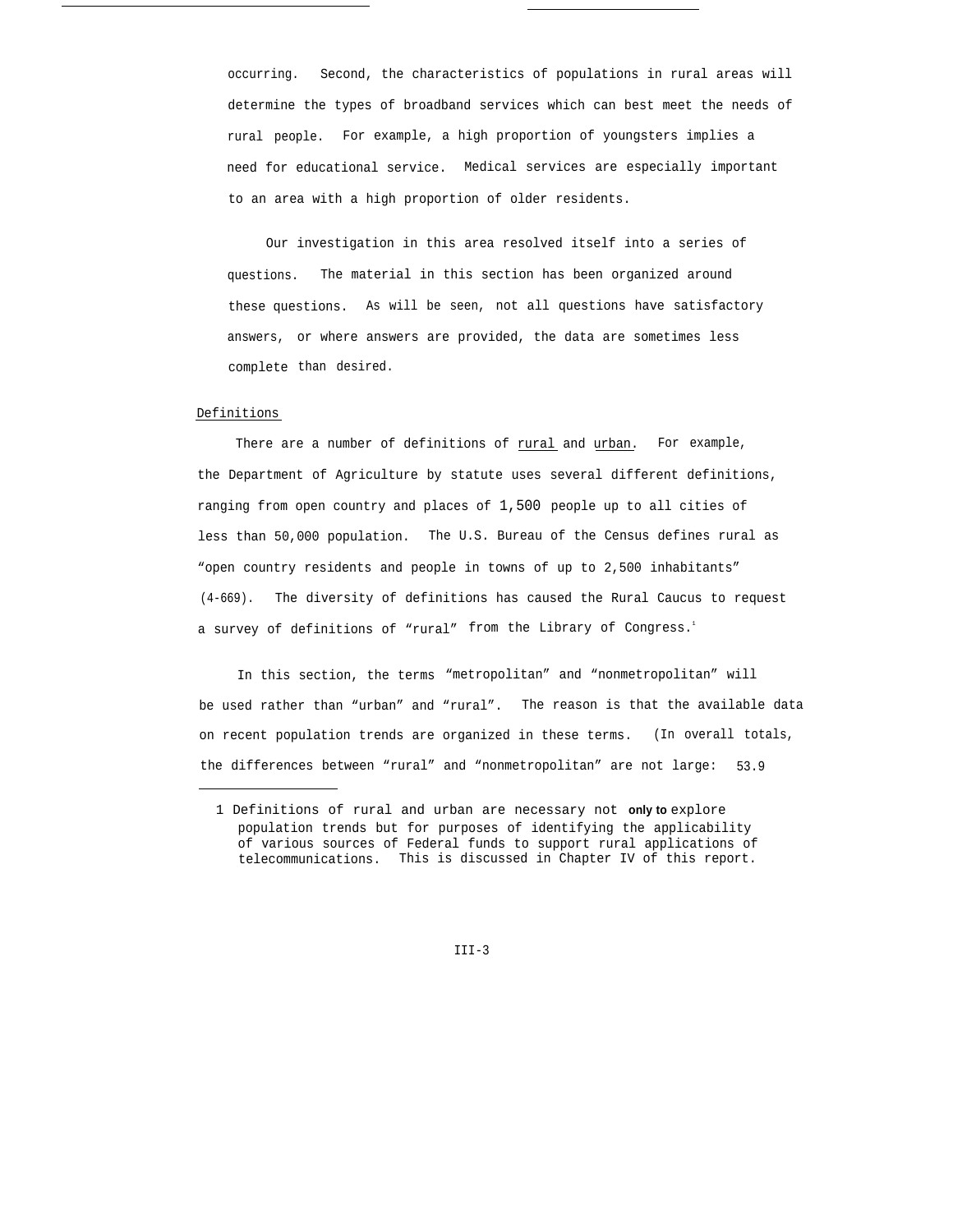million were classified as rural in the 1970 census; 54.3 million as nonmetropolitan.)

The metropolitan area is a county in which there is an urban nucleus of at least 50,000 people. Adjacent counties are included if 30% or more of the population commute to the urban core. If less than 30% but more than 15% of the workers commute, the adjacent county is still considered metro if it meets two out of three subsidiary criteria considered characteristic of metro areas. These criteria refer to density, degree of urbanization and rate of growth. Other areas are classified as nonmetropolitan  $(4-669; 5)$ .

## In The Recent Past And Today, How Many People Live In Metro Areas And How Many Live In Nonmetro Areas?

While the overall U.S. population increased from 1950 to 1974, the percentage of those in nonmetro areas has declined from 33% to 27%. A closer examination shows, however, that the tendency for the population to concentrate in metro areas is decreasing. From 1950 to 1960, the percentage of population in nonmetro areas fell from 33.3% to 29.0%, a drop of 4.3 percent. From 1960 to 1970, the nonmetro proportion continued to drop, but at a lesser rate of 2.3 percent. Thus, in 1970, 26.7% of the population lived in nonmetro areas. Finally, in the period 1970-74, the trend reversed itself, with nonmetro areas showing a net gain to 27 percent '<sup>f</sup>'he country's population, (1950 and 1960 based on data in 6-21; 1970 and 1974 based on data in 7-2).

## What Are The Recent Trends In U.S. Population Growth? How Do Metro And Nonmetro Growth Rates Differ?

The rate of U.S. population growth *is decreasing. Growth in the 1960-1970* decade was less than in the 1950-1960 decade. The 1970-1974 figures suggest that the 1970-1980 decade will show even less growth.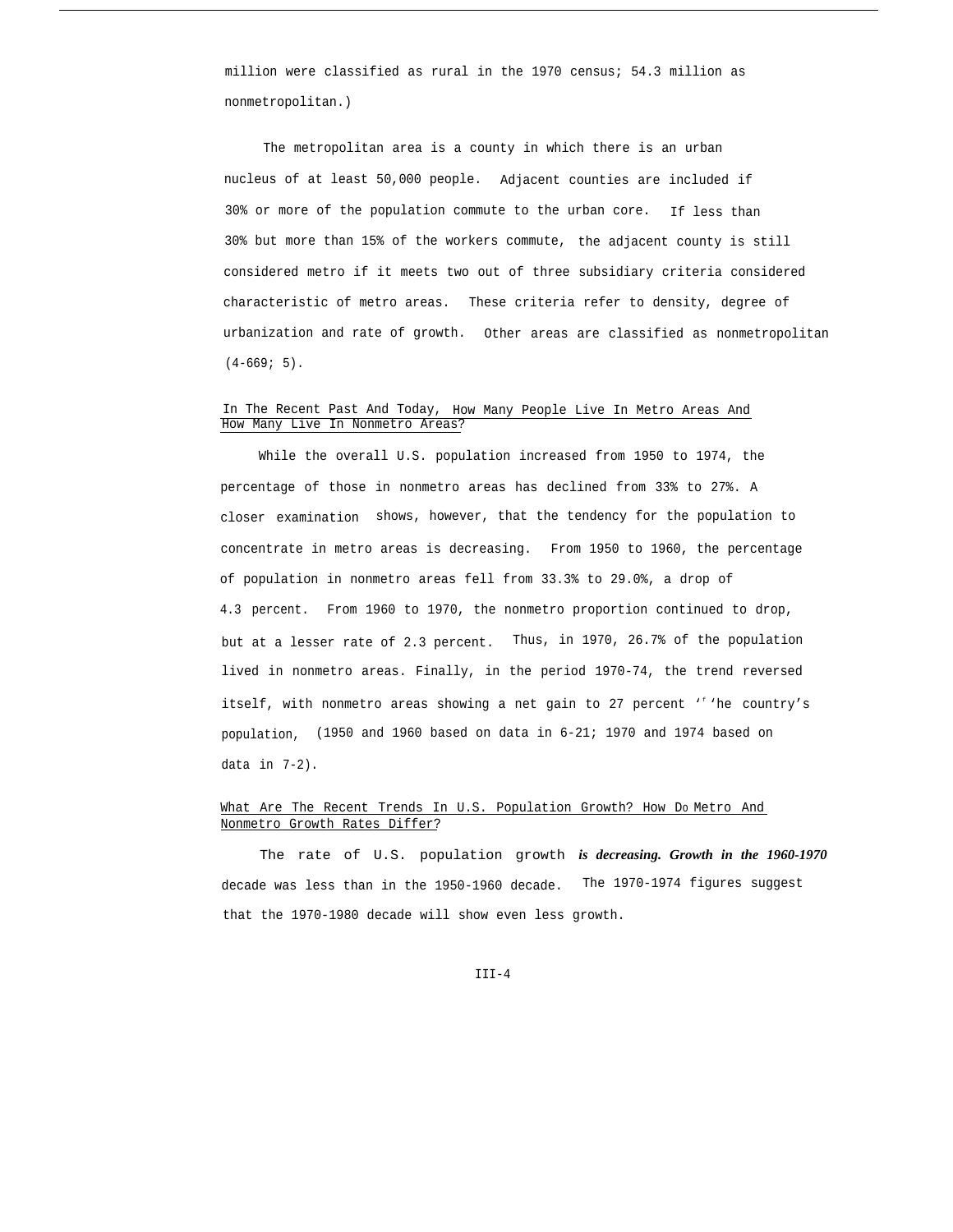When U.S. population growth is subdivided into metro and nonmetro growth, it is clear that growth in metro areas in the last 25 years has declined more precipitously than that of the U.S. population as a whole. Between 1970 - 1974, U.S. population *grew* by 4.0 percent whereas metro areas grew by only 3.4 percent. Nonmetro areas, on the other hand, grew by 5.6 percent during the same period (7-l). This is the first time in the twentieth century that nonmetropolitan growth has exceeded metropolitan growth (2-6). (1950, 1960, 1970 based on data in 6-21; 1974 based on data in 7-2.)

### One Factor Which Could Cause A Shift In Population Between Metro And Nonmetro Areas Is Migration. (Another Is Different Birthrates.) How Have Nonmetro Migration Patterns Changed Over The Last 25 Years?

Between 1950 and 1960, migration from nonmetro areas exceeded emigration by more than 6 million persons or more than 12% of the 1950 based population of *50.4* million persons. In the 1960-1970 decade, nonmetro areas still lost more population than they gained but by half the rate of the preceding decade.

The 1970's have seen an actual reversal of previous nonmetro losses. Over the last four years, a net of 1.6 million persons moved into nonmetro areas, a 3% increase over the 1970 base population of 54.3 million persons. (1950, 1960, and 1970 based on data in 6-21; 1974 based on data in 7-2.)

## How Has The Birthrate In Metro And Nonmetro Areas Affected Population Growth?

Between 1971 and 1974, a higher birthrate in nonmetro areas appears to have contributed to a higher population growth in nonmetro areas as compared to metro areas. During this period, the largest metropolitan areas of the country showed the greatest decline in birthrates. While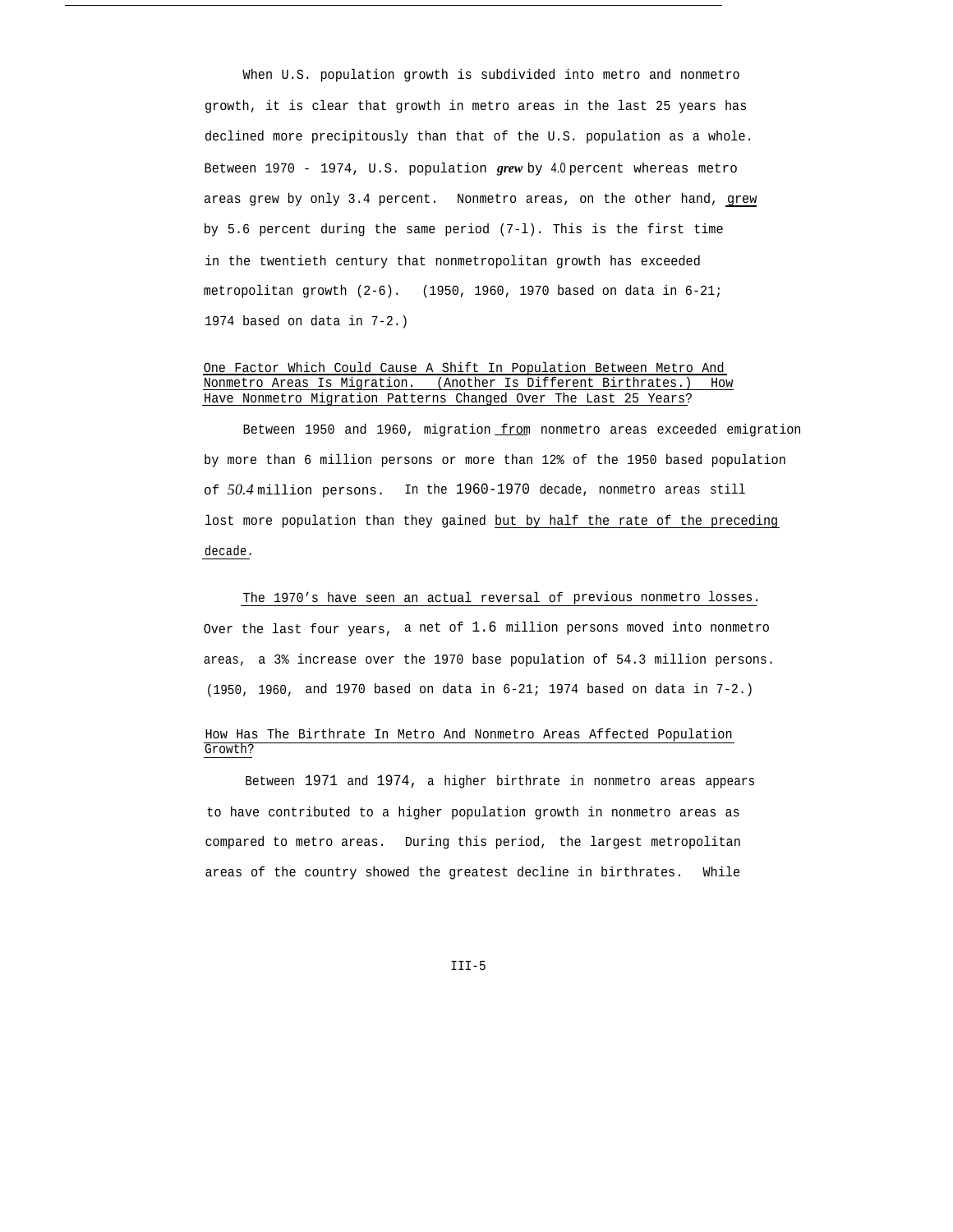fertility rates of metro and nonmetro areas converged from 1940 to 1970, during the period cited there appears to have been a divergence, with higher rates in nonmetro areas (2-13 ff.). However, higher birthrates are not the major explanation of nonmetro growth. Changes in migration patterns have played a predominant role as described above.

## Does The Shift In Population Towards Nonmetro Areas Represent Suburban Sprawl? Is It Simply Migration To Rural Areas Adjacent To Metro Areas?

Migration from metro to nonmetro areas does not simply reflect expansion of existing urban areas. Of the 1.6 million persons moving into nonmetro counties in the period 1970-74, 62% moved into counties adjacent  $<sup>L</sup>$ </sup> to metro areas. However, 38% moved into counties not adjacent to metro counties. These changes are particularly dramatic when compared to migration movements in the preceding decade, in which non-adjacent rural counties lost 2.3 million people. (Based on data in 7-2.)

#### What Proportion of Nonmetro Counties Are Expanding In Population?

The U.S. is made up of 3100 counties or county equivalents (5-2). Of these, 630 are metro and 2470 are nonmetro. Somewhat more than half (1461) of the nonmetro counties are not adjacent to metro counties. These are the most rural counties.

The 1970's were characterized by a large increase in the proportion of nonmetro counties which are growing, especially nonmetro counties not adjacent to metro areas. For example, 84% of nonmetro adjacent counties were growing in the 1970-1973 period compared to only 60% in the 1960-1970 decade. For nonmetro counties not adjacent to metro counties, the change

<sup>&</sup>lt;sup>1</sup> Counties classified as adjacent are characterized not only by geographic proximity but also because at least 1% of this force commuted to the metro central county for work (6-12).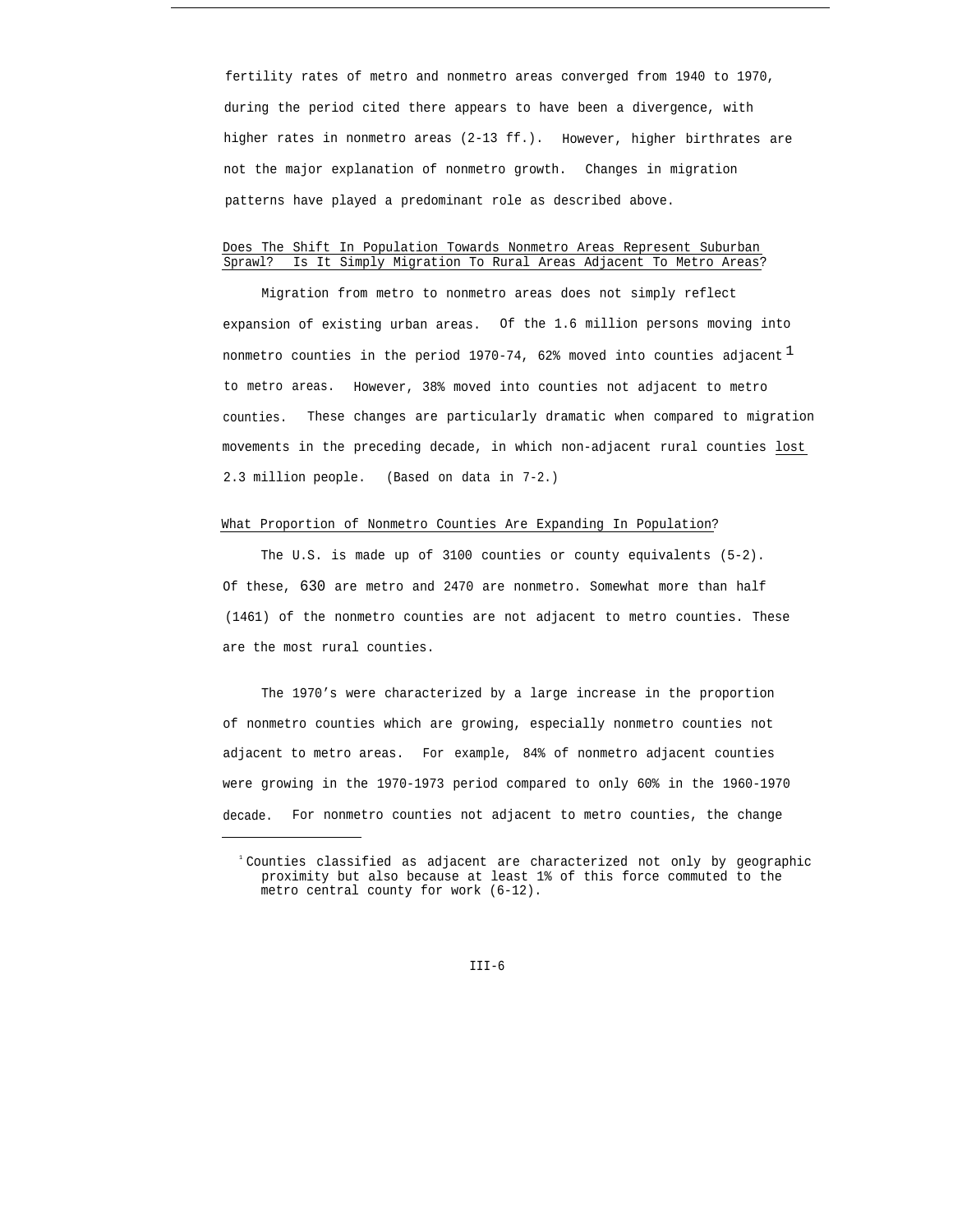in the proportion of growing counties is greater. In 1970-73 period, 70 percent were growing, whereas in 1960-1970, only 39 percent were growing (6-23). .

Migration patterns are playing a major role in growth. There has been a sharp increase in the 70's in the proportion of nonmetro counties growing by net immigration (6-23).

# Is Most Of The Migration Into Nonmetro Areas To The Most Densely Populated Places?

In absolute numbers, more than half this migration has been to rural counties adjacent to metropolitan areas, which are on the average most densely populated. However, the sharpest increase in migration has occurred in the less densely populated areas. Additionally, within counties of both categories, growth has tended to be greatest outside the corporate limits of towns (6-22).

### Is Nonmetro Growth Limited To Certain Sections Of The Country?

No. As stated in Reference 2 (pg. 7): "As measured by migration trends, all states but three (Alaska, Connecticut and New Jersey) show it (increased retention of population in nonmetro areas) and two of the three exceptions are controlled by events in military base counties. Nonadjacent (to metro areas) counties have had some net immigration in every major geographic region."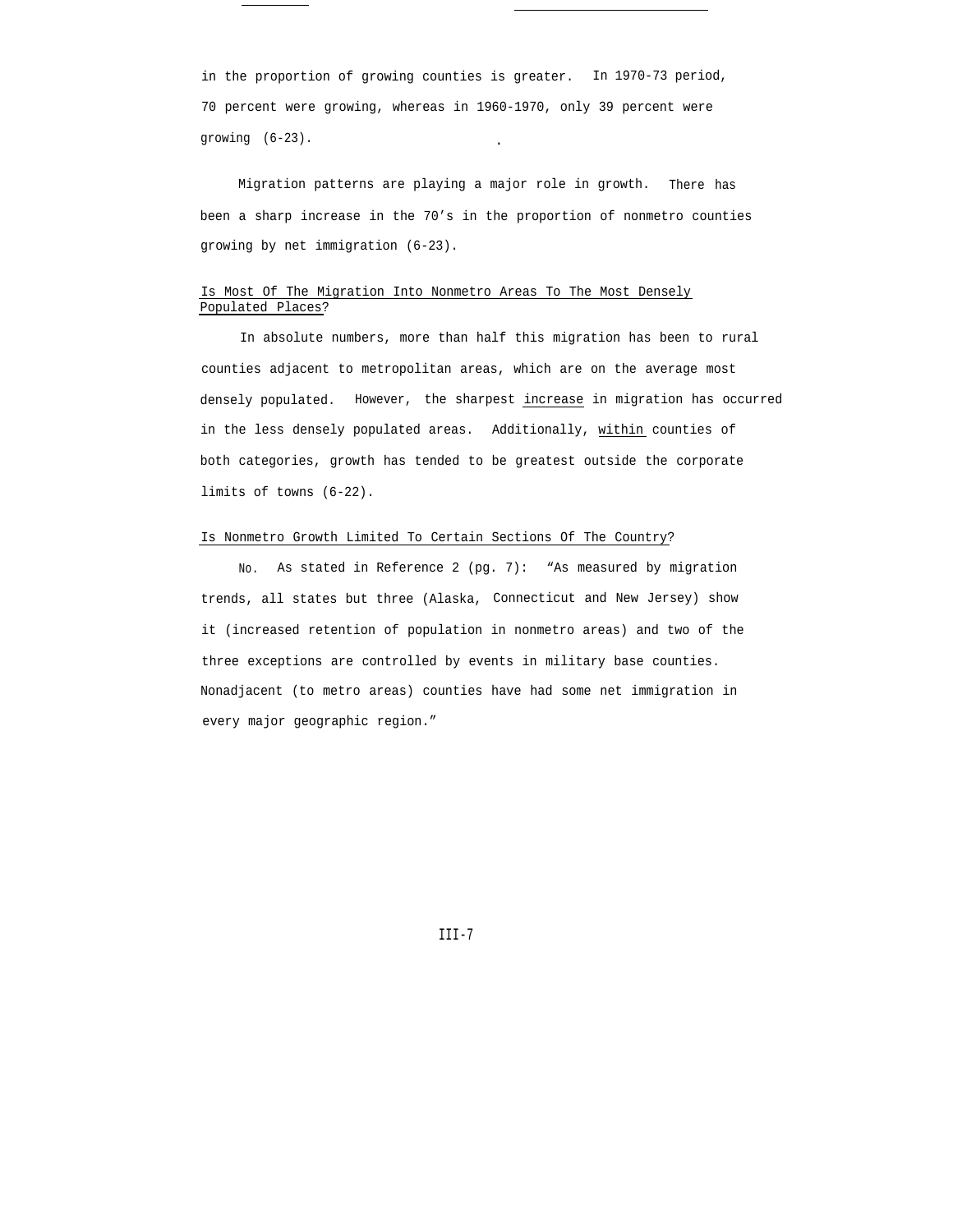#### Factors Underlying Rural Development

As has been shown, there is reason for believing that the long-term decline of many rural areas of this country is presently in the process of reversal.

The object of this section will be to survey some of the major explanations that have been advanced for this development. The third and final section of the Chapter will bring these theories to bear in an attempt to understand the changes now underway in three principal categories of nonmetropolitan counties; to identify the indicated future needs of the rural areas in question; and, finally, to consider the role that broadband communications might play in addressing these needs.

### Decentralization Of Manufacturing

In the decade of the *1960's,* the principal engine of economic change in rural America was the growth of manufacturing. As farm employment continued its decline, nonfarm jobs took up the slack and grew at a faster rate than in urban areas. Manufacturing dominated this growth in rural nonfarm jobs and increased at an annual rate of 4.6 percent during the decade. This growth occurred at the expense of urban areas; by the end of the decade 25 percent of all U.S. manufacturing was located in rural areas, up three percent from 1960 (8-l),

 $TTT - 8$ 

 $1$  While it is not the purpose of this study to attempt to break any new ground in understanding the factors underlying rural development, existing literature on the subject is unsatisfactory in that it does not provide comprehensive theories of development that can account for recent data on rural population changes, In this section, the subject is approached in the form of a critical commentary upon several of the prominent theories of rural development. In view of the limited scope of this study, this analysis is not definitive; rather, it represents a useful way to "think about" the subject of rural development.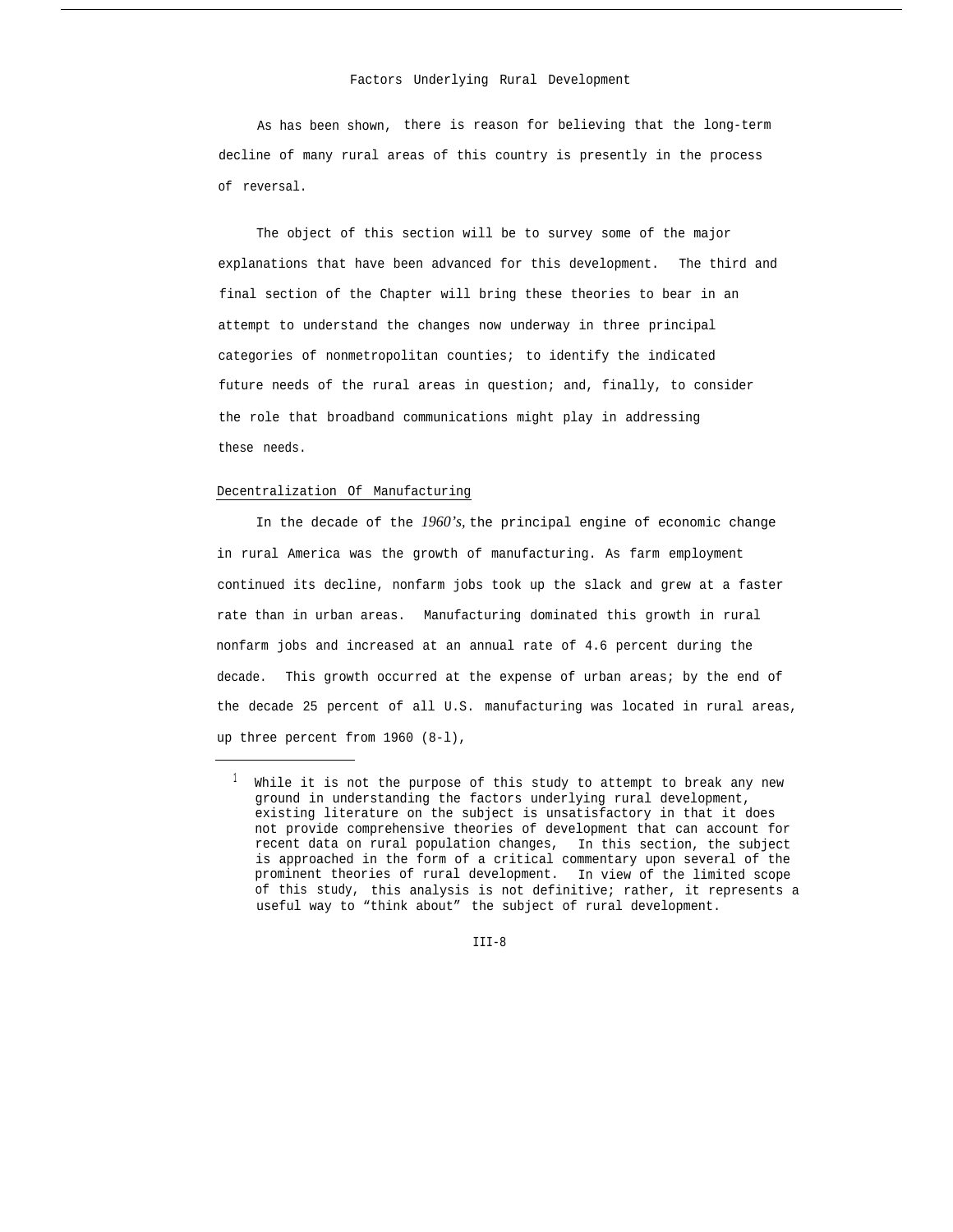This growth in rural manufacturing -- as well as the recent reversal of migration from rural areas -- seems to undermine the hypothesis of many scholars that there will be ever-increasing urban dominance. However, this hypothesis is still influential. To accommodate and explain such departures from the historical trend of rural decline, it has been suggested that growth of manufacturing in rural areas involves dying industries which migrate to rural areas in search of cheap labor or land. According to this view, nothing is really changed by such relocation: urban areas will continue to take the lead in inventing and developing products; the rural areas will remain the temporary lodging places of dead-end and low paying enterprises that do little to develop further their economic base. Wilbur Thompson describes the process as follows:

> "In national perspective, industries filter down through the system of cities, from places of greater to lesser industrial sophistication. Most often, the highest skill requirements decline steadily as the production process is rationalized and routinized with experience. As the industry slides down the learning curve, the high wage rates of the more industrially sophisticated innovating areas become superfluous. The aging industry seeks out industrial backwaters where the cheaper labor is now up to the lesser demands of the simplified process" (9-8).

One team of researchers, after analyzing industrialization in 24 rural counties, concluded that rural areas might be permanently condemned to a position of inferiority compared to the rest of the economy:

> "This type of firm (likely to relocate to rural areas) faces serious problems whenever the national economy goes through a period of below-normal growth. Because of the highly competitive nature of their industries, and because these firms do not usually have large cash reserves, they are especially vulnerable in periods of tight money, or low consumer demand. . .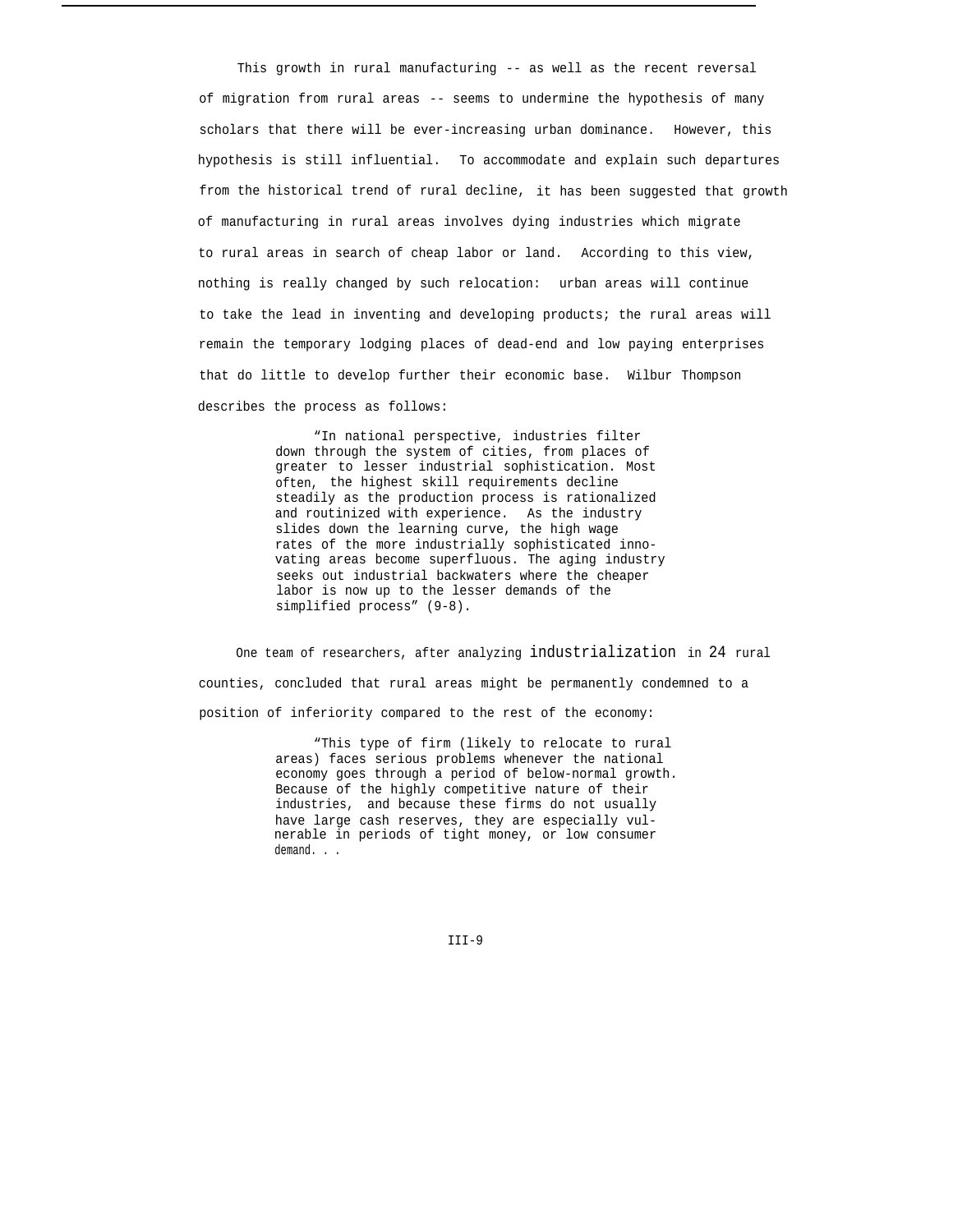It may be even more important to note that those industries normally contributing the most to rural growth are also the industries that tend to grow more slowly than the national economy even in a period of national prosperity. As the economy becomes more affluent, the service industries grow more rapidly than do the manufacturing sectors, while within manufacturing itself the 'light' industries most important in rural manufacturing, such as textiles, food, and lumber and wood products, tend to lag behind their 'heavy' counterparts. Thus, in general, rural *industrialization can never yield the same long-run growth rates as the national economy" (10-60).* (Italics added)

If these analysts are right, and if this kind of industrialization for rural America is in some way preordained, then it follows that there is little that broadband communications or any other technology can do to alter the pattern.

The evidence, however, does not completely support this theory. While employment in apparel and other low technology industries has accounted for much of the sharp increase in rural manufacturing employment, an analysis by Claude C. Haren of the U.S. Department of Agriculture of nationwide rural industrialization in the 1960's reveals a far more diverse and growth-oriented picture. Haren states that:

> "Undoubtedly the greatest increment in rural areas was in products that found direct or fairly direct outlets in consumer channels. But, notably within and on the margins of the Great Lakes Industrial Belt and in parts of the Upper Southeast, many items manufactured by new plant additions or expansions were primarily for the industrial market. . .

> Added or enlarged were firms producing not only farm fertilizers, but pharmaceuticals and a broad range of industrial chemicals. In addition to plants turning out farm machinery and equipment, a far greater and increasing number were manufacturing industrial machinery, control equipment, transformers, electric generators, motor vehicles and parts, and aircraft and aircraft components. Blast furnaces, reduction plants, and rolling mills were installed at strategic small cities and towns,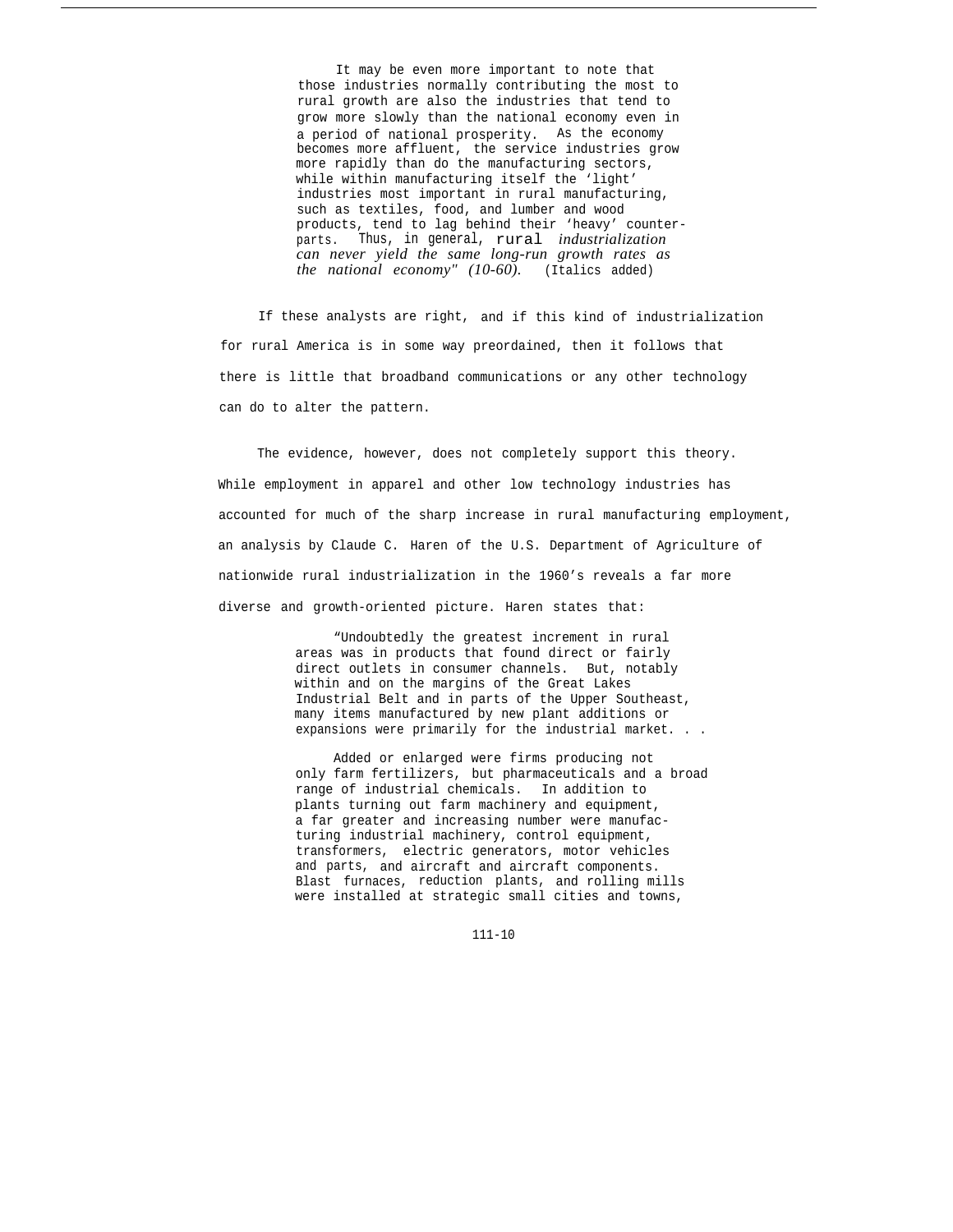notably along the Ohio and Mississippi Rivers. Even more numerous and varied were expansions in metalworking facilities for the production of such industrial hardware as dies, machine tools, structural metal, stampings, piping, and tubing" (11-433).

A second development undercutting the theory that rural industrialization inevitably is limited to low technology industries is the demonstrated growth in rural areas of precisely that 'service" sector of the economy that has been the hallmark of urban dominance. This will be discussed next.

#### Decentralization Of The Service Sector Of The Economy

Of all the economic developments that might lessen the past trend of urban centralization in our society, none would be of greater long-range significance than the relative growth in rural areas of the non-goods producing service sector of the economy.

The characteristics of the service sector and the reasons why it has been of central importance in understanding the heretofore dominant influence of urban areas were eloquently described by Wilbur Thompson as follows:

> "The true economic base of the great city-region (lies in ) the creativity of its universities and research parks, the sophistication of its engineering firms and financial institutions, the persuasiveness of its public relations and advertising agencies, the flexibility of its transportation networks and utility systems, and all the other dimensions of infrastructure that facilitate the quick and orderly transfer from old dying bases to new growing ones. A diversified set of current exports -- breadth - softens the shock of exogenous change, while a rich infrastructure -- depth -- facilitates the adjustment to change by providing the socioeconomic institutions and physical facilities needed to initiate new enterprises, transfer capital from old to new forms, and retrain labor.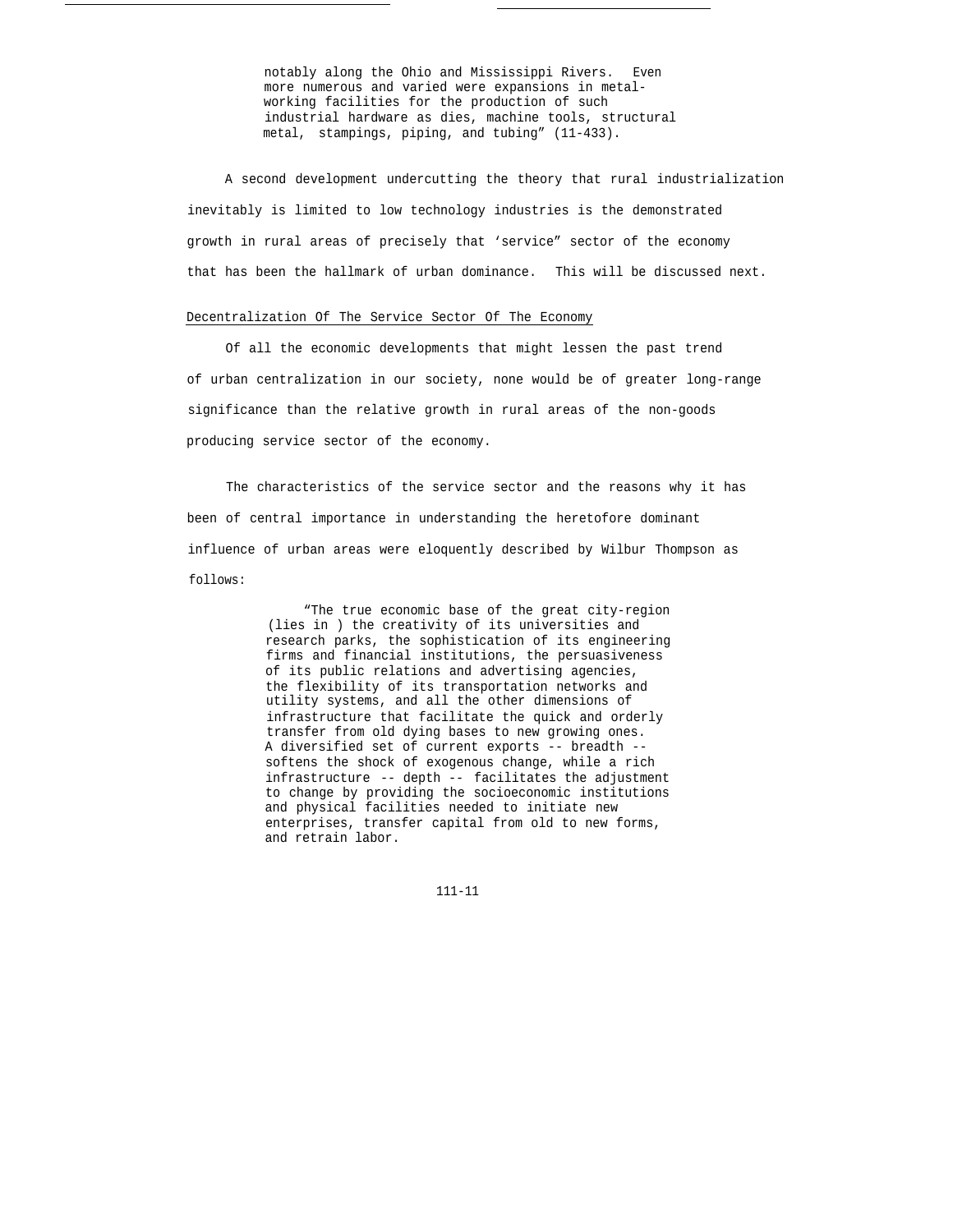Large places are also better based to adapt to innovations originating elsewhere. With a wider assortment of educational institutions and more professional counseling, local workers may be more quickly retrained from declining to expanding occupations. Reemployment can often be achieved within the same local labor market, eliminating the very difficult residential relocation characteristic of smaller places" (9-8).

Although metropolitan counties continued to lead in the growth of the service sector through the 1960's, there is now evidence that this historic trend as well, may be in the process of reversal. In a November, 1975, statement before the House Post Office and Civil Service Committee, Calvin Beale, of the U.S. Department of Agriculture said:

> "Since 1970, employment in all major industry groups has grown at a faster rate in nonmetropolitan than in metropolitan areas with the exception of government jobs. *In other words, the pace of* employment *growth in trade, services, construction, transportation and utilities,* finance, *and real estate has followed the lead set by manufacturing* in *the* 2960's, and is more rapid in the rural and small town areas than in the metro cities and their suburbs. This growth was interrupted by the current business recession, but since the Spring of 1975 it appears that the nonmetropolitan areas are recovering from the recession faster than the metropolitan areas are" (7-3). (Italics added)

Despite this recent evidence, however, there are still those who contend that this rural resurgence is more apparent than real. In their view, what is being reflected in these statistics is simply urban expansion in another guise, with cities extending their physical limits-- and presumably the location of their service industries -- by incorporating adjacent rural areas. Commenting upon increased rural growth rates in the Upper Midwest, Neil C. Gustafson of the Upper Midwest Council said recently: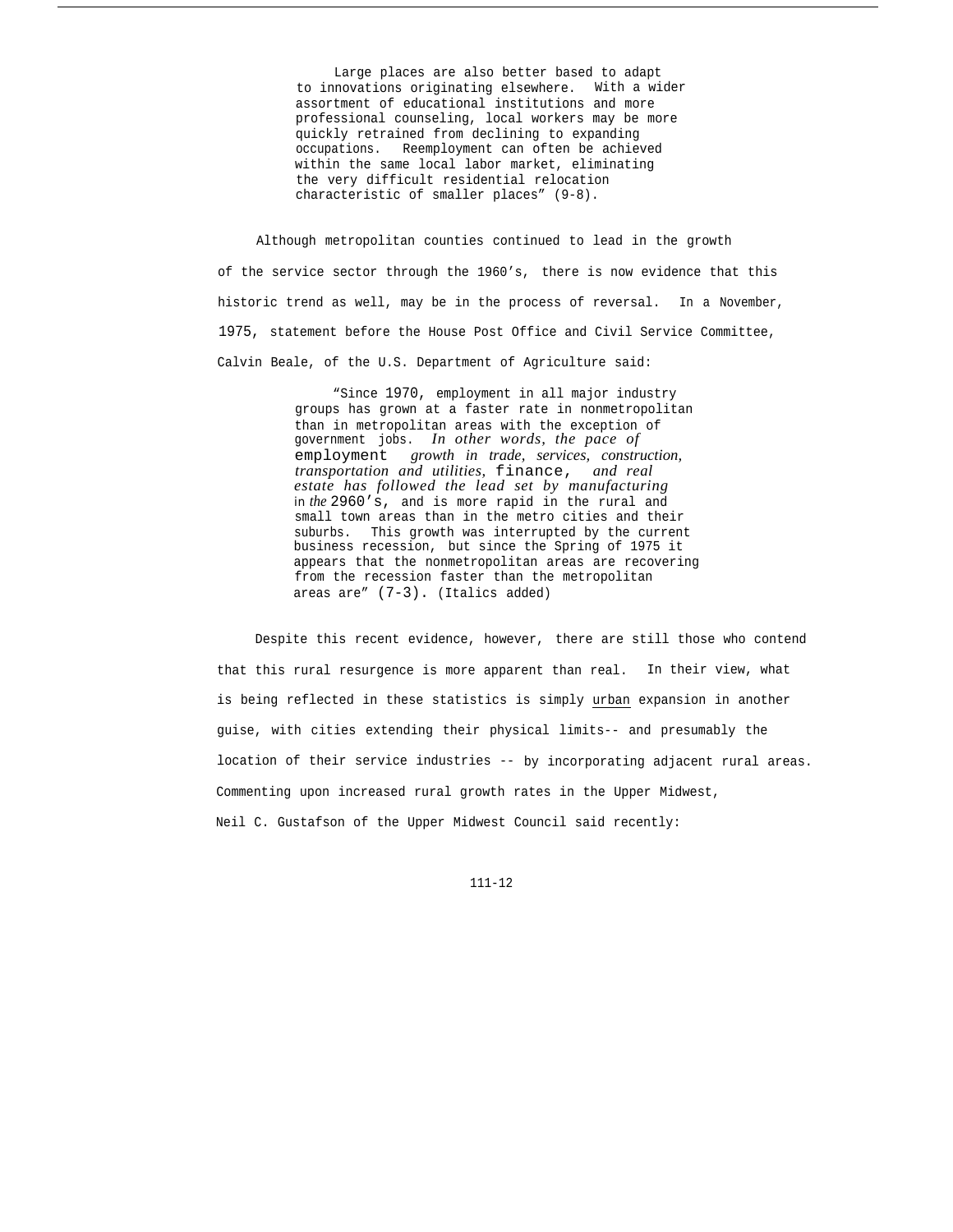"Recent interpretations of these trends have led many people to believe that urban expansion has been abruptly halted or even reversed. Closer investigation of these data, especially as they related to the Upper Midwest, indicate that such conclusions require clarification. Most of the population growth in the Upper Midwest has been and continues to be urban expansion, but the range of urban growth has extended far into the countryside and to the small towns within commuting range of the employment centers. The largest volumes of recent population growth in the Upper Midwest remain near and related to major urban areas" (12-15).

As it happens, there is another group of experts who have analyzed the same outward movement of population and service industry from urban cores and has found evidence not of simple urban expansion, but rather of the evolution of a new kind of rural-urban hybrid which they label "urban fields". These they define as being "a fusion of metropolitan areas and nonmetropolitan peripheral areas into core areas each with a minimum population of 300,000 persons and extending outward for approximately one hundred miles, that is, a driving distance of about two hours"  $(13-13)$ .

Concerning the specific characteristics of these amalgams of cities and the fastest growing rural counties, Niles Hansen found them typically to rank high in the following kind of service industries: wholesale and retail trade, transportation, finance, insurance, and real *estate* (13-39).

The Federal government, although not using the term "urban field", has in recent years incorporated such hybrids into their adjacent metropolitan areas. According to Claude Haren, 83 metro fringe counties, including "a strong representation of essentially rural and partly rural units were added in the past several years to the Indianapolis, Columbus, and other

 $TTT-13$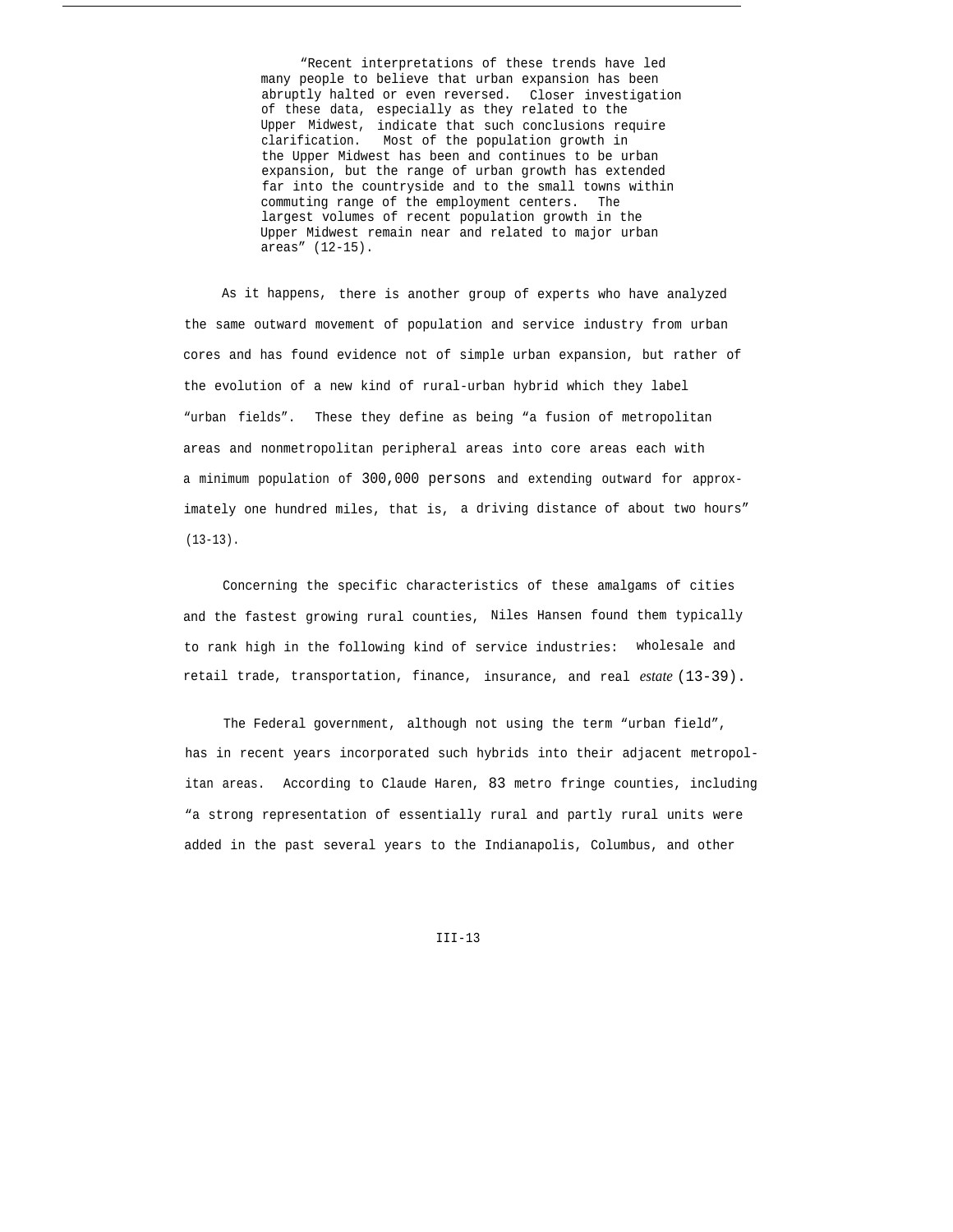SMSA's, primarily on the strength of having specified percentages of their work forces commuting to the core counties in which those and other SMSA central cities are located" (8-8).

It cannot now be known with certainty how or whether rural areas can share in this growth of the service sector of the economy and still maintain their identity. Alternatively, they might wind up being submerged either in urban sprawl or in the more scattershot, but still potentially as anonymous, character of life in urban fields. The third section of this Chapter will address the role broadband communications might play in helping to foster a less dislocating, and more rural-centered, form of development.

## Residential Preference

A third factor that has had a sizable influence upon the relative growth of rural areas in recent years has been the growing preference of a majority of the U.S. population to live in rural areas or small towns.

In 1970 Louis Harris and Associates reported that while 68 percent of the population lived in cities, only 48 percent expressed a desire to continue living there (3-17). Subsequent polls refined this stated preference to being one for living in nearly rural or small town areas. However, Calvin Beale has pointed out that these polls also indicated that a more remote rural or small town area was the expressed second choice of those preferring to live in the country (2-16). Another survey cited by Beale which dealt with the likelihood of persons actually moving on the basis of their stated preferences, showed three-eighths indicating they were "very likely" *to* move to rural areas within "the next few years" (which translates, according to Beale, into 14 million potential movers) (2-17).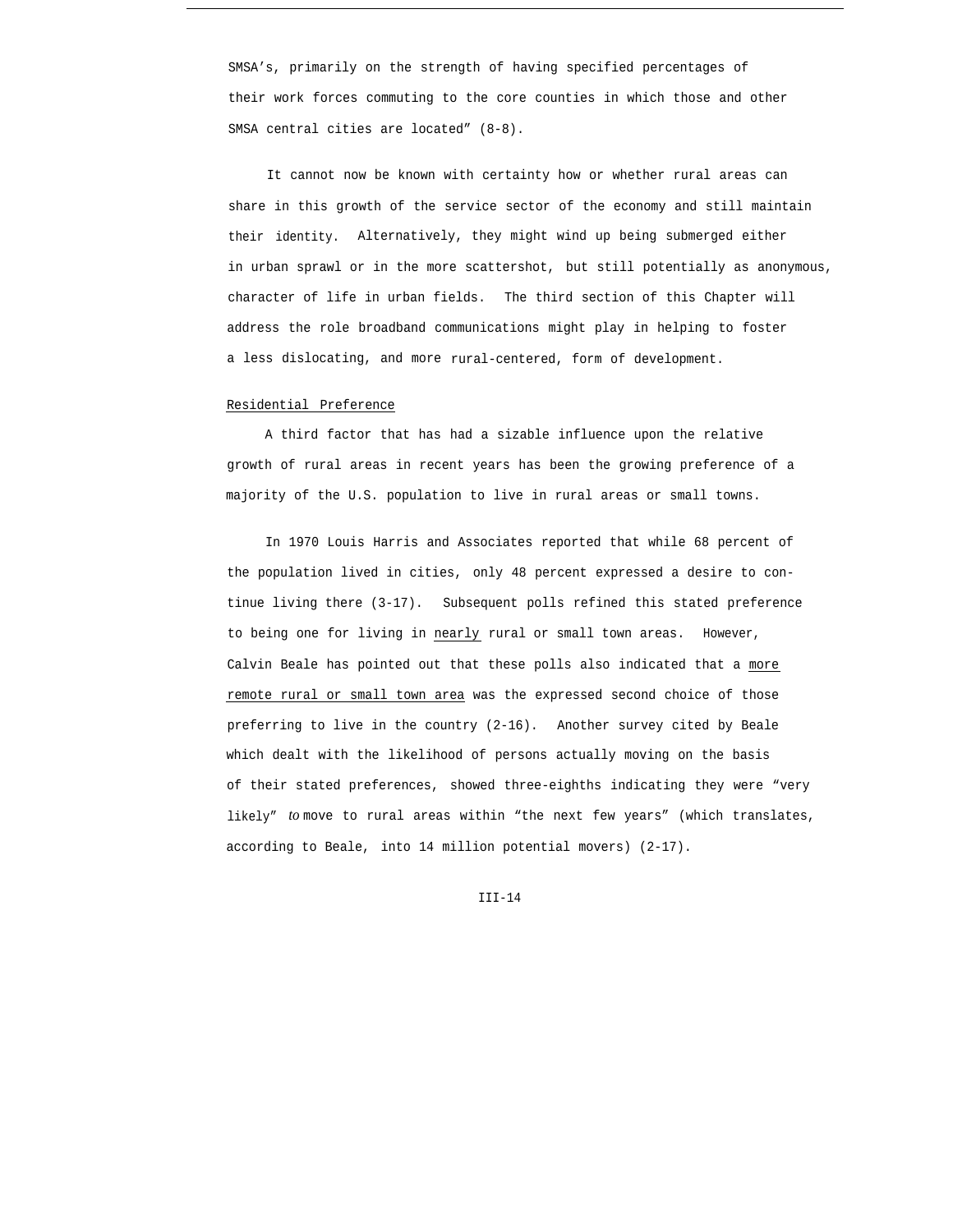Clearly, whatever disagreement might exist over the fine points of these analyses, a sizable fraction of the urban population would prefer to live in rural areas.

Of course, unless there is also some realistic prospect that these people can subsist in rural areas, such an expressed desire would remain of academic interest. The prospect for such a move, however, has become more realistic for an increasing fraction of the urban population.

First, as cited by Niles M. Hansen, jobs are increasingly less resource and land-tied. While this does not dictate a shift from urban to rural areas, it does permit vastly Increased mobility:

> "It has been estimated that whereas less than forty years ago nearly 30 percent of the labor force needed to be located close to natural resources, today only 7 percent are resource-bound. Thus, the great preponderance of workers now are potentially 'footloose' or must locate in proximity to consumers who themselves are relatively footloose, and economic opportunity is associated less with land and natural resources and more with the presence of capital and human skill" (13-8).

Second, the combination of increased disposable income, governmental programs such as the Interstate Highway network, early retirement, increased vacation time, and changing lifestyles favoring outdoor recreation, has led to and made possible increased population movement to rural areas. Although some of the data cited below have probably changed due to the recent recession, Hansen's 1973 description of the many factors at work gives some indication as to why more dissatisfied city dwellers have been able to vote with their feet:

> "In the past metropolitan growth has tended to draw off productive population and investment capital from hinterland areas, but in the future centrifugal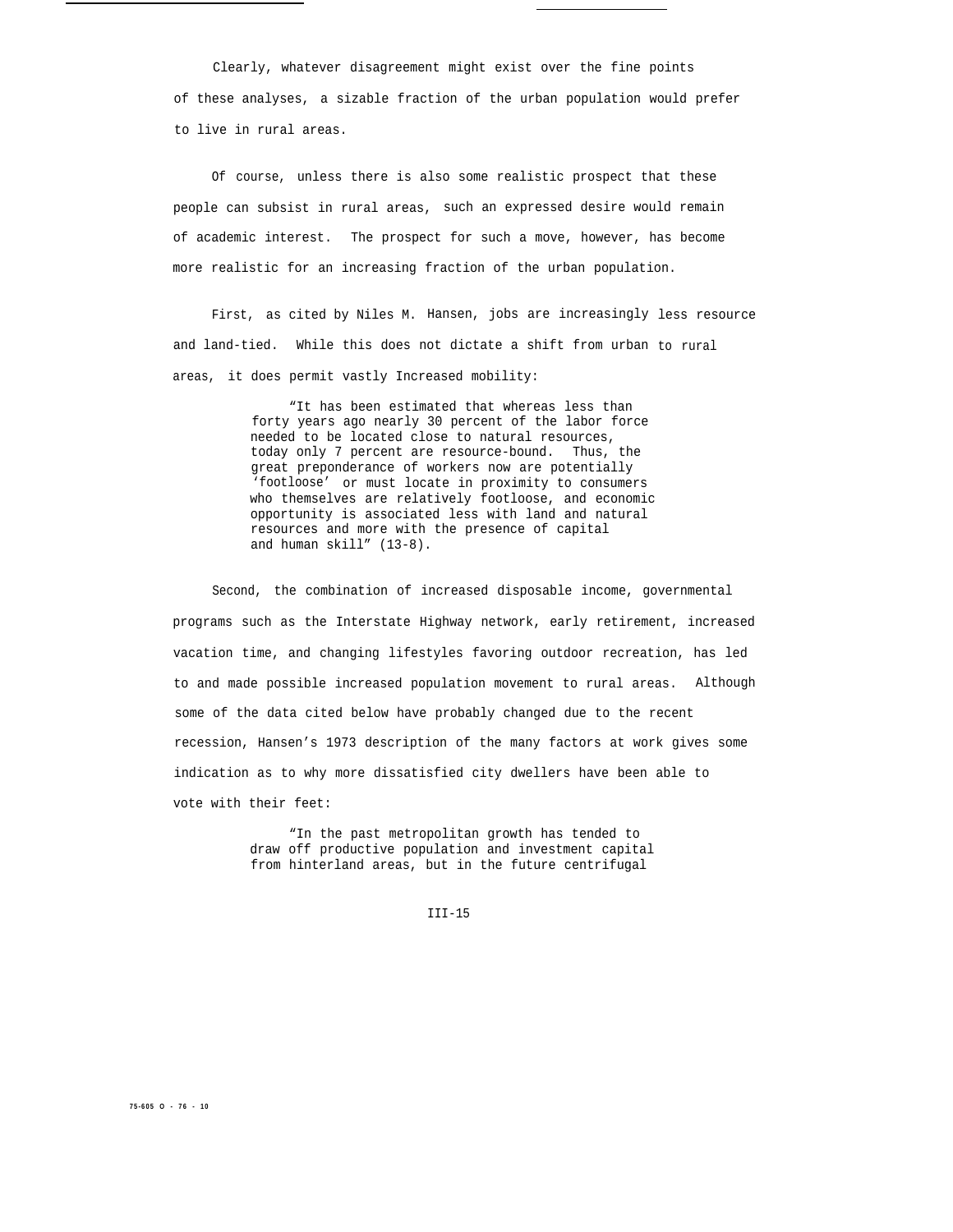forces will reverse this pattern. For one thing, the hinterlands have space, scenery, and communities that are increasingly attractive to metropolitan populations. Demand for these resources is being generated by rising real income, greater leisure, and increasing mobility. Personal income in 1972 has been estimated at \$920 billion, a gain of almost 50 percent in a five-year period. Over 40 million Americans now work under employment conditions entitling them to three-week vacations. Federal law now provides five three-day weekends each year, and a trend toward a four-day work week is clearly in evidence, with about two thousand companies now following this procedure. Earlier retirement has been encouraged by improved pension plans and high Social Security benefits. Access to nonmetropolitan hinterlands has been vastly improved; for example, when the Interstate Highway System is complete an estimated 3.5 to 7.5 million acres will be opened for development.

Dollar sales of leisure equipment (an estimated \$105 billion in 1972) have increased by 52 percent over the past five years, reflecting an accelerating desire to 'get back to nature'. A survey by the Department of the Interior indicates that three quarters of the American population nine years of age and older is involved in some form of outdoor recreation. . .Moreover, about two million American families own second homes used for vacationing, and the number is increasing each year by from one hundred and fifty thousand to two hundred thousand units. . . About one third of the total mileage driven in private automobiles is devoted to getting to and from vacation areas. Clearly, satisfying leisure-time desires already represents a major opportunity for many nonmetropolitan areas, and growth prospects in this regard have few parallels" (13-13).

The lengthy list of enabling factors just cited is the more impressive because of its sweep and diversity. Should economic conditions, for example, cause a downturn in outdoor leisure activities, other trends less susceptible *to* short term economic fluctuations, such as the increased use of rural areas as retirement locations, could help to sustain the longterm shift to these areas. In this connection -- and this might presently be helping to counter the effect of downturns in other economic activities affecting migration to rural areas -- it is relevant to note that so-called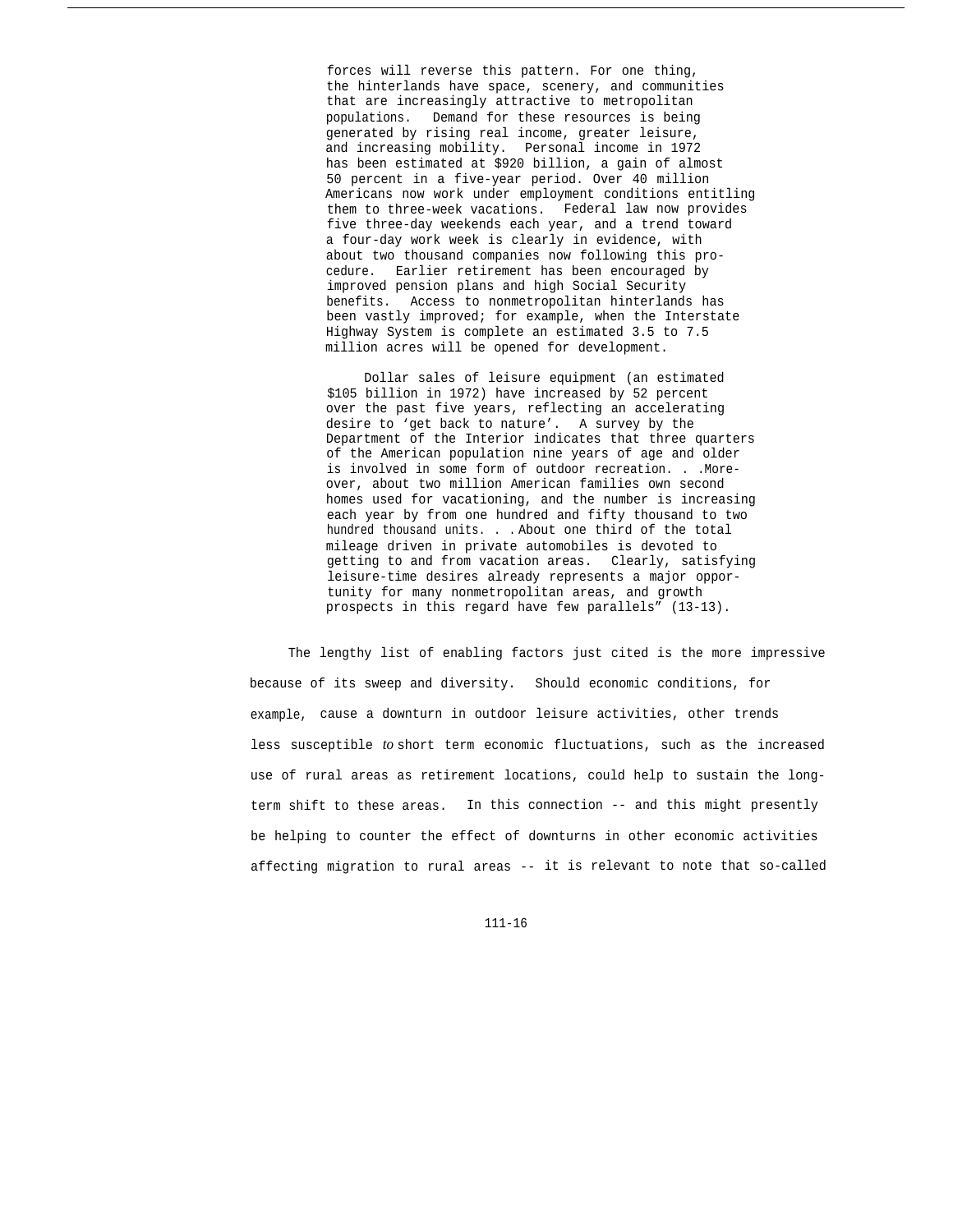rural "retirement" counties (net immigration of 15 percent or more of persons aged *60* and over) have taken the lead as the most rapidly growing class of nonmetro counties in the 1970's (2-10). Further to this point, Beale has distinguished 60 nonmetropolitan counties in which the number of retirees receiving Social Security payments increased by more than 50 percent between 1970 and 1975 (7-4). In total, "retirement" counties in rural areas now account for a population of 8.7 million in 377 separate counties (2-11).

If it is likely that some sizable fraction of the urban population will continue to prefer living in rural areas and small towns, and if the evolution of the U.S. economy makes it increasingly possible for city-dwellers to act upon their preferences, then the quality of public services and the amenities offered in rural areas becomes especially important in affecting the future course of this migration. Once some sizable fraction of the American population is not required to live in a given area because of sheer economic necessity -– and as soon as their movement is able to be more voluntary and discretionary -- then relative attractiveness for daily living becomes an important factor affecting rural growth. This development and the possible utility of broadband communications in improving the quality of public services in rural areas will be further addressed in the next section of this Chapter.<sup>1</sup>

<sup>&</sup>lt;sup>1</sup> It should be emphasized that this survey of the factors that underlie the recent reversal of urban dominance in population growth has been highly selective. Left out were such factors as the location of state colleges and other state facilities, and the revival of such traditional rural enterprises as mining operations, both of which have been identified as causes for growth in rural counties not adjacent to metropolitan areas (14-15). Also omitted in trying to distinguish the common denominators of rural growth was a stated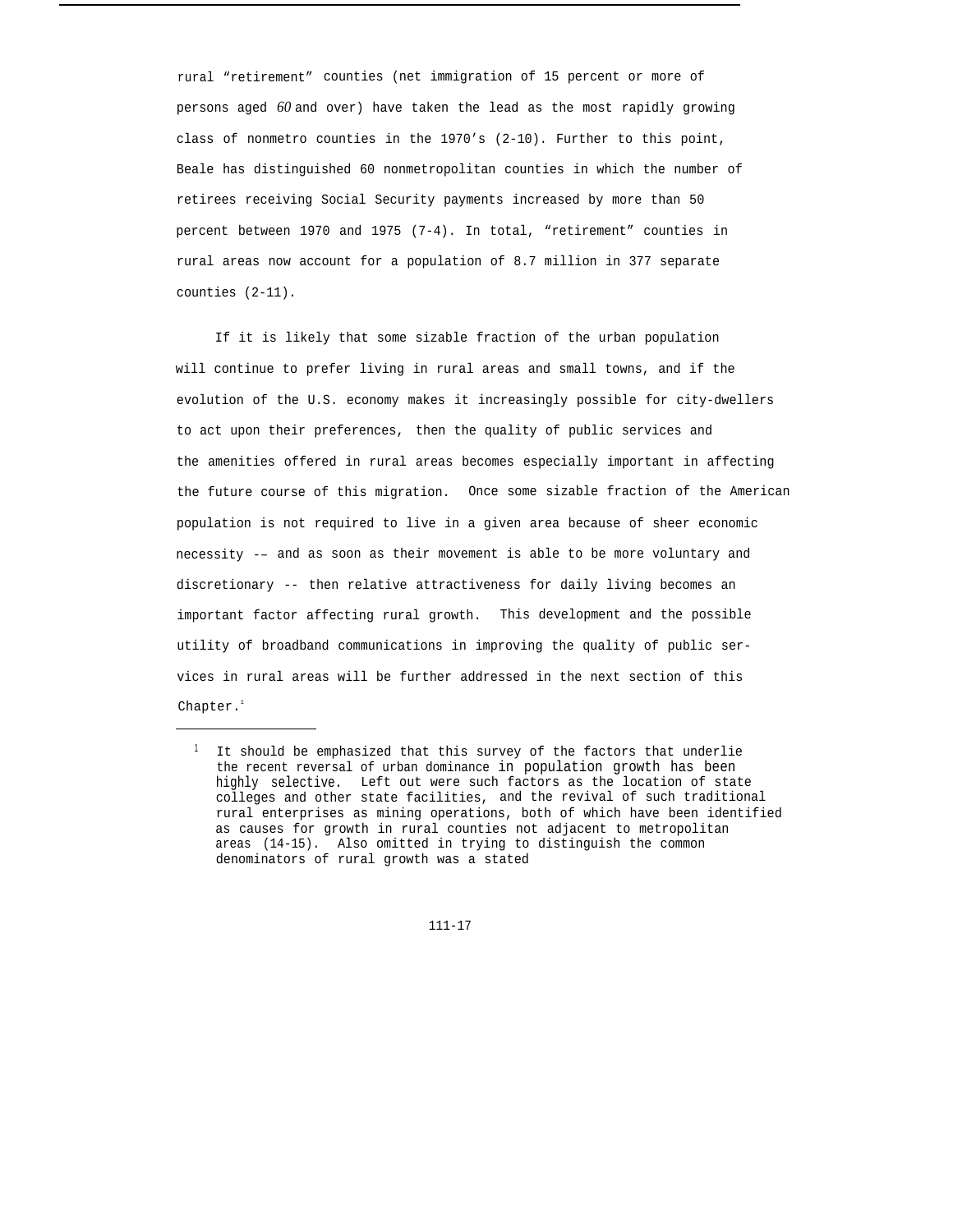recognition of the diverse nature of rural America. It is far from the case, for example, that every rural county within two hours driving time of core cities can be considered as part of an "urban field". Nor is it true, as another example, that decentralization of manufacturing has made its influence felt in all rural areas. As described by Claude Haren, an equally large or larger number of nonmetropolitan counties has not been affected by industrialization, especially in the areas of the Great Plains, the Intermountain Region, and Alaska  $(8-12)$ .

This selection of decentralization of manufacturing and decentralization of the service sector of the economy, plus residential preference, as the major forces underlying the recent population growth in rural America does not reflect a conclusion that only these forces are of significance. At the same time, it should be noted that decentralization of manufacturing and of the service economy are the principal distinguishing characteristics, respectively, of those nonadjacent and adjacent rural counties that have shown the greatest growth in recent years. Residential preference, in turn, seems to have accounted for that rural growth which is not strictly economic in origin.

111-17a

●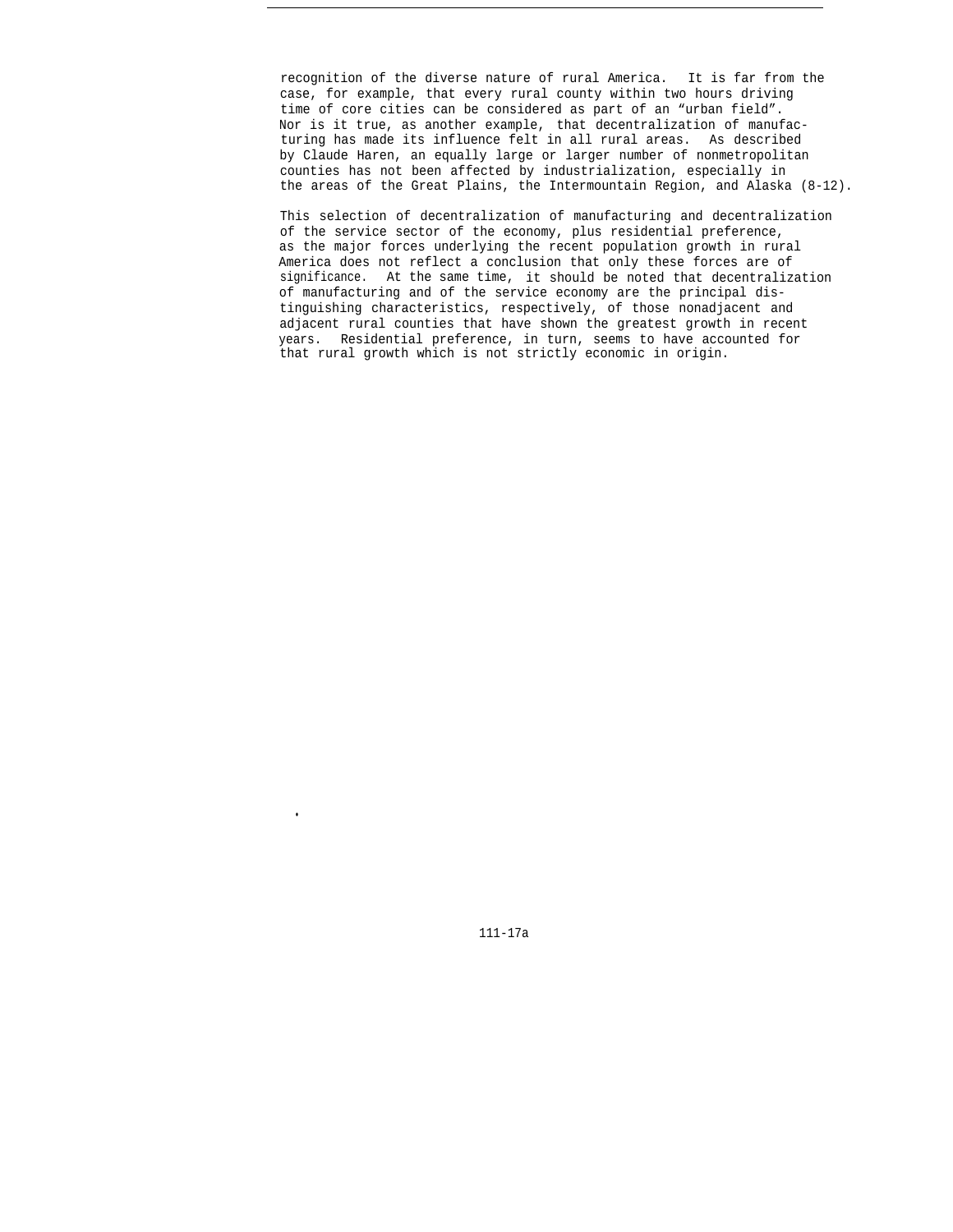The foregoing commentary addressed two basic questions:

● how is rural America changing?

● what are the forces underlying these changes?

It was suggested that the decentralization of manufacturing and of the service economy, each with its unique implications for rural areas and each roughly descriptive of the respective course of development in the two major categories of growing rural counties, seemed to underlie the growth in rural population. A third factor -- residential preference - was introduced as a factor likely to be of importance in both categories of growing rural counties.

It is now necessary to spell out the future problems that might be created by the continued operation of these forces. Subsequently, broadband communications will be considered in terms of the role it might play in helping to resolve such problems and meet rural needs. In so doing, three major categories of rural counties will be considered:

● Turnaround Acceleration (service sector decentralization)

● Turnaround Reversal (manufacturing decentralization)

● Declining

## Turnaround Acceleration Counties

Hansen characterizes "turnaround acceleration" nonmetropolitan counties as those which grew rapidly in the 1960's after having gained some populations in the 1950's (13-4). Typically, these counties are adjacent to or near metropolitan areas (13-32). They are further distinguished by growth in the non-goods producing, service sector of the economy.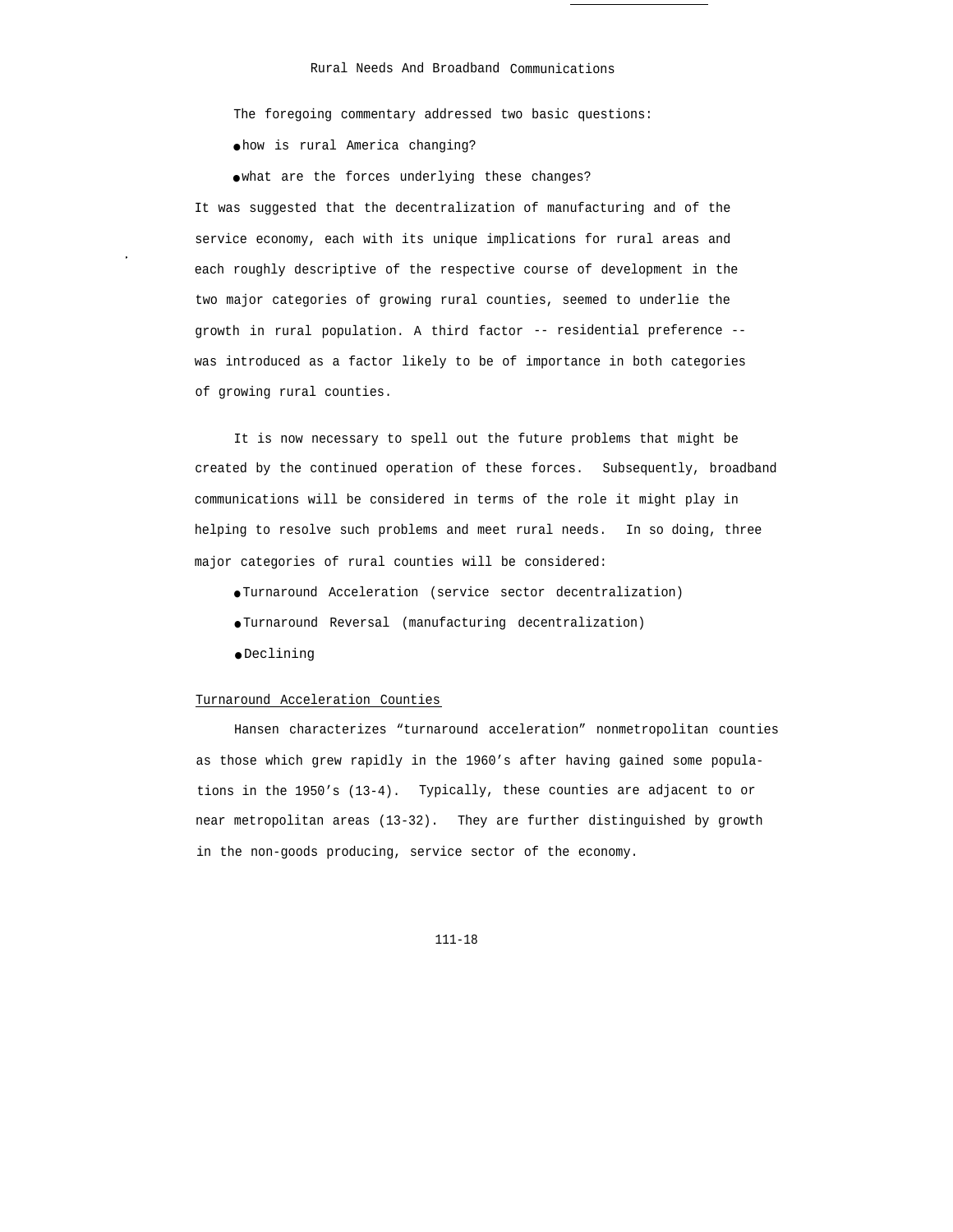Nature of change and its problems. On the surface, rapid growth and association with urban centers has been beneficial to the residents of this category of counties. Recently published analyses of the 1960's by the USDA's Economic Research Service confirm what other studies have found: economic "well-being" increases regularly as one moves from the most rural to the most urban parts of the country (15-64), and growing communities generally have "younger age structures, higher socioeconomic status, and higher labor force participation rates that suggest greater economic opportunity" (16-1).

It is not the purpose of this study to express judgment as to whether increasing urbanization has been as beneficial to the people concerned as these economic indicators might suggest. Nonetheless, assuming that a high level of rural growth of this kind is desirable, it is possible to distinguish associated developments that might hinder it in the future. Among these are: (1) the overload on community services created by rapid growth; and, (2) the heavy dependence of these areas upon the automobile and their consequent vulnerability to restrictions upon its use. On the other hand, if the assumption is made that rural development is desirable only to the extent that it contributes to preserving some degree of autonomy and independence, while still permitting rural people to share in the material benefits enjoyed by the population at large, then there might be some cause for concern about the basic and long-term effect of growth in this class of rural counties.

Turning first to the heavy demand that might be placed on existing community facilities, Beale believes that growth rates in a large number of rural areas already are sufficiently high to cause concern (7-3).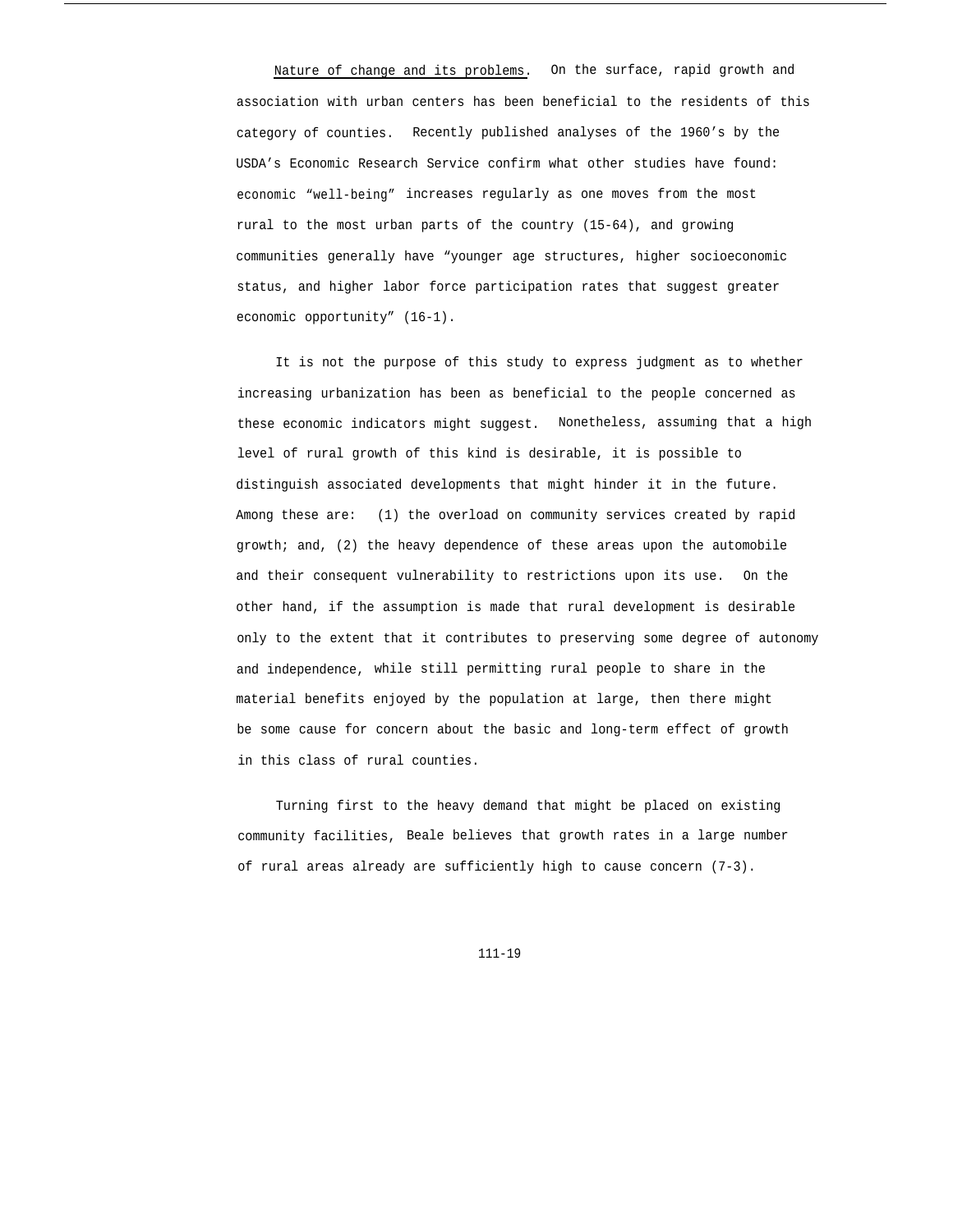Although natural increase still is the primary cause of population growth in rural areas, 1970 Census statistics showed a direct relationship between rate of growth and net immigration , with the most rapidly growing counties typically receiving the highest percentage of newcomers (16-2).

Besides the added burden on community facilities created by new residents, it also should be noted that the overall median age of population in growing rural counties is almost two years less than that of declining counties (implying more families of child-rearing age, and a greater requirement for schools) (16-8).

The second factor that might adversely affect further development of this class of rapidly growing nonmetropolitan counties is their heavy dependence upon unrestricted use of the automobile. Especially in the case of rural counties that make up extended "urban fields", gasoline rationing or high gasoline prices could have a catastrophic effect upon development and upon the lives of those already residing in the areas. The following description shows how extensive this dependence upon the automobile can be:

> "Just as the compact nineteenth-century city gave way to the metropolitan area, so today the Standard Metropolitan Statistical Area (SMSA) is giving way to urban fields which may include whole regions within a two-hour driving radius of the central cities. Increased incomes, leisure, and accessibility have permitted a growing number of persons to avail themselves of opportunities and amenities throughout their respective urban fields. Thus, many persons who work in SMSA's may reside in nonmetropolitan areas where residential amenities are more agreeable, and many persons who live and work in SMSA's regularly go to nonmetropolitan areas for tourism, recreation, second homes, and retirement ...Moreover, urban fields need not be limited to areas contiguous to SMSA's. Areas with attractive recreation-tourismretirement-second-home features may expand because of demand generated by metropolitan residents who live well beyond commuting range" (13-160).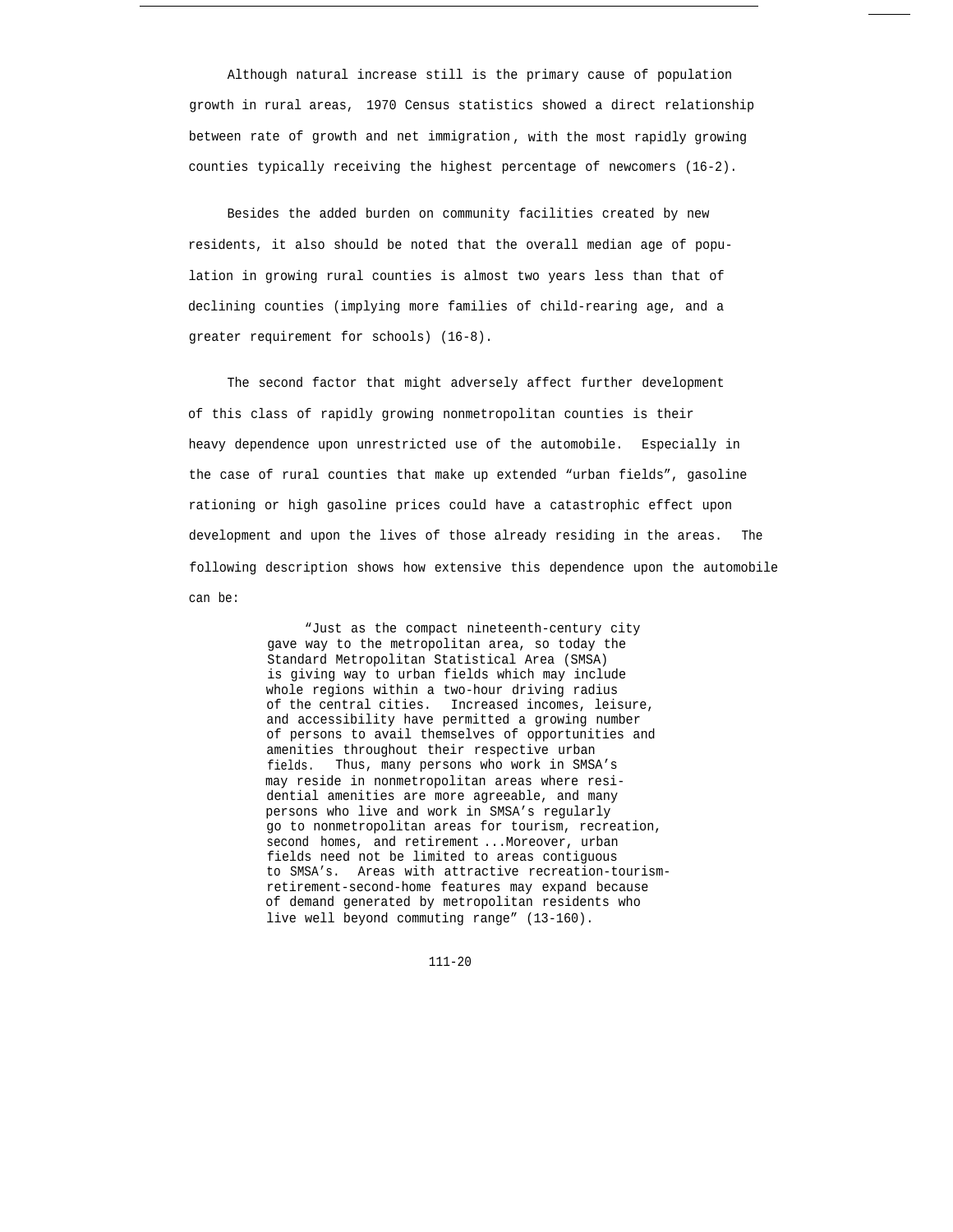Finally, there remains the more speculative aspect of growth in rural communities that are part of urban fields -- that is, the possibility that the remaining independence and sense of community enjoyed by rural areas might become further submerged in the urban-rural sprawl of widely separated shopping malls and interstate highway-associated manufacturing plants. Thompson's description of the poverty pockets and social ills that have been a by-product of the process of metropolitan expansion is indicative of what might well occur in some rural sections of the geographically more extended category of urban fields:

> A growing population is accommodated, in part, by horizontal expansion, sweeping over the surrounding rural areas. Greater distances must then be traversed if any semblance of economic and social unity are to be preserved -- if, that is, the urban area is to be more than a collection of urban villagers in accidental proximity. . . The poor have *nearly always lived on the other side of the tracks, but the distances were short and contacts frequent, as* in *the schoolrooms and town halls. But the all-slum block becomes first the allshun school, next the all-slum community - - the ghetto - and threatens now to become the all-slum municipality.* What was once, if not benign, at least digestible *apartheid* at small scale portends on a larger scale unemployability, antisocial behavior, and, ultimately, recourse to even more centralization of authority. Slum schools that graduate unemployable and political enclaves of the poor that lack the tax base to support minimum public standards of health and safety invite either state or federal intervention. ..We are learning the lesson that a social structure, such as residential segregation by income, which may be viable at small scale is not necessarily viable at very large scale" (9-35/36). (Italics added)

While it cannot be predicted that urban fields will evolve in quite the manner described, the process at work in the development of urban fields bears some resemblance to that involved in metropolitan expansion, which was described by Thompson as follows: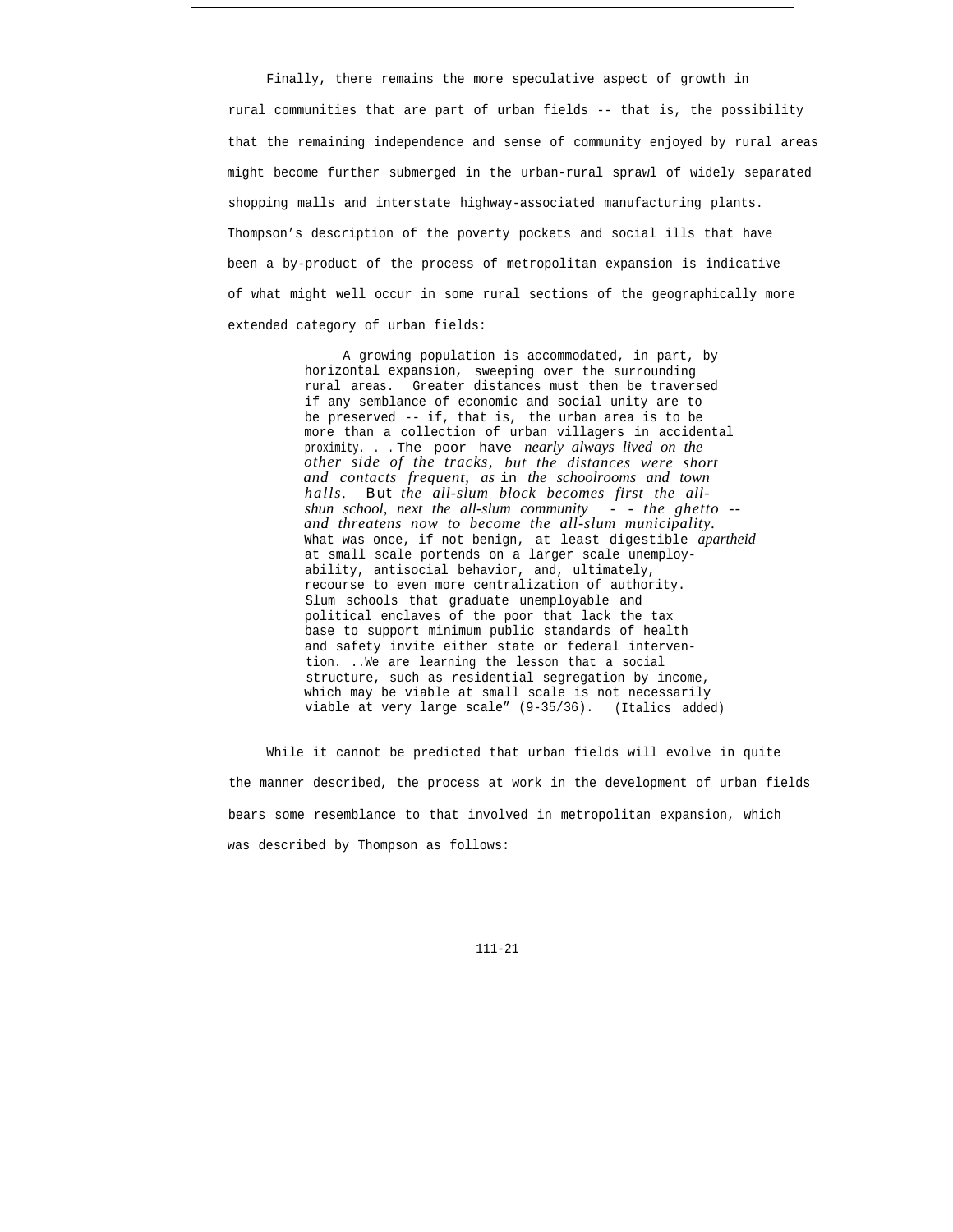"New modes of transportation and communication permitted great cities to dominate small cities and other communities in their surrounding tributary area. These outlying communities, heretofore relatively autonomous, became subordinate to the metropolis and integrated with it. Hence, not cities in general, but metropolitan cities in particular dominate contemporary American society"  $(15-3)$ .

The additional point to be made is that, however urban fields might evolve, the physical location and relative influence of service centers - once established – are likely to be permanent in nature and self-perpetuating. As described by Thompson in explaining the historical dominance of cities, "factories come and go... a commercial bank (or similar service enterprise) that has efficiently served first a carriagemaker then an early automobile firm and then an airframe manufacturer (survives them all)" (9-15). In short, whatever inequalities come to be built into the evolution of the service sector in urban fields -- and it was suggested that some rural sections might be bypassed entirely -- they could become lasting.

Alternative course of development. Communication systems, as with any other element of a community's infrastructure, are likely to be functional and viable to the extent that they mesh with the dominant needs and activities of that community. In rapidly growing nonmetropolitan counties, as we have seen, the dominant economic activity is that involving the growth of the service sector. Thus, while this category of county might come to experience the overload on community facilities which comes with rapid growth, and could benefit from the related public broadband services described in Chapter II, their future is likely to be most affected by the pattern in which this service sector evolves. Therefore, the effect which commercial broadband services might have upon this evolution is of most concern.

 $TTT-22$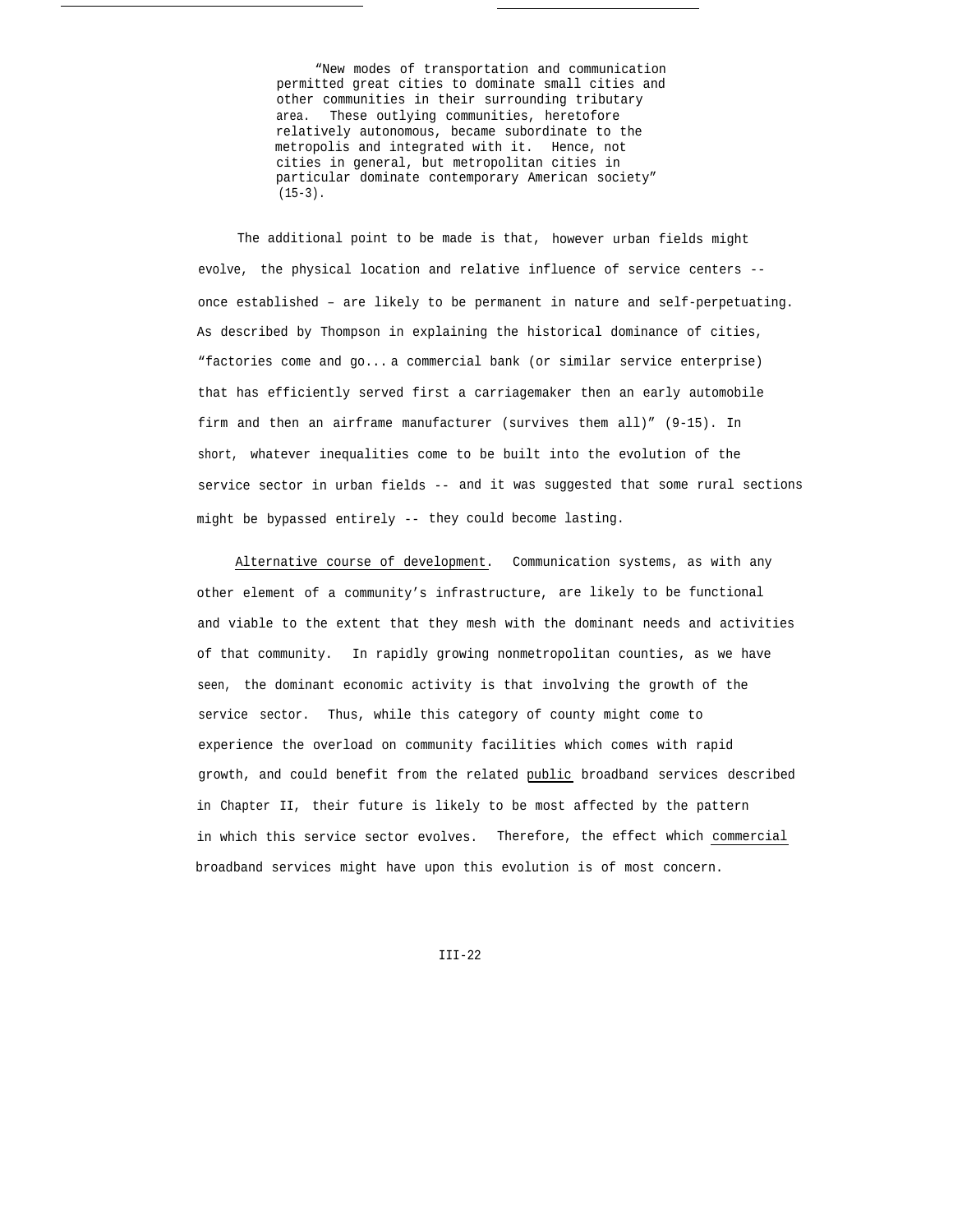Nonetheless, it is not enough to know that the broadband services most important to the development of these counties might be the commercial services described in Chapter II. There also has to be some understanding of the purpose and function they might serve, which, in the case of this rapidly growing category, might be in helping to preserve some of the existing small towns and as well as helping to enable a more equal sharing of the prosperity of the larger region. However, since we are dealing with the future utility of broadband systems, it is necessary to have some idea as to how such counties might counter the future dislocating effects of growth in the urban field. Thus, in the case of these counties, as well with the Turnaround Reversal and Declining categories to be considered later, an alternative course of development will first be hypothesized and then the contribution that broadband systems might make to furthering this course of development will be considered.

It was earlier suggested that there might be an uneven sharing of benefits in urban fields, with some rural areas bypassed and others becoming isolated dumping grounds for the poor and untrained. At minimum, the growth of large-scale regional shopping centers and service industries widely separated and linked by high speed highways, could lead to the demise of rural communities as surely as have the previous encroachment of subdivisions and the other elements of suburban sprawl.

Thompson suggests an alternative that is a compromise to the very large-scale regionalization of the urban fields, one which "emulates" the features of large metropolitan areas while still preserving the identity and prosperity of the smaller places in it. Scaling down the size of towns described by Thompson and substituting rural communities for the small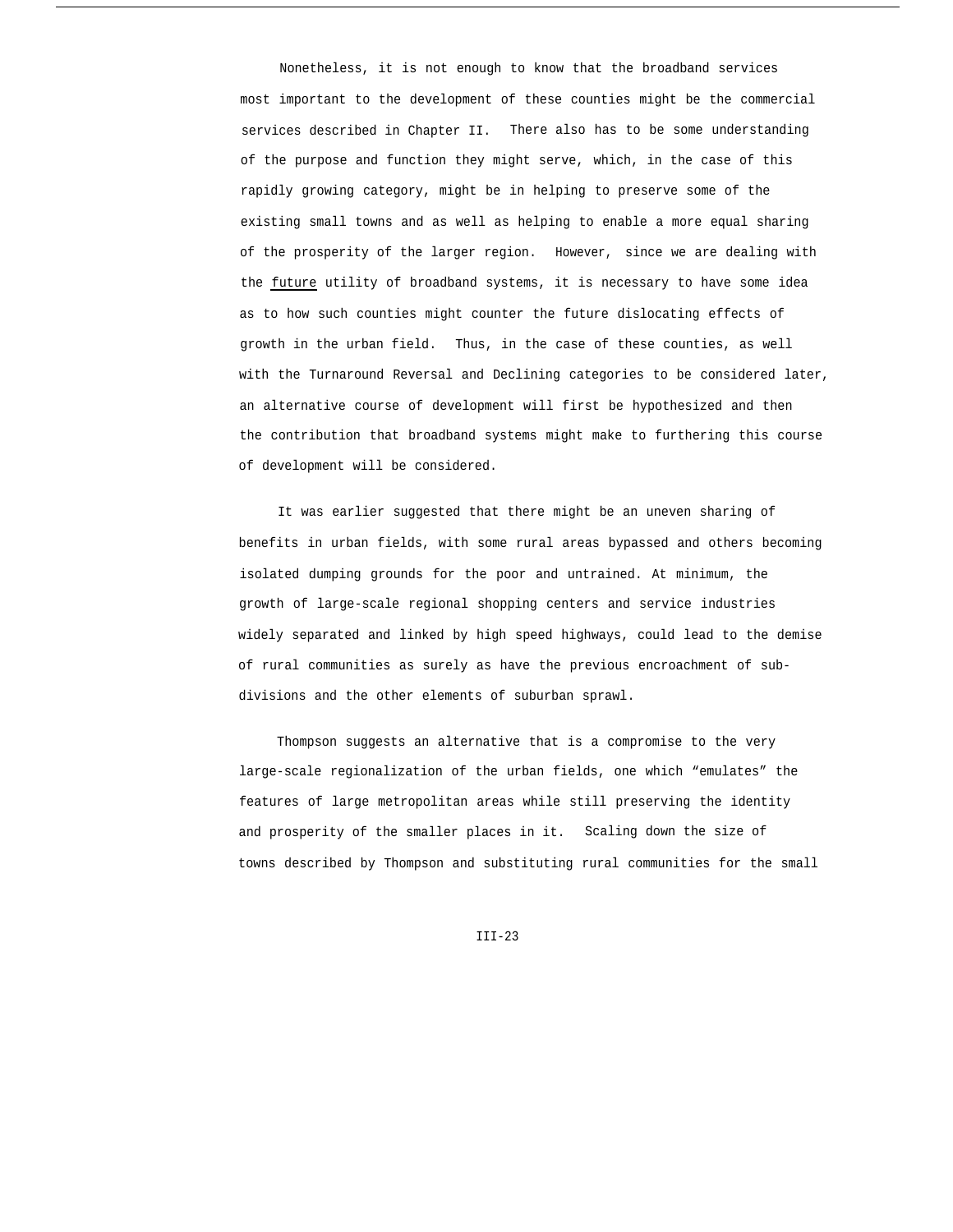urban areas referred to, it does represent one alternative course of development that could prove less dislocating and disruptive to the inhabitants of this category of rapidly growing rural counties:

> "The small urban area might, instead or in addition, simulate greater scale. A number of small- and medium-size urban areas, connected by good highways and/or rail lines may form a loose network of interrelated labor markets. With widespread ownership of automobiles and a well-developed bus system on expressways permiting average speeds of 50 miles an hour, the effective local labor market would extend radially for 25 to 30 miles around one of the larger urban places. A couple of small cities of, say, 25,000 population, with two or three main industries each, plus a half-dozen small one- or two-industry towns of half that size add up to a 100,000 to 200,000 population.

The local labor market could then achieve the scale necessary to offer the counseling and teaching so critical in our rapidly changing economy. Area industrial development efforts could be coordinated, including common research and industrial parks. In North Carolina, a state filled with small- and medium-size urban areas, a research and development triangle has been created in the Chapel Hill-Durham-Raleigh area, which is 15 to 30 miles on a side and encloses about a quarter of a million people.

In such complexes, both public and private investments could be planned strategically. Instead of many small, bare community halls sprinkled across the area, one spacious, acoustically pleasing auditorium could be built. In place of a couple of two-year community colleges staffed as extensions of the local high schools, a strong four-year college could be supported. Nearby and inexpensive higher education -- commuter colleges -- may be critical in holding the area's talented young from middle- and low-income homes, and perhaps in attracting those families in the first place. Again, museums, professional athletic teams, complete medical facilities, and other accoutrements of modem urban life could be supported collectively. . ."  $(9-27)$ .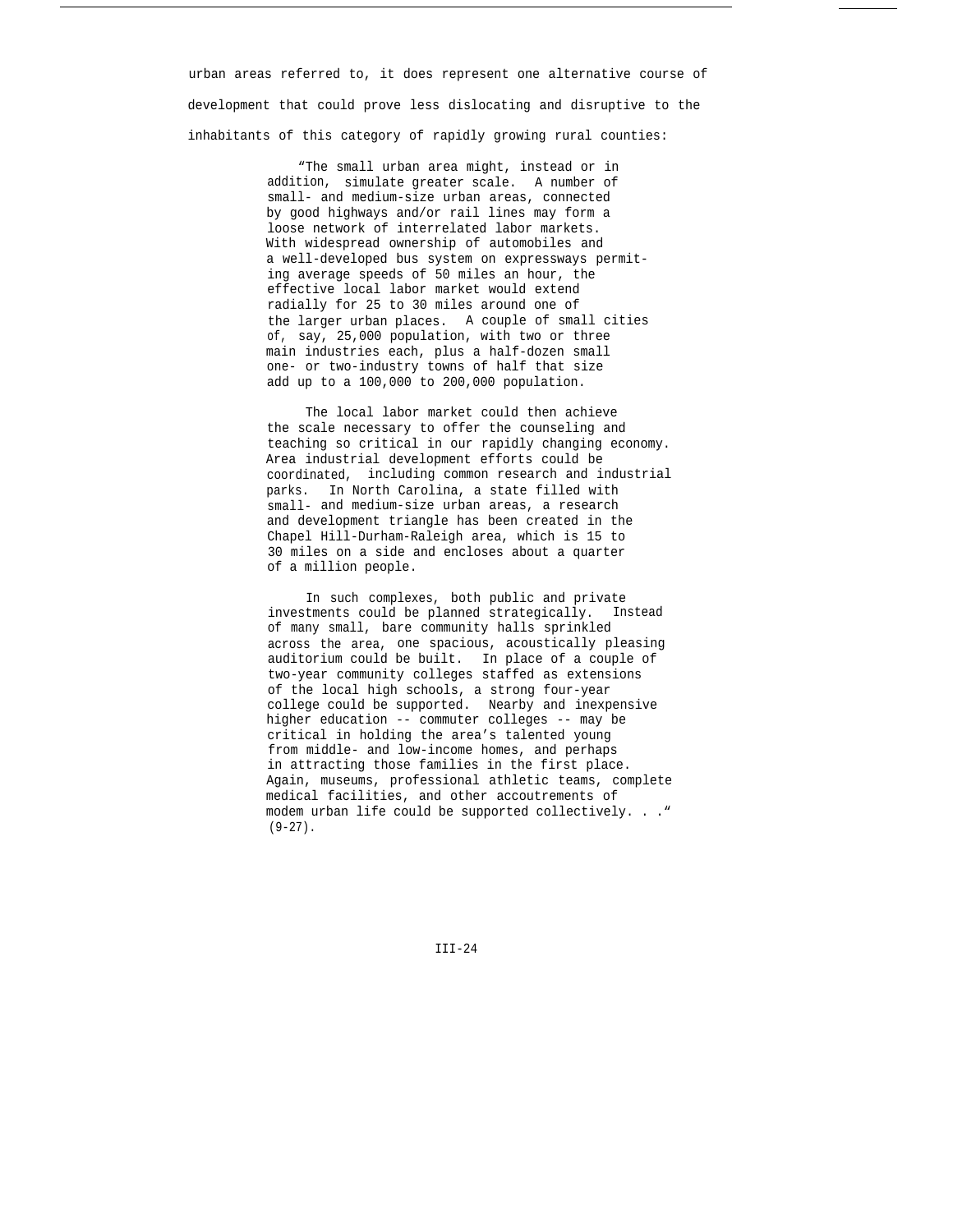Role of broadband communications. Whether the availability of broadband systems will enable greater decentralization of service industries and more even growth within an urban field remains to be demonstrated. Leaving to Chapter IV the discussion of how such systems in practice could be developed, the task at hand will be to consider whether broadband systems might enable the kind of decentralization contemplated in the model presented above.

On the general subject of decentralization, the National Academy of Engineering (NAE) report on "Communications Technology for Urban Improvement," stated that "the viability of (rural decentralization) is enhanced by the transition of the United States economy from a manufacturing to a service economy. It is the service sector . ..which is expected to make the greatest use of telecommunications" (17-171).

Also cited in the NAE report was a British government report on the establishment of the "Green Belt" around London which concluded that "... the main factor deterring business and industrial decentralization has been the reduced operating efficiency due to the absence of fully adequate communications facilities" (17-173).

To some extent, the cited barrier of inadequate communications apparently has already been breached, as shown by movement of corporate headquarters from cities to suburbs:

> "What began as a minor movement in the middle 1960's has become, by 1971, a mass exodus whose true dimensions are beginning to be visible in only one central city, New York, where the concentration of economic activities at the center is greatest. In 1965, New York City was the home office for more than 125 of top industrial companies in the United States. By 1971, at least 24 of these companies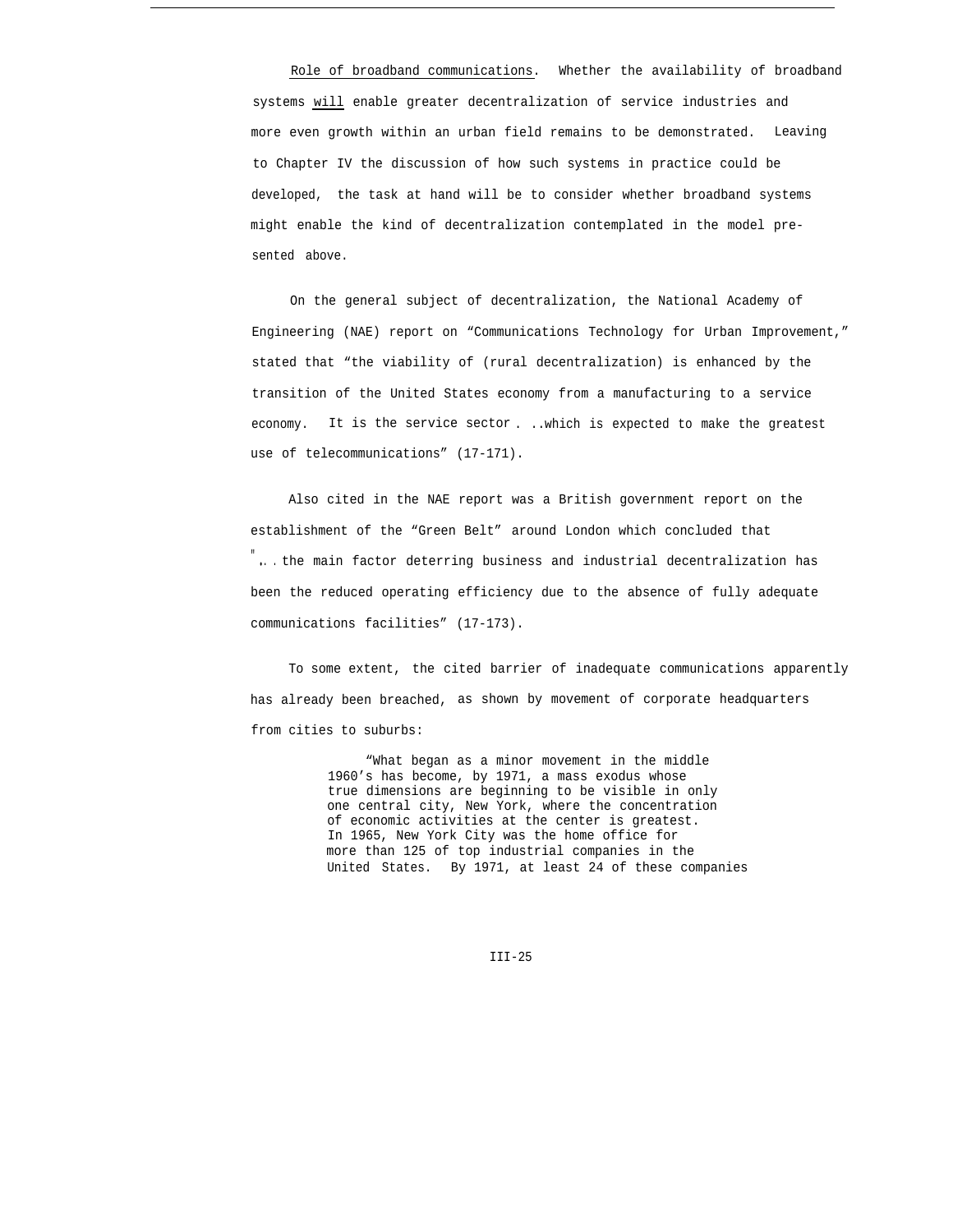had decided to leave New York City for the surrounding suburbs, mainly in New Jersey and Connecticut. Although the decentralization of office employment seems most advanced in New York, other cities such as Detroit, St. Louis, Philadelphia, Baltimore, Houston, Atlanta, and Los Angeles are beginning to experience corporate moves to their suburban rings that rival the outward movement of blue-collar employment in the 1950's.

Private corporations are not the only example of large national organizations that are electing to leave the central city for the suburbs. In the Washington, D.C. area, for example, where the Federal Government is the largest employer, major government offices have been moved out of the city in recent years, and for much the same reasons that affect private decision making in the area of location policy. Among the agencies that have emigrated are the National Bureau of Standards, the Atomic Energy Commission, the Geological Survey, the Bureau of the Census, the National Institutes of Health, the Navy Department, the Central Intelligence Agency, and the Weather Bureau" (18-463).

Neil Gold, in a research report for the U.S. Commission on Population Growth and the American future, identified advances in communications technologies as being one of the principle factors enabling this corporate decentralization. According to Gold, "as the effects of this technology began to be widely understood in the middle 1960's, a segment of corporate leadership concluded that the economic, social, and psychological benefits that would result from relocating their headquarters in the suburbs were an effective counterweight against the loss of physical proximity and the daily visual contacts characteristic of doing business in the urban core" (18-463).

The NAE report cited earlier takes Gold's point a step further by arguing that "the inventions have already been made to permit the design of special communications systems which will allow these (service) activities to be conducted. . .in small communities scattered throughout the nation" (17-170). In the judgment of another British study group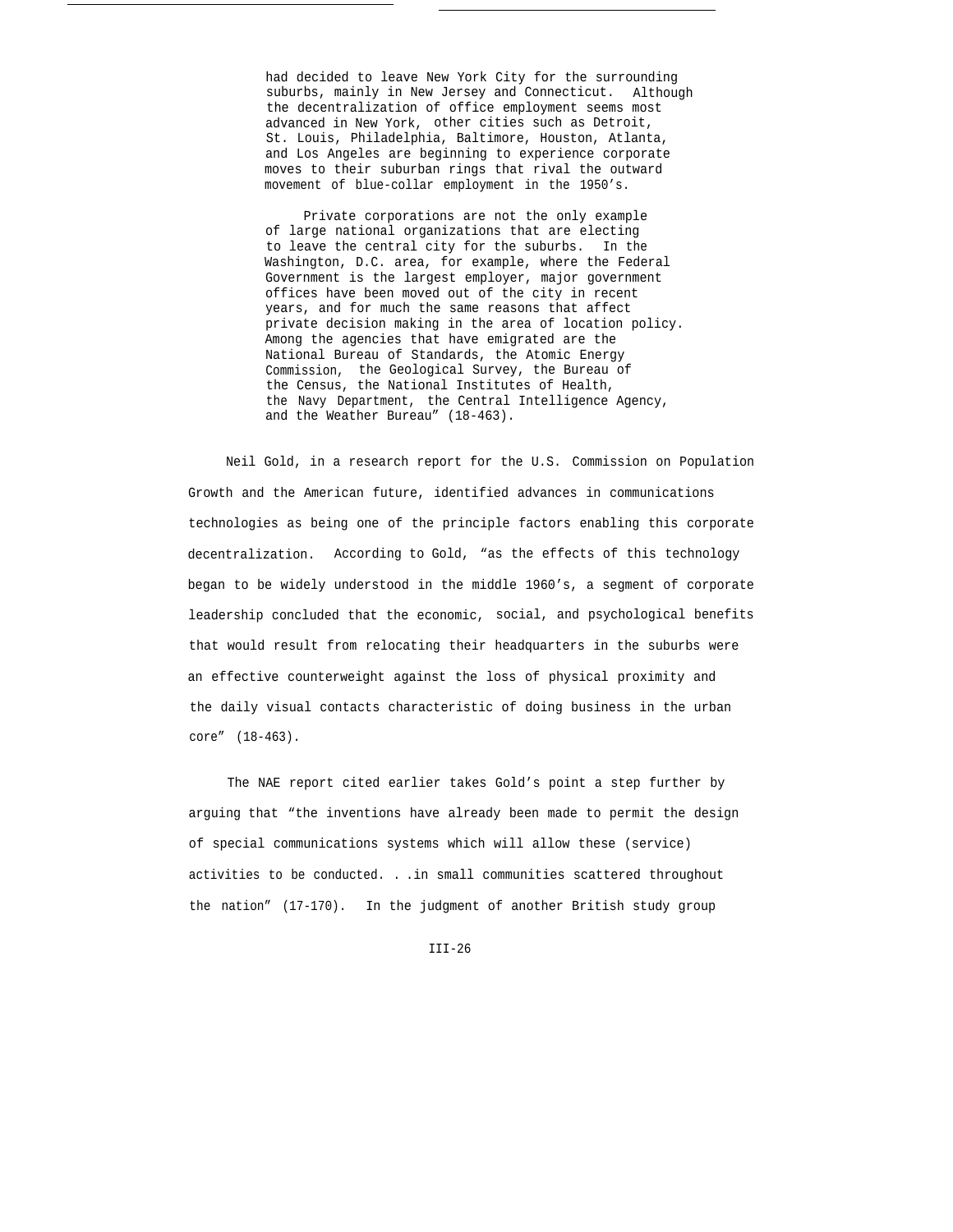cited in the NAE report, the specific usages of broadband communications in linking widely separated operations are likely to include "graphic display, rapid facsimile, computer and data access, conferencing. . . " (17-173).

Concerning the application of the innovations, the most definitive experimental indication of feasibility is likely to come from the HUDfunded "New Rural Society" study now being conducted by Dr. Peter C. Goldmark.

While the New Rural Society project, when completed, could furnish hard evidence on the practicality of decentralizing service sector activities to rural areas, there is some question as to whether the rural area of Connecticut being studied is comparable in terms of economic characteristics to the rapidly growing nonmetropolitan counties considered to be typical of the category of urban fields. In other words, it might be that the New Rural Society project will be most useful in indicating the role of broadband communications in rural areas just beginning their turnaround from a state of decline (see below).

Summing up, based upon a theoretical understanding of the value of broadband communications systems in facilitating the decentralization of the service sector, broadband systems could contribute to rural development and could enable greater dispersal of industries throughout an urban field. Like the chicken and the egg, however, the broadband services involved will not be offered until proved economic -- and they will not be proven economic until integrated into an actual system. On the assumption that knowledge as to value and feasibility might attract potential system operators and break the chicken-egg cycle, Chapter IV will examine how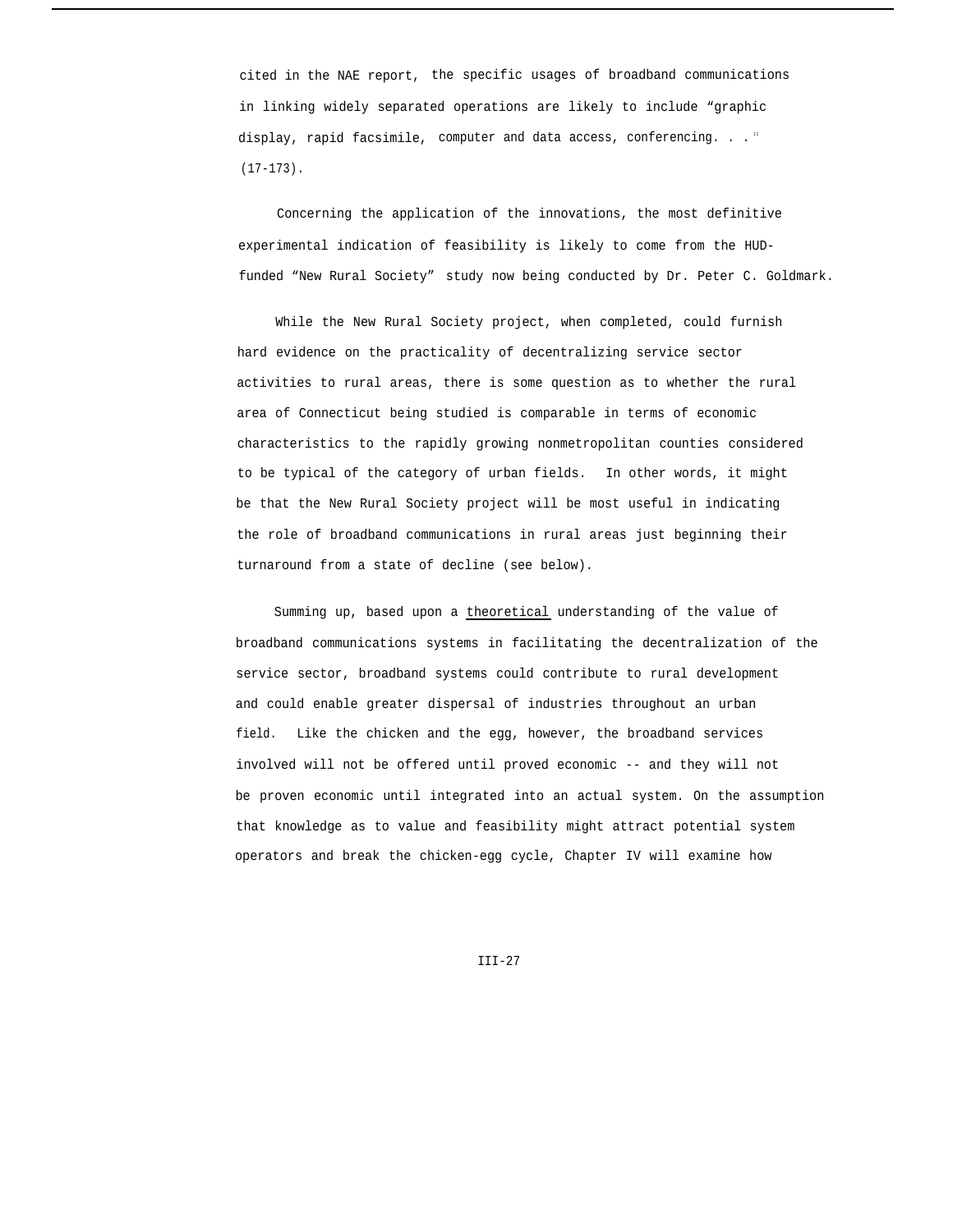commercial broadband services might pay their own way in a full service, area-coverage system.

#### Turnaround Reversal Counties

This section will address that category of nonmetropolitan counties whose growth has been most associated with an increase in manufacturing employment. Unlike the faster growing Turnaround Acceleration group just discussed, counties in this category do not tend to be located in close proximity to metropolitan areas. As the term implies, "Turnaround Reversal" are counties in transition that have recently emerged from a period of decline. Hansen includes in this group those counties that gained population in the 1960's after having lost population in the 1950's (13-4).

Nature of rural change and its problems. As outlined earlier, the view is still common that the type of manufacturing plant likely to relocate to rural areas will be of the slow growth, low technology sort that is unlikely to stimulate further development or otherwise improve the economic base of the host area. By contrast, it was shown that actual samplings of new industry locations in rural areas reflected a far more diverse industry mix than the "urban cast-off" theory might suggest. As described by Claude Haren, many industries located in rural areas in the 1960's were of the kind previously associated with urban areas and included a sizable number producing machinery and industrial components of all kinds (11-433).

Although there were rural areas in the 1960's, particularly in Appalachia and the Ozarks, where employment grew primarily as a result of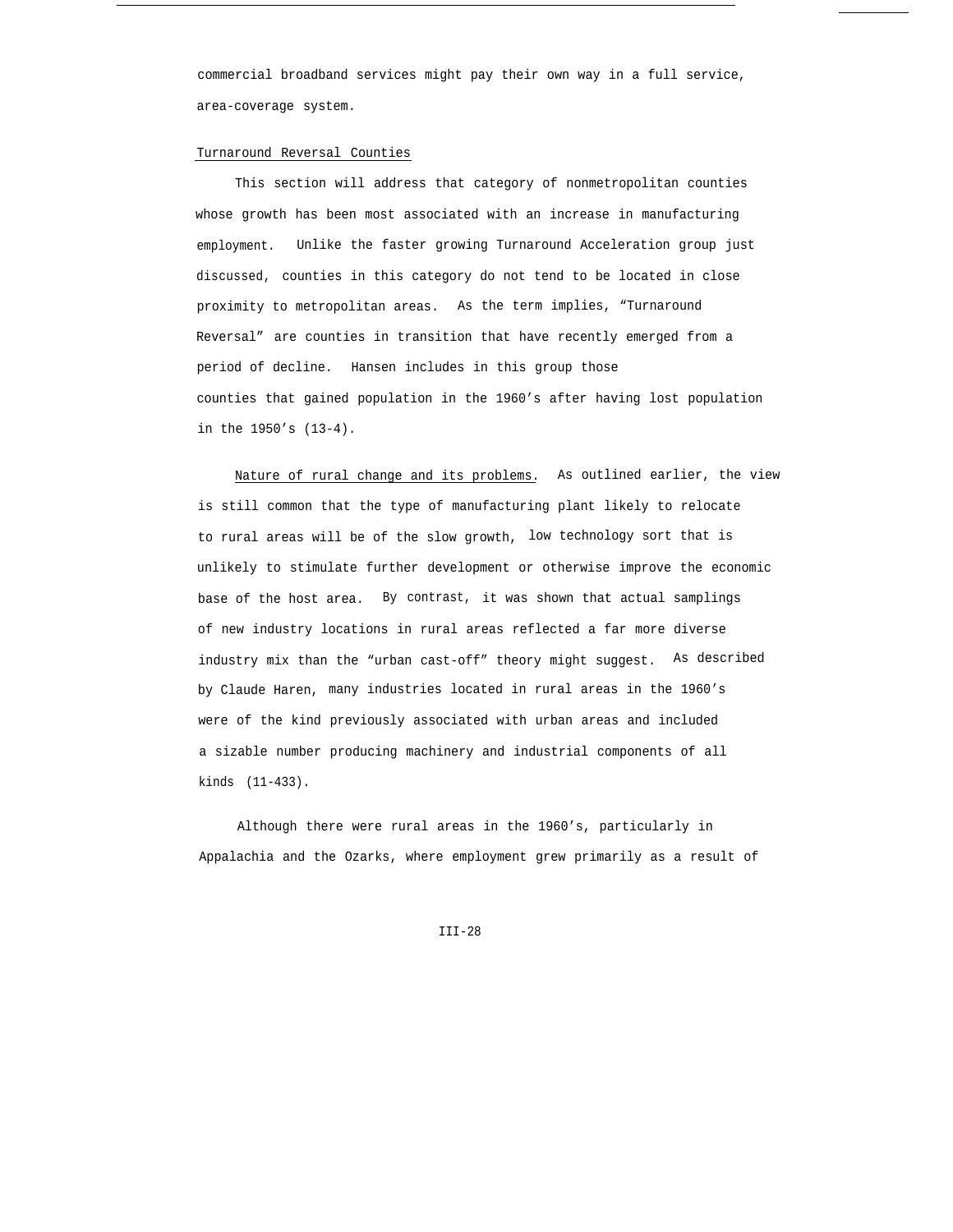the relocation of apparel and other low technology industries, there also was evidence of relatively depressed rural areas moving up the ladder of industrial diversification. Hansen described this process as follows:

> "...the process of industrial filtering does eventually lead to the upgrading of both manpower qualifications, types of industry, and incomes. These phenomena are clearly in evidence in the South. The industrialization of the South was initiated in large measure by the movement of textile mills from New England and other northern areas into the Piedmont region of the central Carolinas. The textile mills in turn generated other activities. For example, by 1970 there were 214 establishments in the South producing machinery for the textile industry. In addition, there were 65 chemical plants involved in producing synthetic fibers; the bulk of these plants were in the states where substantial textile production has concentrated. Suppliers of dyes and other processing chemicals were also stimulated by the movement of the textile industry. The growth of manufacturing in the Carolinas, especially North Carolina, was followed by similar expansion into Georgia. Decentralization next spread to the Tennessee Valley, which has managed to achieve a higher degree of industrial diversification than either the Carolinas or Georgia. More recently, the states of Mississippi and Arkansas have entered the lower rungs of the filtering process" (13-163).

Although detailed statistics do not exist for the specific class of Turnaround Reversal counties being discussed here, it can be inferred that growth in manufacturing employment probably has had a beneficial effect. While some net outmigration is still taking place in some of these counties, the headlong exodus that characterized earlier days has been at least arrested. Referring to the USDA analysis cited earlier in the discussion of Turnaround Acceleration counties, these counties are likely to have shared in the general attributes of growing rural areas, which were found to be favorable in terms of income, age distribution, and labor force participation. In the meantime, these manufacturing-growth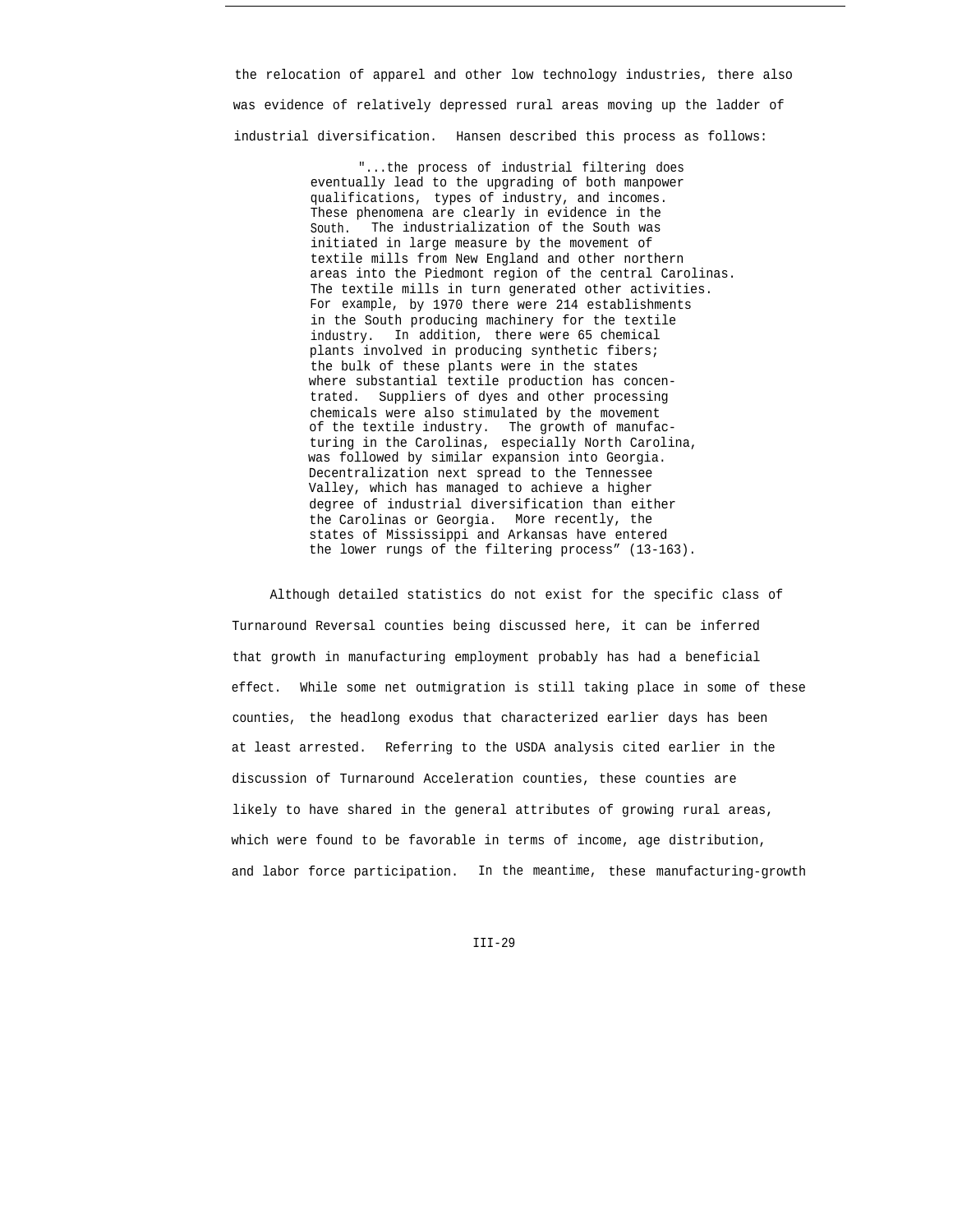related counties typically have not been burdened with a heavy influx of new residents, despite the fact that new jobs in the 1970's were being created at a rate well above the national average.

In these counties, it is not the present, but rather the long-term outlook that might be of concern. And it is the long-term ability of these counties to share in the growth of the service sector that is coming to dominate our national economy, that is open to question. Even granting that life in these counties will remain attractive to the extent that change *is slow* and the population stable, can these communities preserve their relative share of the nation's material goods while depending upon manufacturing for employment? Or, must the 'move in order to stand still' : i.e. , must there be some growth in service sector industries if they are not to be confined to a constant share of the diminishing sector that is manufacturing employment in this country?

To this point, Claude Haren, in a study of rural industrialization in the 1960's, offers evidence which suggests that growth in the service sector has not necessarily accompanied or followed an increase in manufacturing employment:

> "In accordance with national trends, changes in *the service-producing groups, particularly at the local or small-area level, not* only *diverged from but often ran counter to shifts in manufacturing and other goodsproducing industries.* In some instances the lack of a more substantive increase in nonbasic employment was attributable to the well-developed system of shopping facilities, hospitals, schools, and so on, already available either in the immediate or adjoining community, or at a regional service center. The retention of purchasing and related functions at corporate headquarters and similar trade leakages or complete or partial tax abatement often seriously delayed the accumulation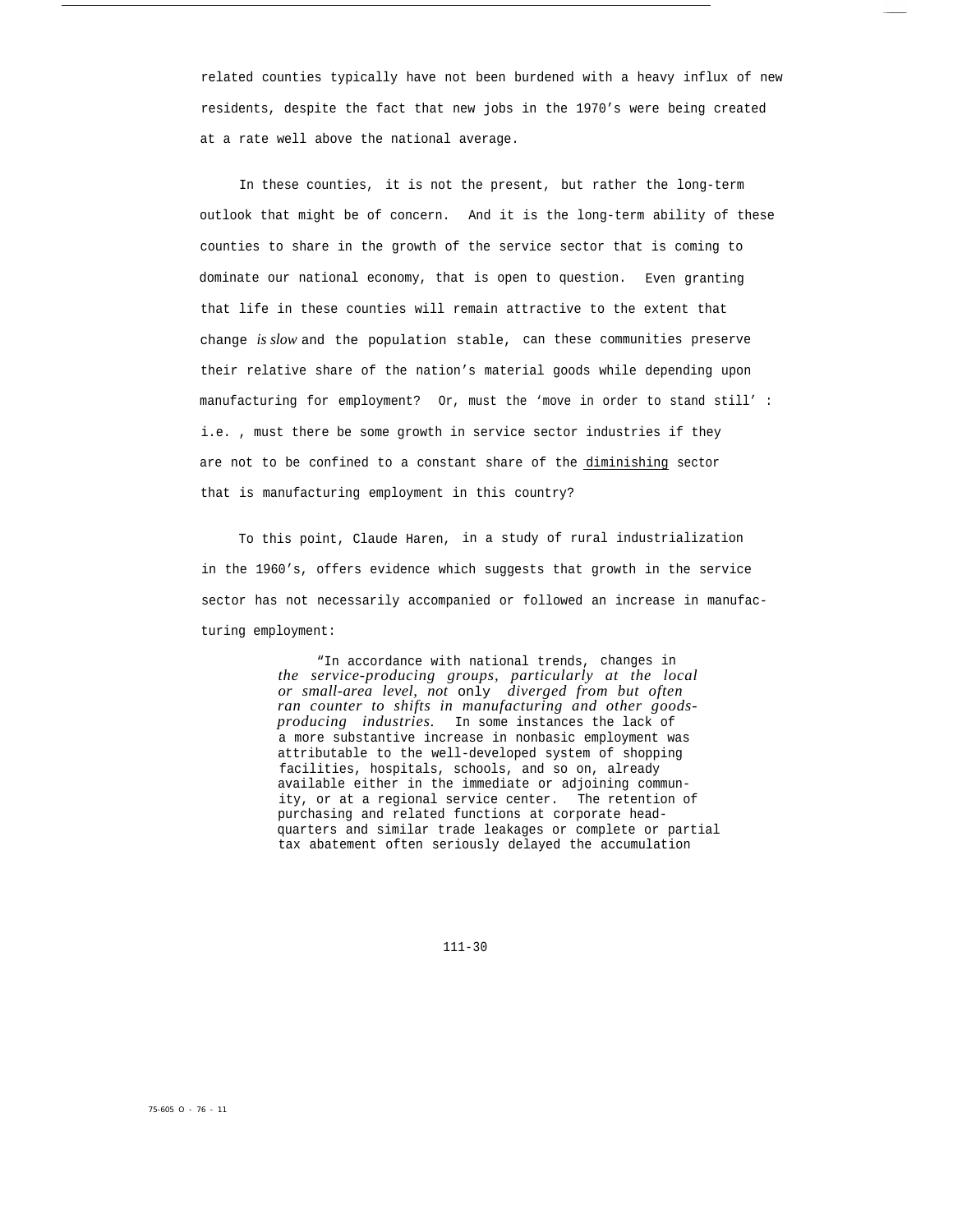of investment capital and fiscal resources required to underwrite much-needed improvements in community and business services and facilities. All too typically, a high proportion of increased payrolls went to nonresidents, or added work opportunities resulted in the substitution of local employment for jobs formerly held outside the immediate area" (11-434), (Italics added)

Beale, in another study of patterns of growth, found that "...the business functions of many very small towns have diminished even though the housing function has not" (20-35). Beale concluded that these small towns have been sustained only through extensive commuting of their residents to those larger centers that picked up the business and service facilities formerly located in the small towns.

Alternative course of development. It was suggested earlier in the discussion of Turnaround Acceleration counties that communications systems, like any other element of a community's infrastructure, are likely to be functional and economic only to the extent that they mesh with the dominant activity in that community.

Since the counties now being discussed are manufacturing-centered in their growth and tend not to be located in close proximity to metropolitan areas, it would be unrealistic to expect that the establishment of broadband communications systems, in and of themselves, would lead to the burgeoning growth of service industries that was found in Turnaround Acceleration counties.

Absent those other conditions that enable significant growth of the service sector, among which is association with dynamic metropolitan areas or the hybrid urban fields, the most that probably could be accomplished for the present is to forestall further erosion of existing service industries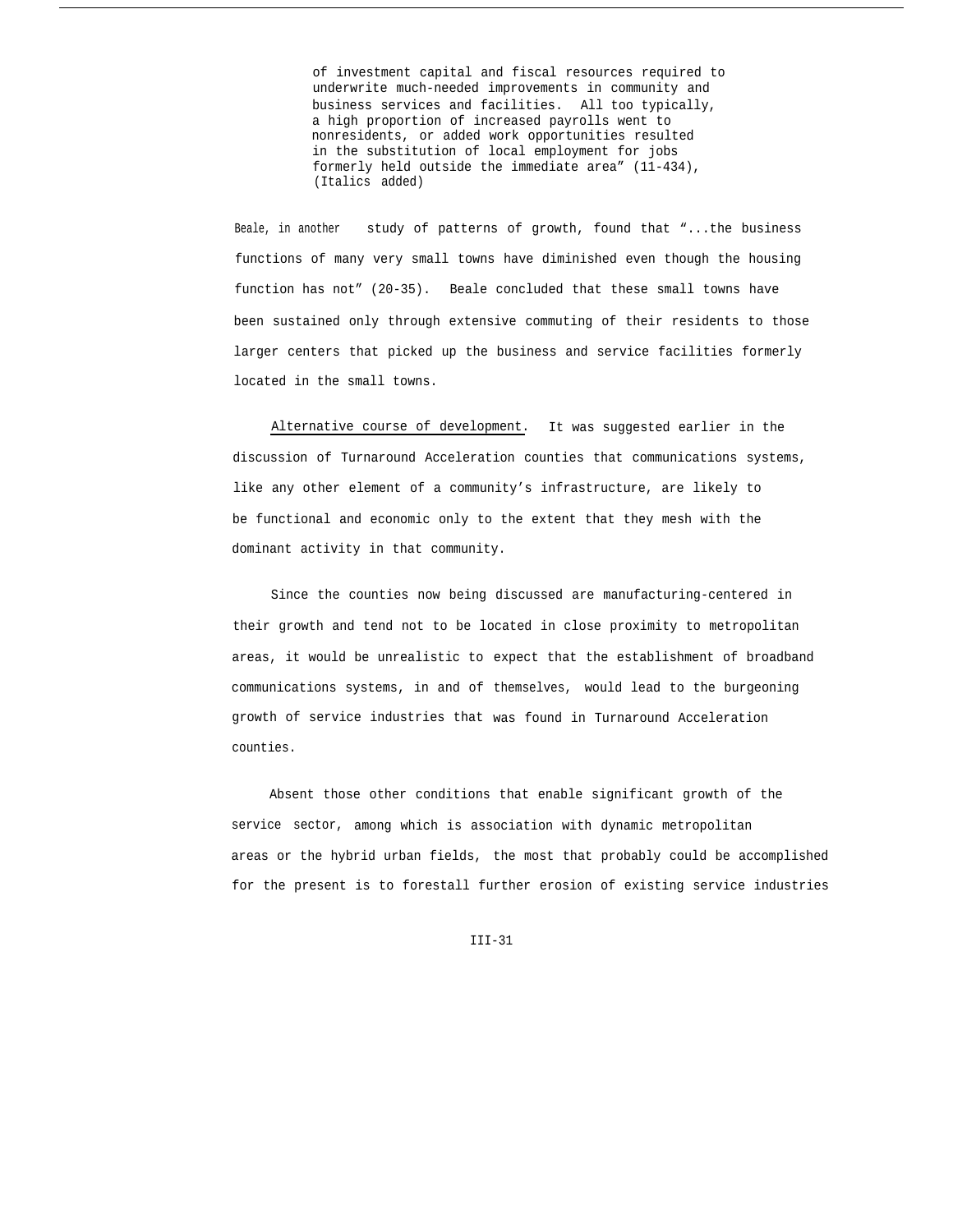in these communities, enabling their subsequent expansion when economic conditions permit.

Concerning the non-economic stimulus to development in those counties, the potential seems clearer. Although attractiveness to the retired and semi-retired will vary dependent upon geographic location, many counties could capitalize upon the growing desire and ability of urban dwellers to live in the country. To do so, however, it seems likely that these counties would have to be able to offer a reasonable standard of community amenities and facilities. As pointed out earlier, the possible stake in attracting this segment of the urban population is sizable and growing: so-called rural "retirement" counties have been the most rapidly growing class of rural counties thus far in the 1970's and now account for a total population of 8.7 million in 377 separate counties.

Role of broadband communications. Although service sector need for and use of broadband communications are not likely to form the leading stimulus to the establishment of broadband systems in these manufacturing growth-related counties, still, as will be discussed in Chapter IV, any broadband system, if it is to be feasible for area-wide rural coverage, presupposes its full use for both public and commercial services. While dedicated commercial links are not likely in these counties and while the use of cable channels will be less intensive than in their more rapidly growing counterparts, the broadband system at least can be in place -- and available for increased and more extensive business and commercial use should the need arise. In the meantime, the basic system, in the manner to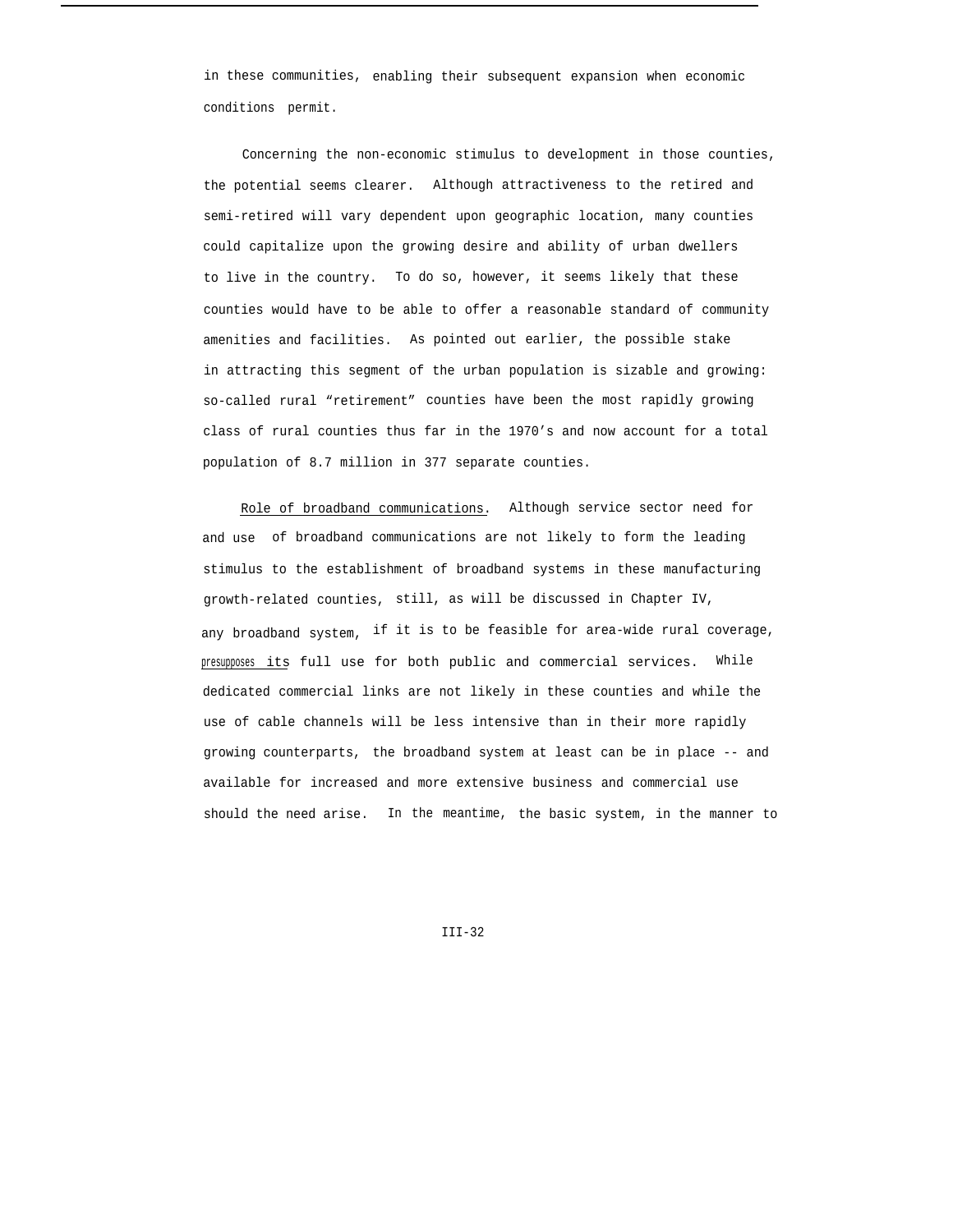be described in Chapter IV, could be built and paid for on the basis of providing those entertainment and public service uses described in the second chapter of this report. In the latter uses, these systems could help to provide that improvement in public services necessary to retain existing population as well as to help attract the retired and semi-retired.

#### Declining Counties

The reversal of migration from rural areas and the relative increase in employment in rural versus urban areas has not been shared by all rural areas.

Although the number of nonmetropolitan counties losing population has decreased from approximately 1,300 in the 1960's to 600 in the period 1970-73, the 600 losing population represent 25 percent of all rural counties and encompass sizable areas of the Great Plains western Corn Belt, southern Appalachian coal areas, and the old Cotton Belt (21-30).

Nature of rural change and its problems. Declining counties tend to be those in which gains in manufacturing and service employment have not counter-balanced losses in the mining and agricultural sectors. Of great importance to the future of these counties is the exodus of working age residents and the steep increase in the proportion of the elderly and the young: in 1970, the median age of the population in declining counties was almost three years greater than that in growing counties (16-40), and Beale has identified 80 declining counties in which the median age has exceeded 40 years (20-24).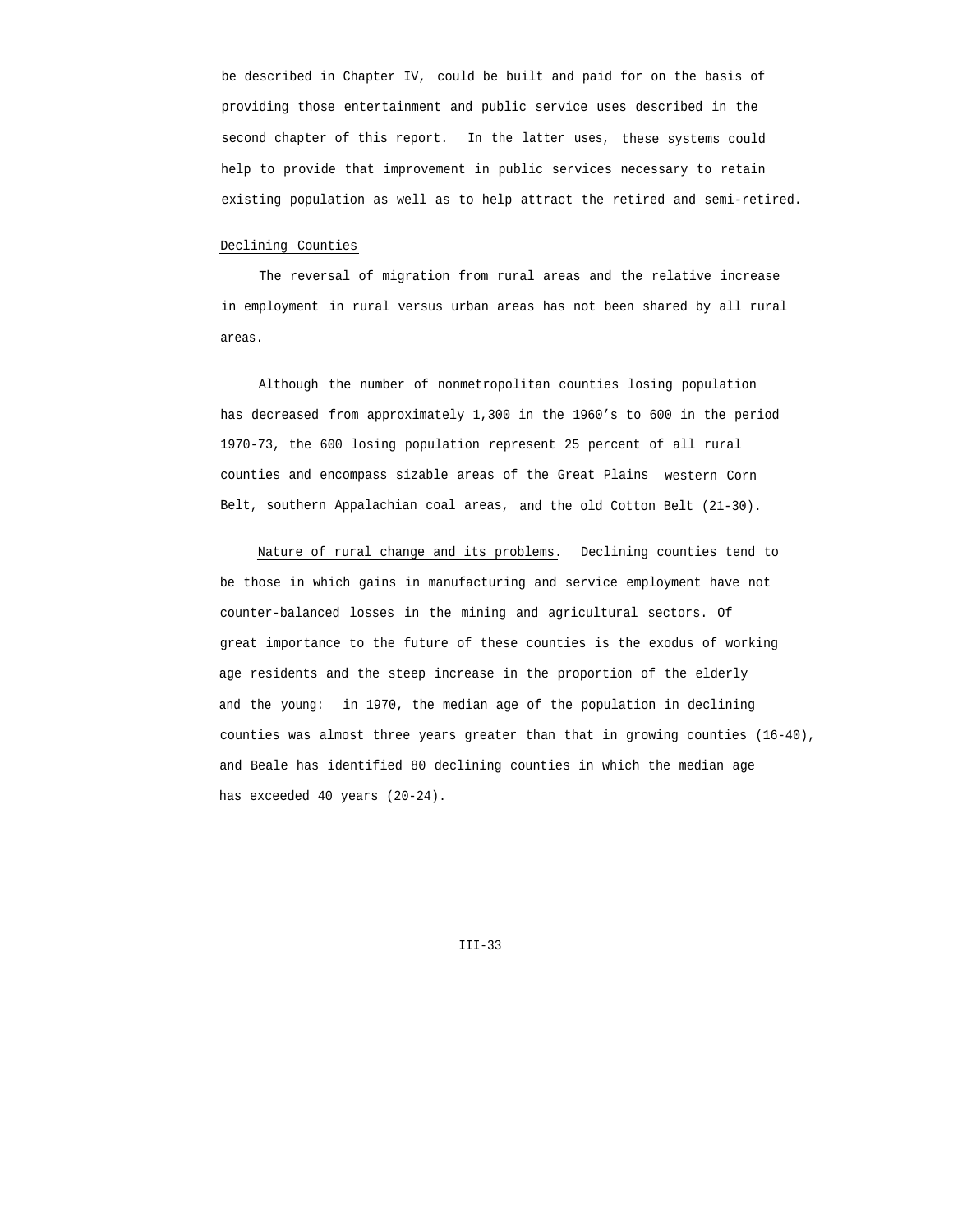Decline, in many instances, has tended to feed upon itself. As pointed out by Brown, the great majority of counties that lost population in the 1970-73 period also lost during the 1960's (16-23). Beale describes how the process of decline can be self-perpetuating:

> "The important point is that any community reaching this condition is certain to be characterized by an unusually high degree of influence by the elderly on community government, by disproportionate problems of providing housing and services for the elderly, and by a scarcity of young able-bodied labor force or potential future labor force. The latter two problems may be aggravated if the population density is sparse and the typical government units are small, as is commonly the case in the Plains. It is not impossible to break the momentum of such a trend, but the condition apparently tends to feed on itself. What psychological support and incentive does a young adult have to remain in a community where the overwhelming majority of his peers and siblings have left or are about to leave? There is almost the force of a *deus ex machina* needed to break the cycle" (20-24).

At the same time that the severity of these problems should be understood, it should also be recognized that not all rural counties in this category are experiencing the same rate of decline, and all are not in the predicament described above. Concerning the rate of decline for example, a majority of rural counties losing population in the 1960's lost less than 10 percent over the course of the decade (16-37).

As will be further discussed below, the range of population decline, relative economic opportunity, and state of community facilities vary greatly among counties in the declining category. As the needs of individual counties vary, so too will the utility and configuration of the broadband systems that might serve them.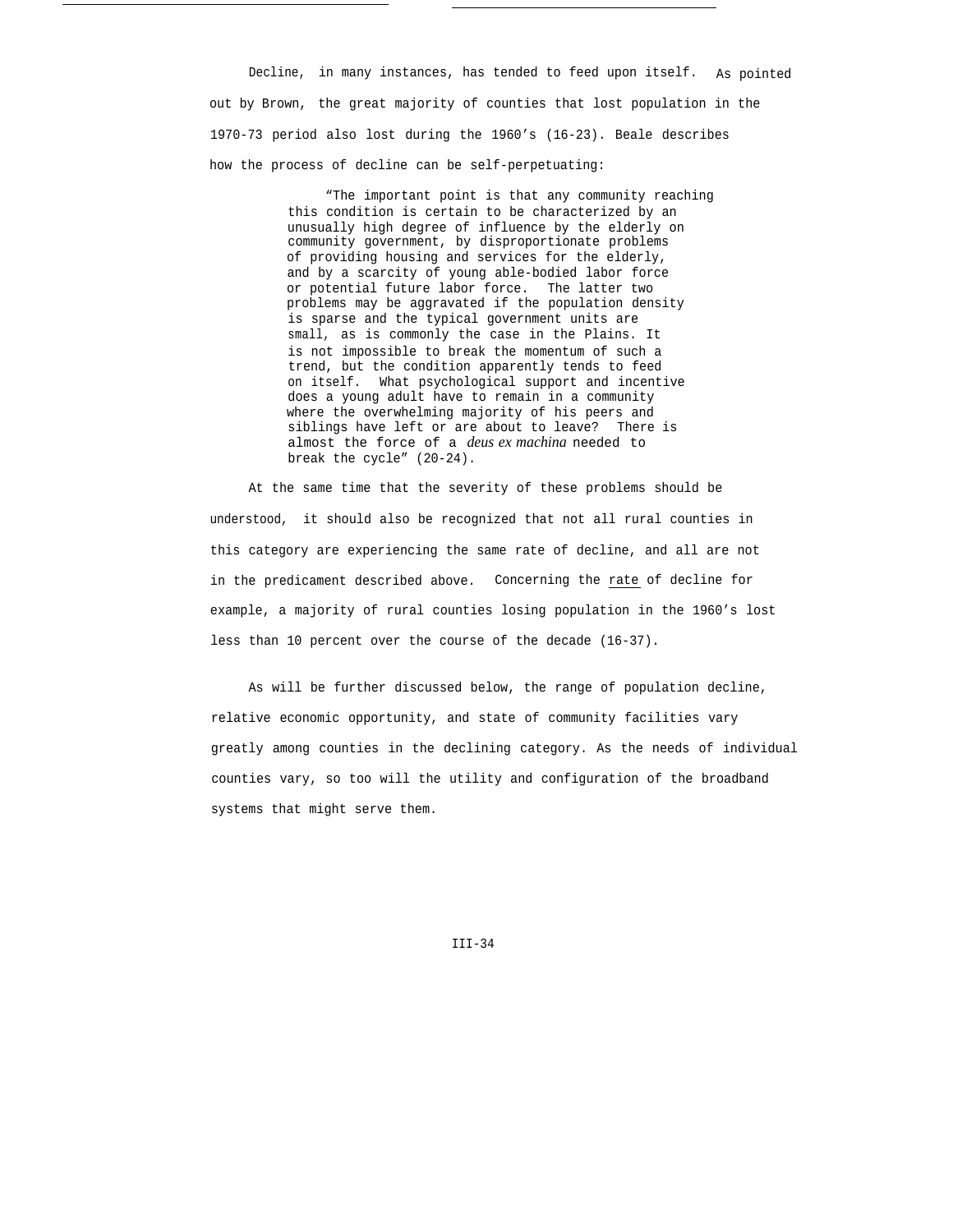Alternative course of development (modest change counties). In the view of Hansen and Brown, some rural counties have been able to successfully adapt to a decline in population and remain viable places in which to live (13-17; 16-23). Others by contrast, have experienced a degree of deterioration in community services that has been as severe as their drop in population.

In considering the course of rural development and the possible role of broadband communications in declining areas, therefore, some account should be taken of the differing degrees of change that might be entailed in reversing or arresting decline in these areas. To preserve some sort of rough distinction in the discussion that follows, declining counties will be grouped under the headings of "modest change" and "major change". Those in which development might entail a modest degree of change will be considered first.

Hansen's analysis of some rural counties of the Great Plains reveals an apparent paradox: the same areas that generally experienced heavy population losses for several decades also ranked first in the country in terms of rate of increase in income, "... rising from an annual rate of change of 2.9 percent in the 1950's to 6.2 percent in the 1960's (13-17).

Brown, in a USDA study of growing and declining counties, stated that " . . . One cannot conclude that . ..all declining areas are being bypassed by the process of national economic growth." Population decline, in Brown's view, may not only be transitory, but also ". . . may reflect a period of adjustment in the manpower needs of agriculture, forestry, mining, and other extractive industries" (16-23).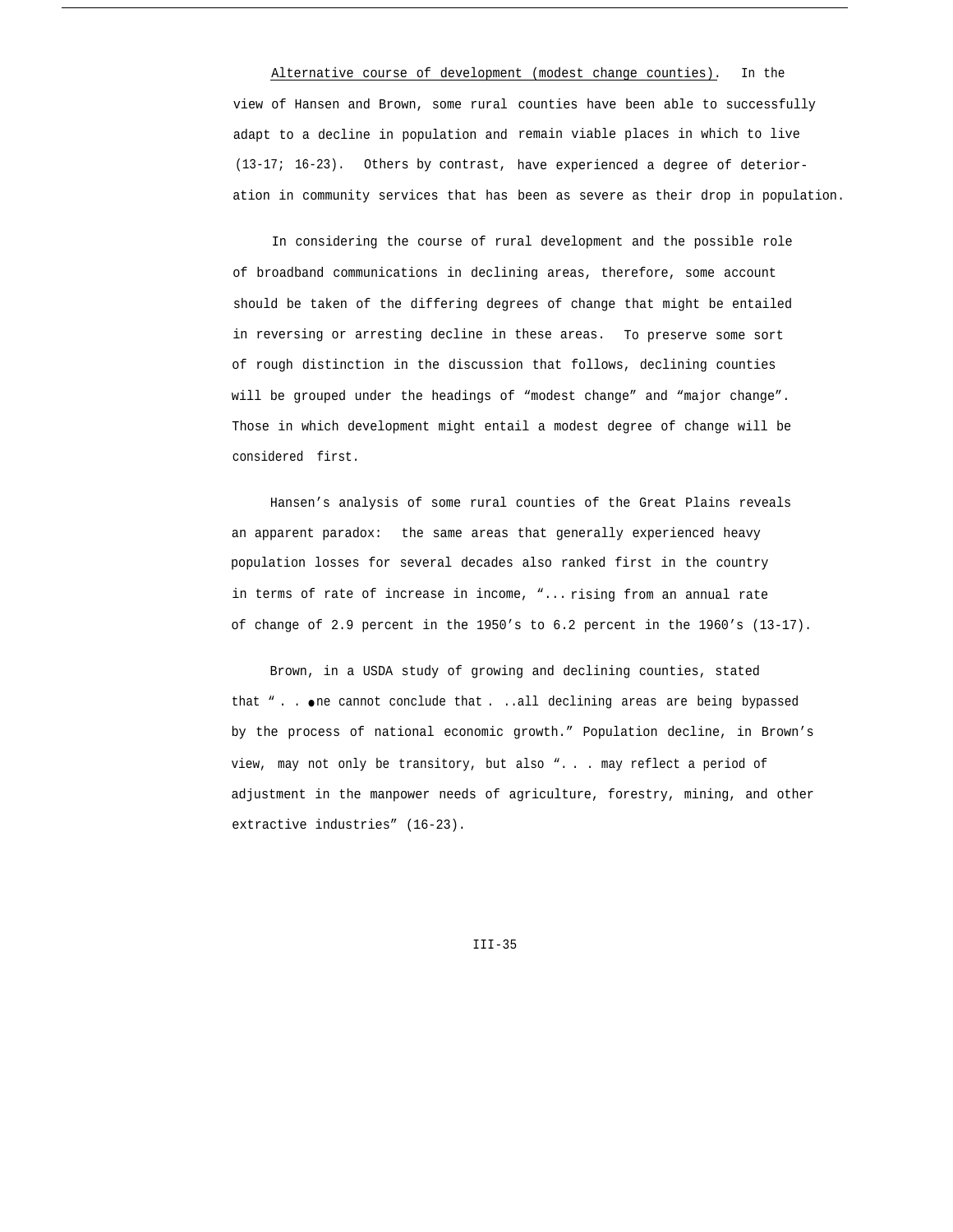Does the evidence indicate that the residents remaining behind in some declining areas can maintain a tolerable level of economic activity and standard of living? Hansen thinks it does:

> ... it is difficult to compare the situation in the Great Plains, the Upper Great Lakes, northern New England and other relatively prosperous areas having heavy outmigration with the situation in areas such as central Appalachia, South Texas, the southern Atlantic Coastal Plains, and the Mississippi Delta. In the Great Plains, for example, outmigrants have generally been well prepared to take advantage of economic opportunities in other areas. Of course, the population left behind has a relatively high proportion of older people and it is often difficult to maintain essential services for a widely dispersed population. On the other hand, agriculture is viable and there is relatively little poverty. In addition to savings and farm income there is considerable income from the Federal government in the form of farm subsidies and Social Security benefits. There also are viable small towns, although they probably should be developed as service centers for rural hinterlands rather than as "growth centers" capable of halting and even reversing outmigration. Economic theory maintains that outmigration should raise the value of the marginal product of the remaining labor force, other things being equal. This is because each of the remaining workers has more of the non-labor resources of a given area with which to work. And, in fact, the evidence indicates that population adjustments in the Great Plains reflect successful adaptations not only for outmigrants but also for the people left behind. The greatest acceleration of nonmetropolitan income in the country has taken place in the Great Plains, rising from an annual rate of change of 2.9 percent in the 1950's to 6.2 percent in the 1960's  $(13-17)$ .

Whether or not these areas of the Great Plains will ever achieve rapid growth or industrialization -- and their geographic isolation from urban areas suggests they may not -- it is important to note that population decline apparently has tended to keep pace with the reduction in job opportunities. This implies that some rough degree of equilibrium has been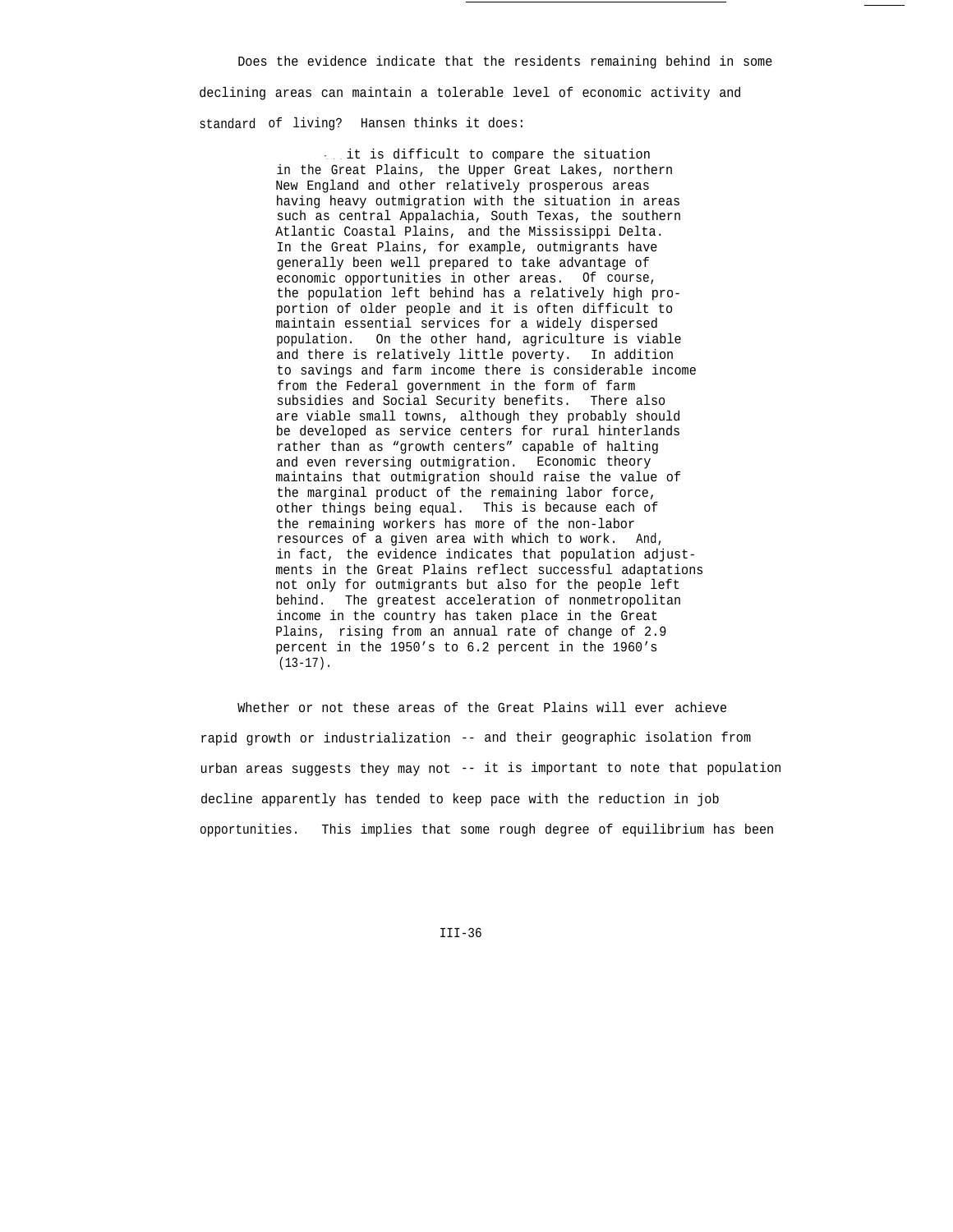struck. The population remaining behind apparently has been able to support schools and other community facilities which, while slimmed-down, still are of sufficient quality to prepare those who must someday depart for other regions to find jobs -- and still provide a satisfactory level of public services for those who stay.

At least as compared with the category of counties that will be discussed next, the public services and educational systems in these areas probably have not deteriorated to the point at which they are either inadequate to their purpose or incapable of being supported at an effective level by local taxpayers. If this apparent equilibrium between community resources and jobs on the one hand and resident population on the other, can be maintained, and if public facilities can be updated, then these rural areas probably will remain attractive places in which to live. To the extent that these rural counties are also able to remain effectively integrated into the agricultural sector of the economy that they serve, they are likely to manifest a degree of stability and independence that certainly is among the underlying objectives of rural development.

Role of broadband communications (modest change counties). In many respects, the kind of broadband communications system that would be appropriate to these "modest change" counties would be quite similar to that described in the previous discussion of Turnaround Reversal counties.

Like Turnaround Reversal counties, these counties apparently possess school systems and other community services that are functioning effectively and that presumably are in a position to benefit from the kind of incremental qualitative improvements that the addition of broadband services alone might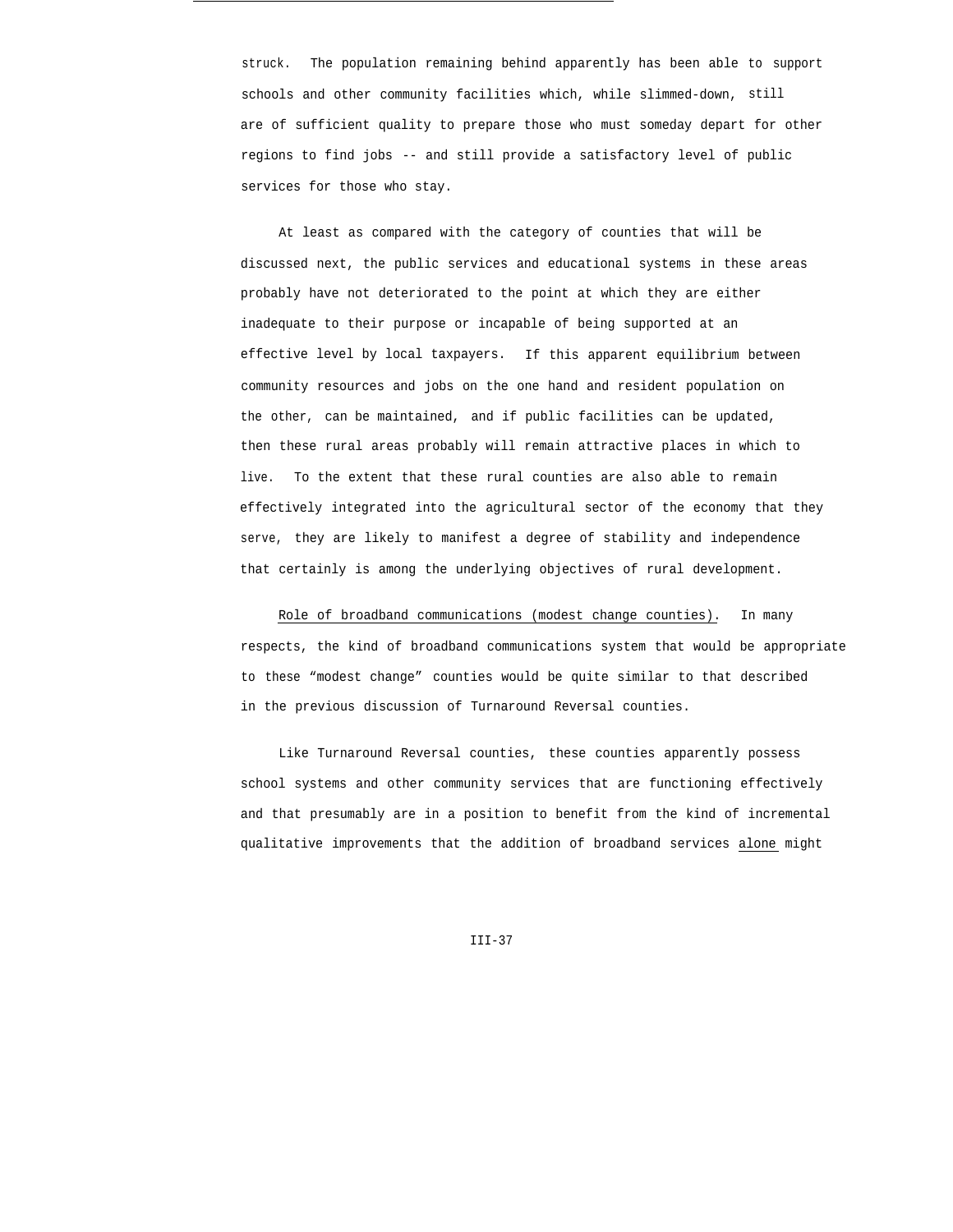bring. Unlike the next category of declining counties to be discussed, there are not likely to be more basic and higher priority needs to be first addressed, such as replacing decrepit school buildings to house children or finding the necessary funds to hire competent teachers. In other words, if Hansen and others are correct in their description of the viability of this category of declining counties, upgrading of community services need not first require a basic rebuilding of facilities, and improvements are more likely to be capable of being initiated without massive outside assistance and financing. Further, these counties seem likely to have retained that sense of community involvement and tradition of working together which makes it more likely that they could on their own initiate and carry through to fruition local broadband communications projects.

The kind of broadband system appropriate to the "equilibria" counties being discussed in this section thus might be public services oriented and capable of being underwritten in part by the school systems and local govern– ments that would share in their use. Until population decline levels off and these counties long-range economic prospects become reasonable clears, however, it seems likely that the incentive for business and commercial use of these systems would remain limited, except in those very active agriculture areas where such enterprises as grain elevators, commodity trading firms, and livestock auctions might lease system time.

Alternative course of development (major change counties). This category of declining rural counties represents those areas where need is the greatest in every category of community service. In these areas, there is not a balance between the community's resources and the needs of those who have remained. While tax revenues and resources of every kind have tended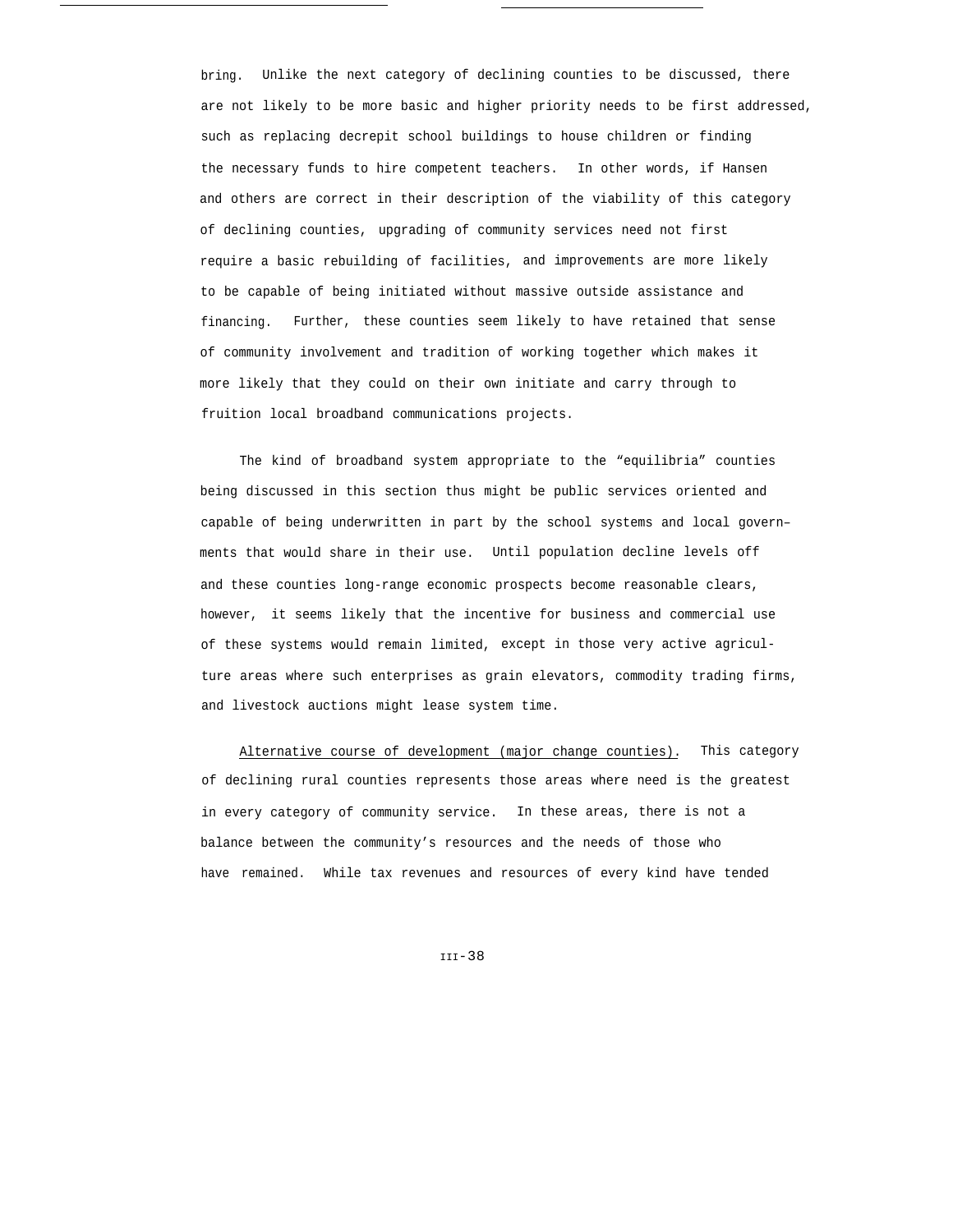to shrink, the need for them has not, and major deterioration of these communities has been the result.

Recognition of the severity of such problems in rural areas and the approach taken by Congress in helping to resolve these problems were described as follows by Senator Humphrey in 1973:

> "We know that the highest rates of unemployment in America were in the countryside. We know that two-thirds of all the substandard housing and half of the poverty were out there in rural America. We also learned that these people were not receiving a fair share of the assistance provided by the Federal Government.

What we hoped to do through the Rural Development Act was to provide economic opportunity -- jobs. *But we know that before industries and* business can spring *up in small towns there has to be a* certain *infrastructure -- a broad combination* of community facilities that all add up to improving the general quality of life so that money will flow in and people will stop moving out" (22-12). (Italics added)

By themselves? of course, improved community facilities are not likely to be of sufficient weight to influence a firm to locate its plant in a given rural area. In a USDA-funded study of 39 selected branch plants established in rural areas of the Upper Great Lakes in the 1960's, location of raw materials, major markets, and relative distance to headquarters and other branches were described to be of greatest importance in determining general location of new plants.

Once general location of a new plant was determined, however, the individual attributes of different areas did come into play. First in order of attributed importance in the USDA-funded survey was the availability of trainable labor: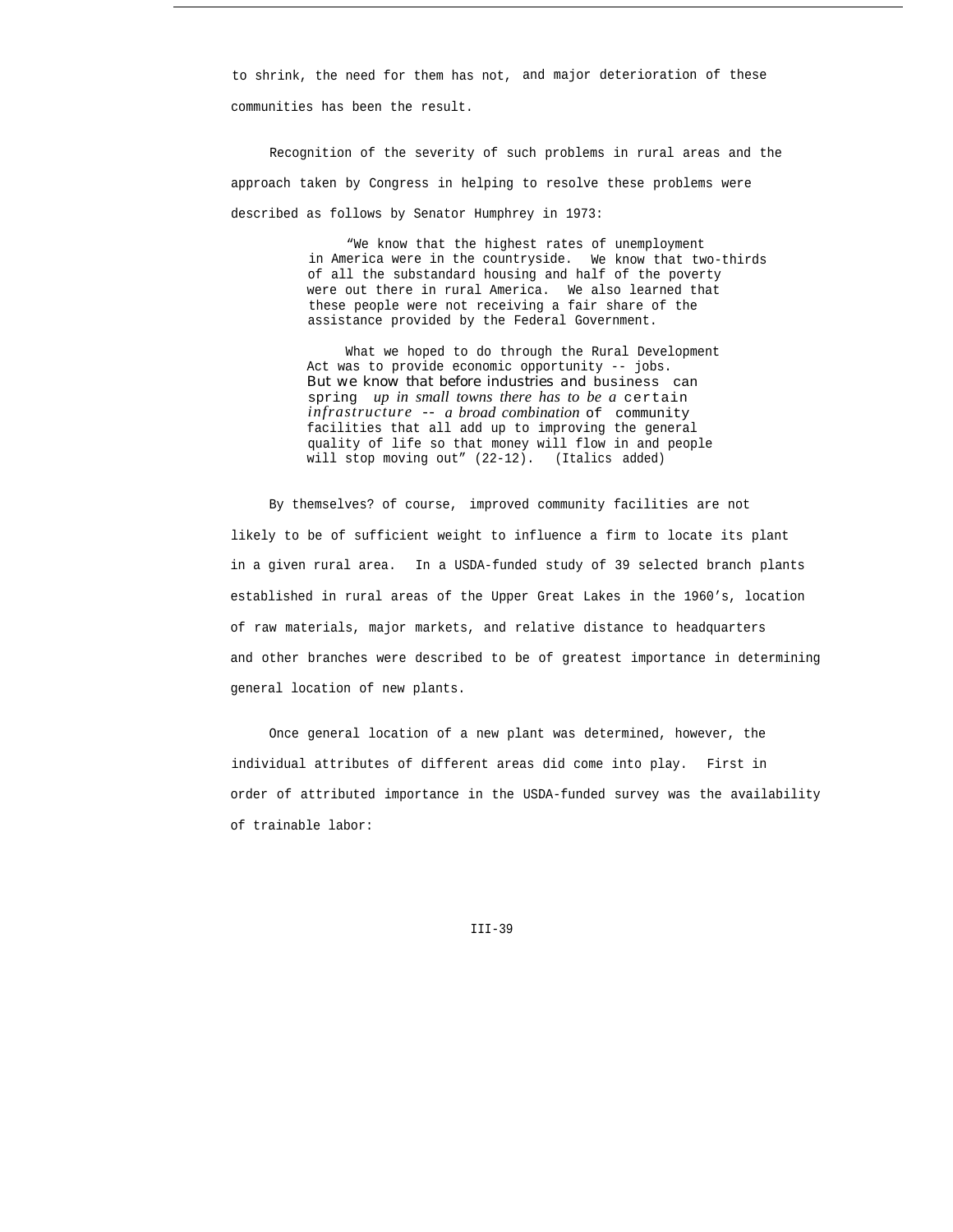"Officials of 24 companies discussed labor, most emphasizing that a community must demonstrate that it has an adequate supply of trainable labor in the area, otherwise it has little chance of getting a branch plant ...Four firms were strongly influenced in their decisions by the presence of vocational schools where the needed skills were being taught, or training programs were being provided" (23-2).

An official of the Corning Glass Corporation, which decided in the *1960's* to locate most new plants in communities of 10,000-20,000 in population, put the matter even more strongly:

> "As you can imagine, the specifications for the manufacturing of today's products continue to get tighter and tighter. This seems to be the case whether you are making toys or computers. Also, the technology to produce many of today's items means that a work force that is hired to man today's plants must be able to offer his prospective employer either a greater degree of educational background or a greater capability of being trained than has been the case of his predecessor. We, in our business, are no exception to this situation. Personnel from our search teams will, in nearly all cases, talk to employers in a community and raise the question of the trainability of the people available in the area" (24-7).

Although the Coming Glass official cited a broad range of community facilities as being important in site selection, it is interesting to note that the 39 companies interviewed in the USDA-funded project seemed to give little weight to, or ignore, many categories of community services:

> "Local police and fire protection seemed to be taken for granted by companies moving into nonmetropolitan communities.

> Very few company executives mentioned medical, dental, and hospital services as influencing branch location decisions.

Only when the establishment of the new plant required the relocation of a number of supervisory personnel or skilled workers were company officials influenced by the availability and quality of schools, churches, social and recreational activities" (23-3/4).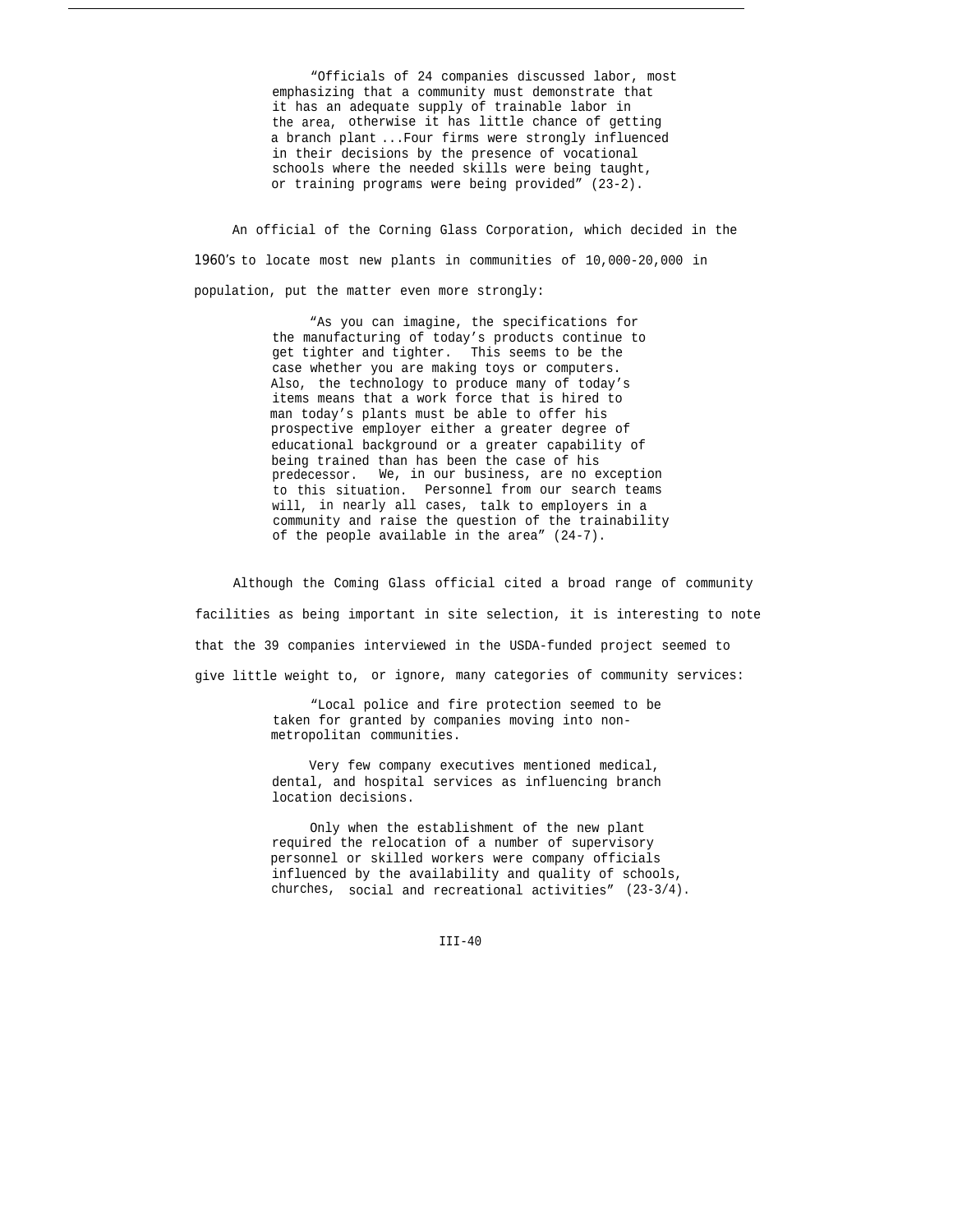Taken at their face value, these comments seem to indicate that a rural community can get by with very little in the way of community facilities and still successfully compete for new industry. However , when it is realized that an educated, trainable labor force implies the existence of a functioning community, then the quality of the full range of community facilities takes on a greater significance.

In the same connection, with only a few exceptions, the 39 corporations interviewed in the USDA study stated that the successful communities had sought them out, and all successful communities were found to have an active Chamber of Commerce or industrial development group:

> "The real selling job was done in a face-to-face presentation by an action committee of the Chamber of Commerce or by the industrial development corporation. They usually presented community statistics and pertinent information applicable to the particular prospect, probably a profile of the industrial park, and photographs of what the community had to offer" (23-9).

Suffice to say, moribund rural areas, or those with little more than a labor supply, are not likely to produce this kind of active community involvement or initiative. Finally, it is important to note that plant location usually is a competitive process among many communities. Whether a community with serious deficiencies in the availability of medical services, shipping facilities, school system, or fire and police protection, can win out is at least open to doubt. That corporations, in the words of the Corning Glass official, consider site selection to be a competitive process seems clear:

> "In the end, all the parts of the industrial development effort must add up to make a given community the most desirable when measured against other like communities due to the competition for new plants -- and there will be competition" (24-13).

> > $TTT-41$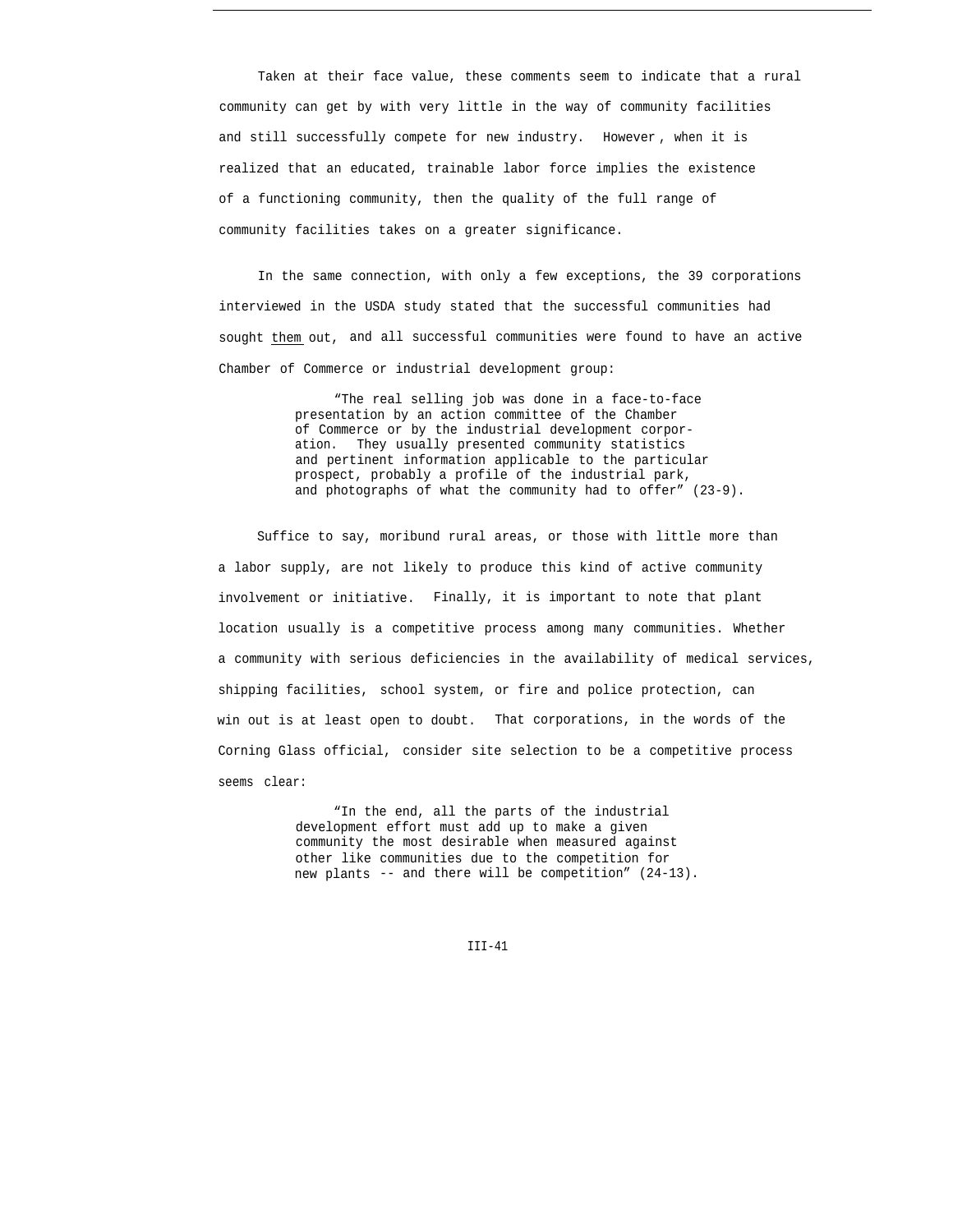Role of broadband communications (major change counties). In the case of declining rural counties, the feasibility of broadband systems is likely to be dependent upon the basic decision that is made by federal and state government concerning the rebuilding of community facilities, including the schools and health services. If a commitment is made to improve the quality of these services in a major way, then it is possible to visualize how the related broadband services described in Chapter 11 might play a useful and cost-effective role in their delivery. In this instance, should the benefits of broadband so warrant, some of the funds provided for the major rebuilding programs could be used to help underwrite the cost of the broadband system.

If such a commitment is not forthcoming, however, the outlook for feasibility is poor. Unlike the growth areas discussed earlier, community facilities in these counties are likely to have deteriorated to the point at which the provision of the most basic services is in jeopardy. Caught between shrinking tax revenues and an increased demand for assistance from the elderly and the unemployable, these communities are unlikely to be able to spend scarce tax dollars on the improvements that broadband services might provide when, at the same time, they are struggling to maintain the most minimal basic level of health, education, and other community services.

If, as will be discussed in Chapter IV, the economic feasibility of rural broadband systems depends upon the fullest possible use of community services as a revenue source, then it follows that the systems themselves are not likely to be feasible until (1) the communities on their own somehow become economically revitalized or (2) direct government subsidies are made available for major community service rebuilding programs (and related broadband delivery services).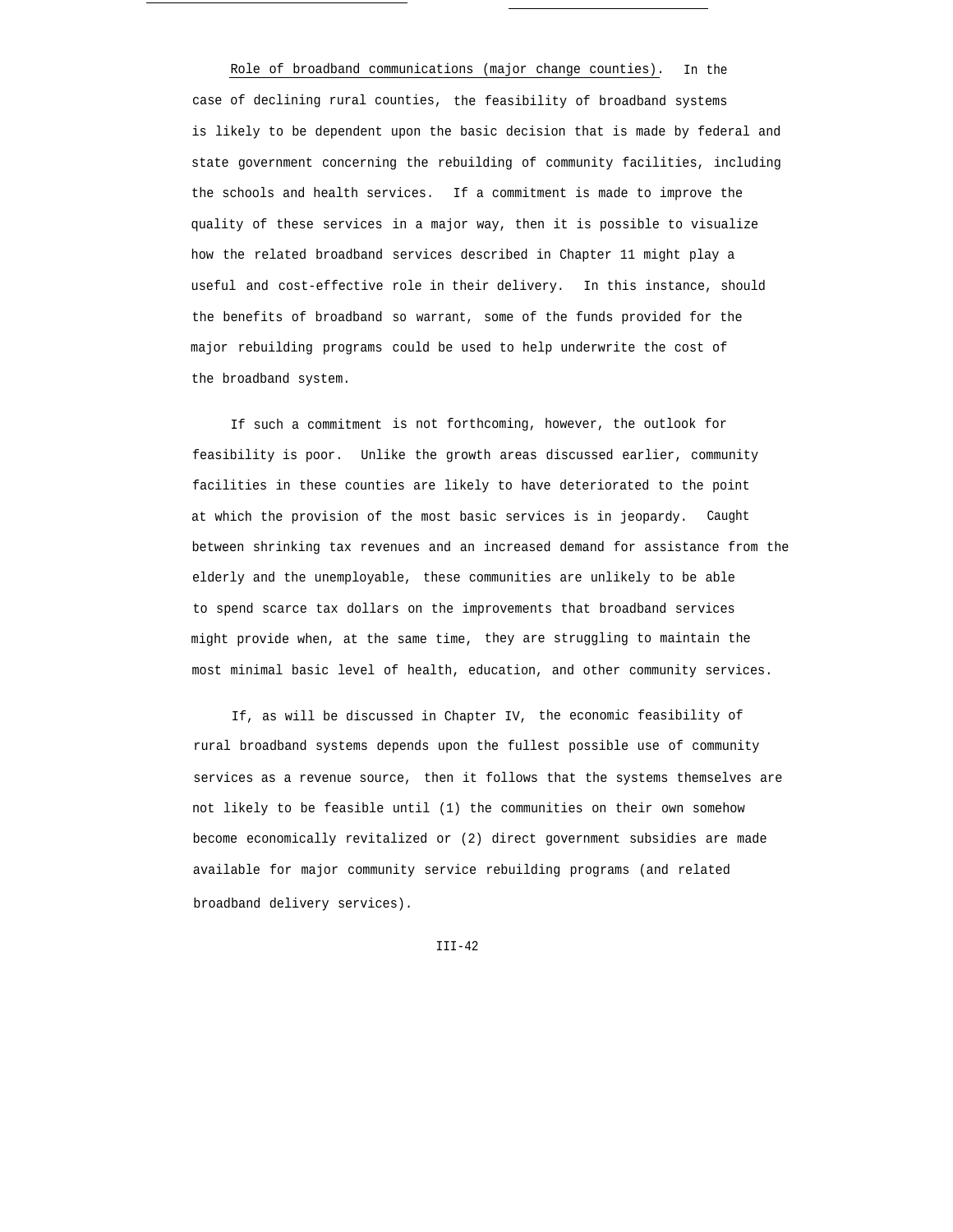In the laissez-faire alternative, broadband systems are likely to come along, if at all, only when a rural area has somehow brought its resources and population into balance along the lines of Hansen's Great Plains example or until it has moved up the ladder of industrial diversification as have many counties in the South.

When and if one of these stages have been reached, broadband communications, as discussed in the cases of Turnaround Acceleration and Turnaround Reversal counties, could perhaps assist in the growth and preservation of service industries and they could improve the quality of community facilities so as to attract such people as retirees. But in this instance the development of broadband systems still would have to await the economic evolution of the areas in question; broadband systems, in and of themselves, would not have been an active agent of change.

In the second alternative of direct subsidies and other assistance to upgrade community facilities, it is difficult to visualize a realistic source of funds except that of federal and state government. If this is the case, then the value as well as the feasibility of broadband systems is likely to be dependent upon the extent to which they mesh with and contribute to the objectives of such federal and state assistance programs. In turn, concerning those objectives that the broadband services must mesh with, it is necessary to consider the future course of rural development policy generally.

As an example, should funds be simply allocated so as to preserve existing community facilities in all areas at some minimum maintenance level, then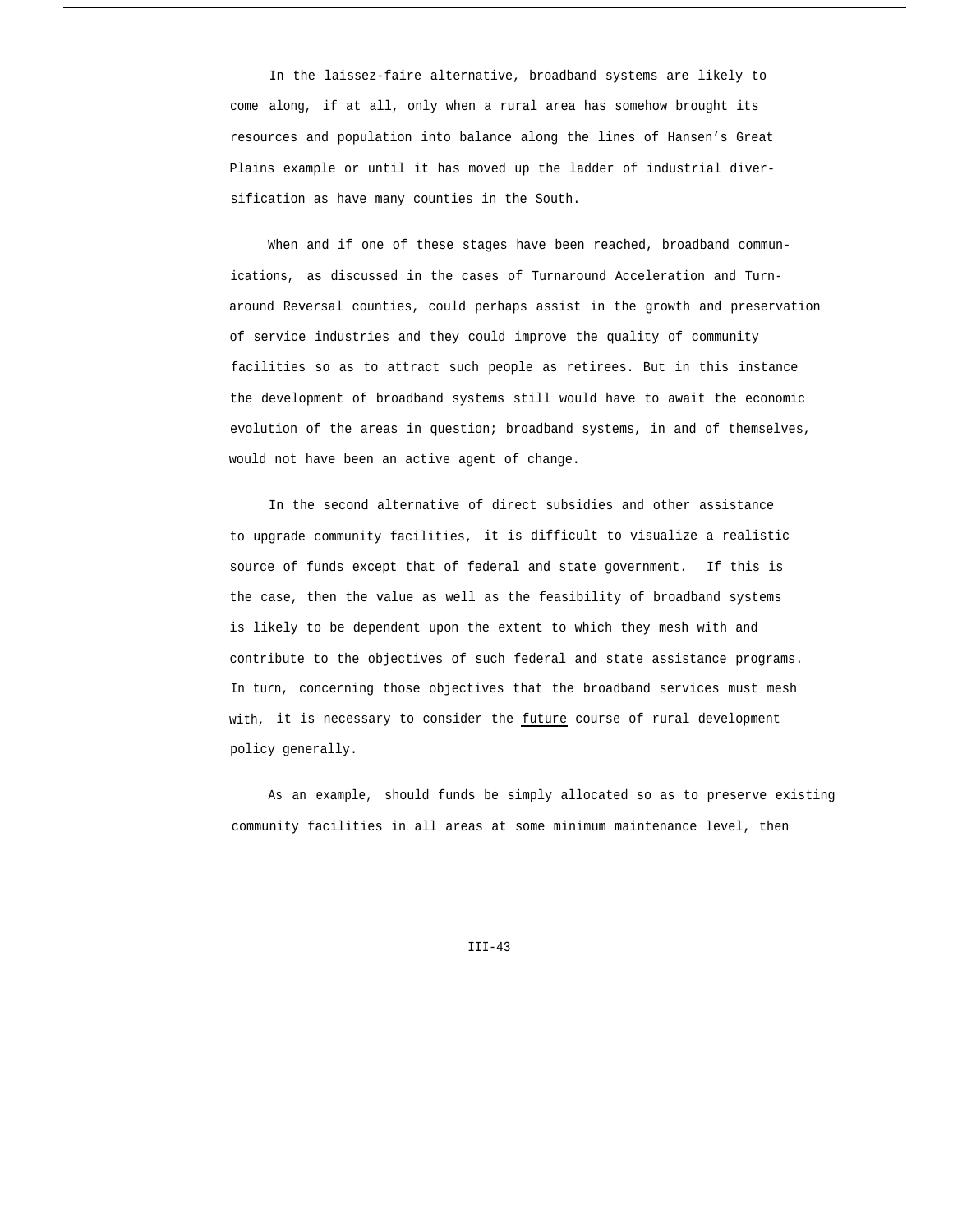it is unlikely, for the reasons outlined above, that any will be able to support the costs of broadband systems.

On the other hand, if governmental policy decisions are made to focus resources in a more selective manner which would create growth centers, for example, then it is somewhat easier to visualize how broadband communications systems could make an active, and perhaps significant, contribution.

One of the features of the growth center approach is that it attempts to work with, rather than against, the economic forces that determine the viability of a rural community. The Council for Agricultural Science and Technology offered the following observations in this regard:

> "Some communities do not have the critical labor supply, transportation, and opportunities for low-cost provision of adequate services necessary to sustain growth. They will require outmigration or commuting to work in other communities. A rural development program cannot be expected to save every rural community in trouble. . .Resources for planning and implementation of programs may be employed most effectively if they are concentrated in those areas where the need is greatest and where population, trading, commuting, and infrastructure patterns provide a critical scale of labor and other services needed to alleviate problems and constitute a viable economic entity. . .

Voicing a similar view on the revitalization of rural areas, an official of the Economic Development Administration has suggested that Federal efforts be focused on developing at least one viable center in each state "development district". In so doing, a functional test was proposed in which relative economic advantage, such as key transportation, trade and service links to surrounding areas, would be given strong weight (26-61).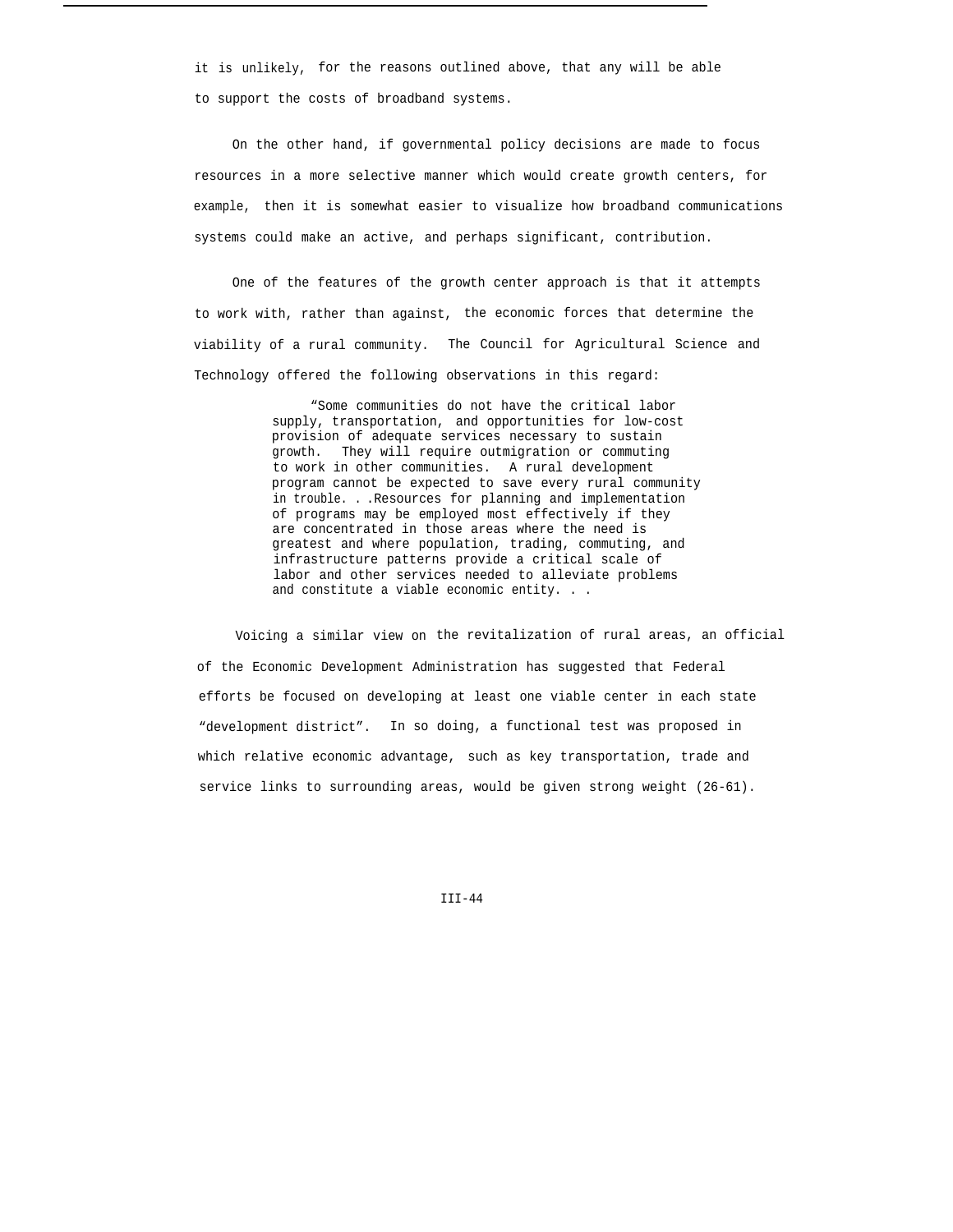Taking this functional approach a step further in a study of historical growth patterns in the United States, Hugh Denney found that areas approximately 64 miles in radius seem to be evolving as prime regional centers. Applying this discovery to the state of Missouri, Denney found such centers not only to be major trading centers but also increasingly central locations for television broadcasting, junior college and higher education, as well as medical facilities (27-27).

Relating this concept to the way in which governmental resources might be allocated, Denney suggests that 64-mile radius centers be a focal point for action:

> "A national policy to raise the levels of transportation, communications, health, and education on the (64-mile radius) spatial pattern would bring all parts of this country within one hour of such services and create a healthier environment for industrial dispersion" (27-107).

Specifically, Denney identified 296 such centers in the United States which are below the national average in the ratio of community service employees to population:

> "It is in these communities that special efforts are needed to improve services whenever the population based will support them...

Most centers on (this) scale are devoting their energies to securing industries; a commendable cause, but they are often giving inadequate attention to making their communities good service centers for the population they now have. Most industries are looking for towns that have a high level of services, thus these communities would do well to raise their levels of service while continuing to work for improved industrial jobs" (27-116).

While Denney's 64-mile radius growth centers are to be found in all areas of the country, his theory offers one possible rationale for locating government offices and allocating developmental efforts in declining rural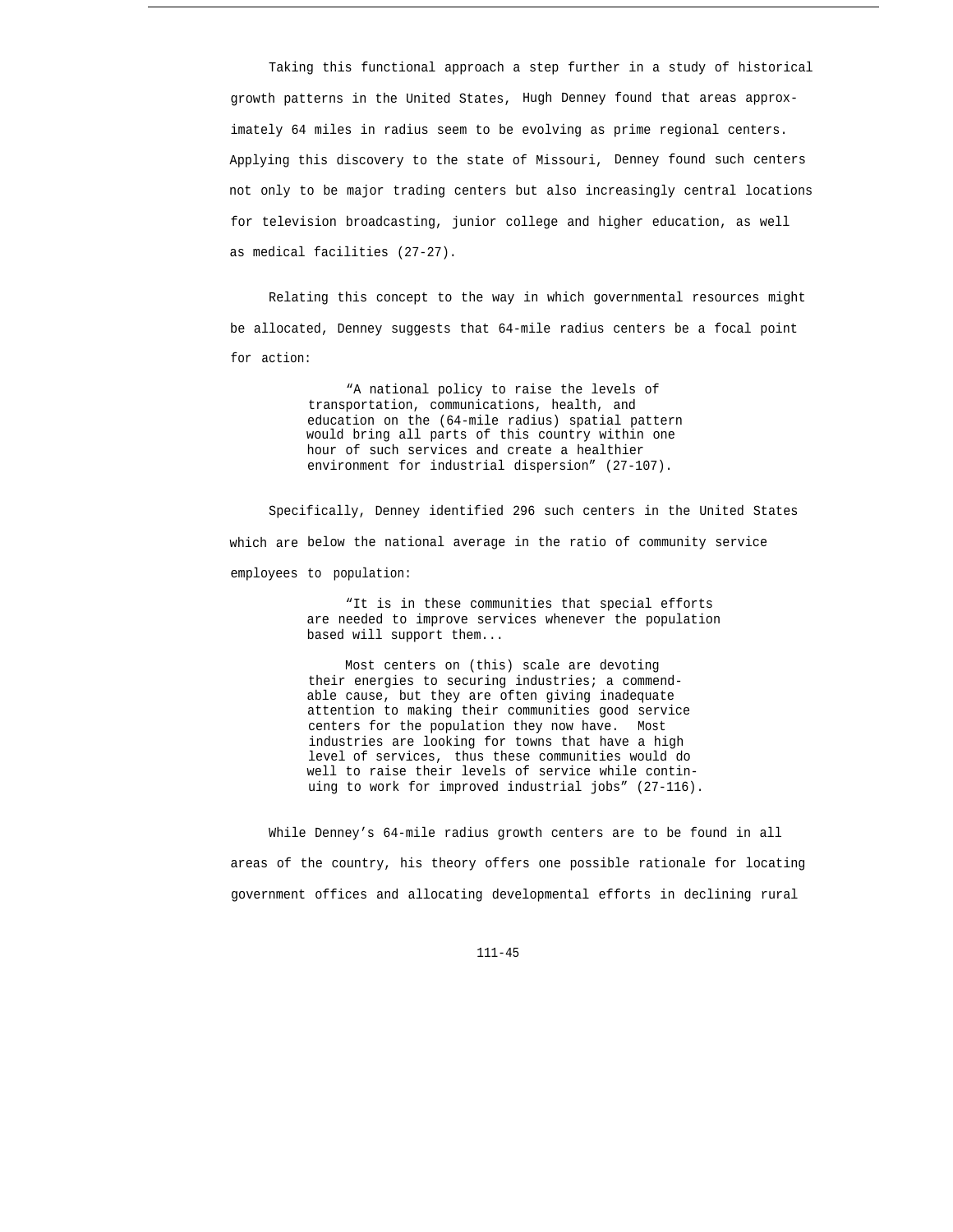areas. It is of further and special interest that potential regional growth centers of this size might represent good market sizes for broadband communications: in 1968, 243 of 352 64-mile radius centers were found to be served by cable television (27-56).

To briefly sum up this discussion of the role of broadband communica– tions in furthering the development of declining rural areas, it can be seen that the outlook for such systems is decidedly uncertain and dependent upon the future course of government policy on rural development. Unlike the situation in the growth counties considered earlier, broadband systems in these counties cannot simply be incorporated into, or underwritten by, existing community services. Although any or all of the public broadband services described in Chapter 11 could be of substantial value in declining counties, their feasibility will depend upon the 'how, where, and how much' of federal and state assistance efforts.

Should this investment be sufficient to result in *a* major improvement in community services, broadband systems conceivably could be used to extend health, education, and other governmental services to the majority of the rural populations involved. In turn, revenue from the sponsoring government agencies might make a critical difference in helping to underwrite the broad– band systems themselves. If not, then the most hard-pressed of the declining rural counties will probably have to await that uncertain day when growth creates sufficient economic prosperity so as to enable the establishment of strictly locally-supported and financed broadband systems.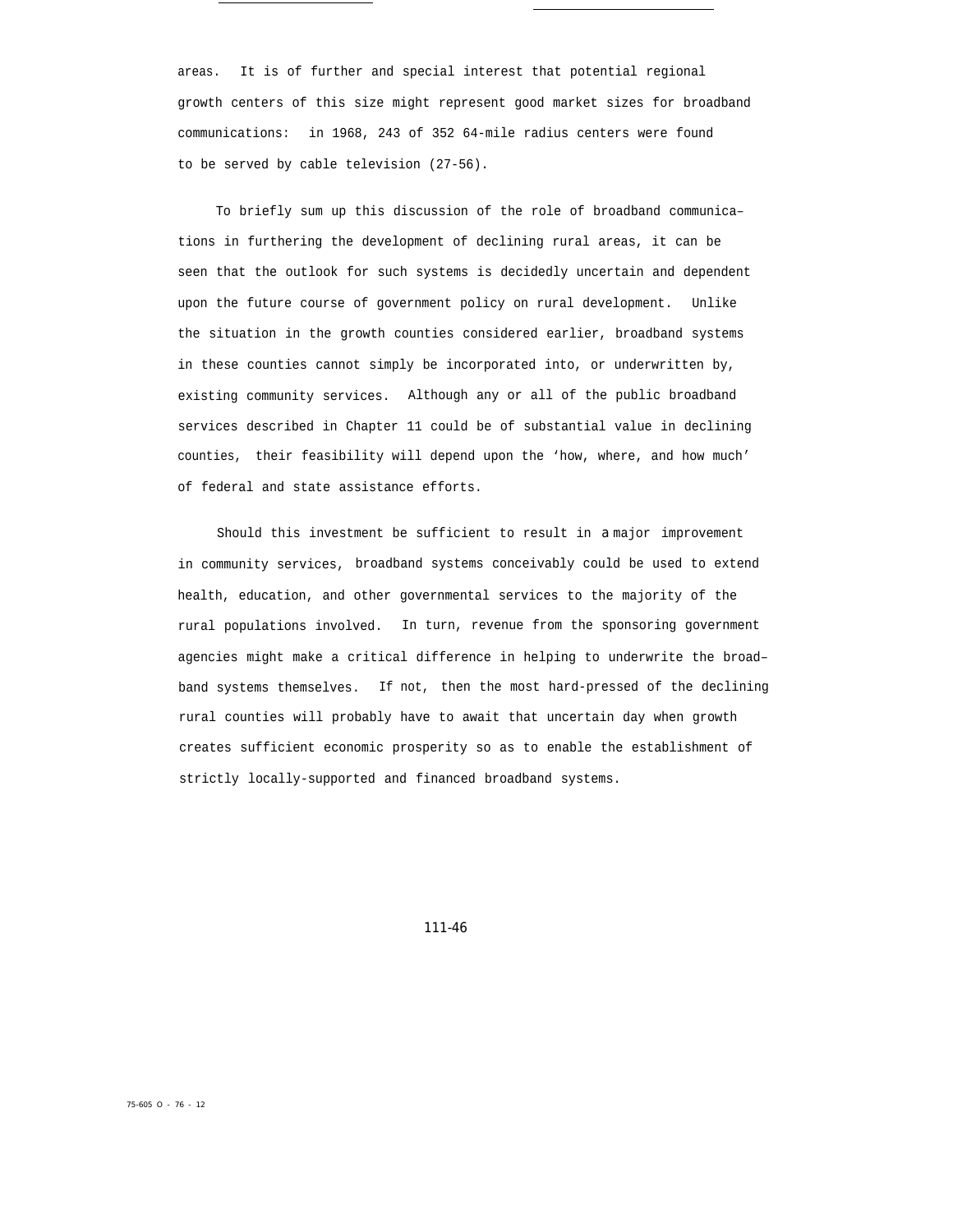#### Summary And Discussion of Findings

In approaching the task of examining the contribution broadband communications can make to rural development, it first was necessary to examine the present nature of change in rural America.

The 1970's has seen a reversal of the historic migration of Americans from rural to urban areas, with a net 1.6 million persons moving from urban to rural areas. In this period, overall rural growth (5.6%) exceeded that in urban areas (4%). This growth was not distributed evenly among all rural areas, nor was it found to be explainable simply in terms of proximity to metropolitan areas: the largest quantitative increase in net immigration occurred in counties adjacent to metropolitan areas, but the sharpest turnaround in migration developed in the more distant rural counties.

This change, whatever else it might have done, has not altered the sizable differences that exist among rural areas. parallel with the finding that there is no simple way to describe rural America is this study's proposition that broadband communications systems will succeed or fail to the degree that their characteristics match the particular needs and economic conditions of each rural area in which they are located.

In trying to make sense of the great diversity of needs and conditions in rural America, this study first identified the major forces underlying present change and then projected the future course of development and indicated needs that are likely to emerge as a result of these forces.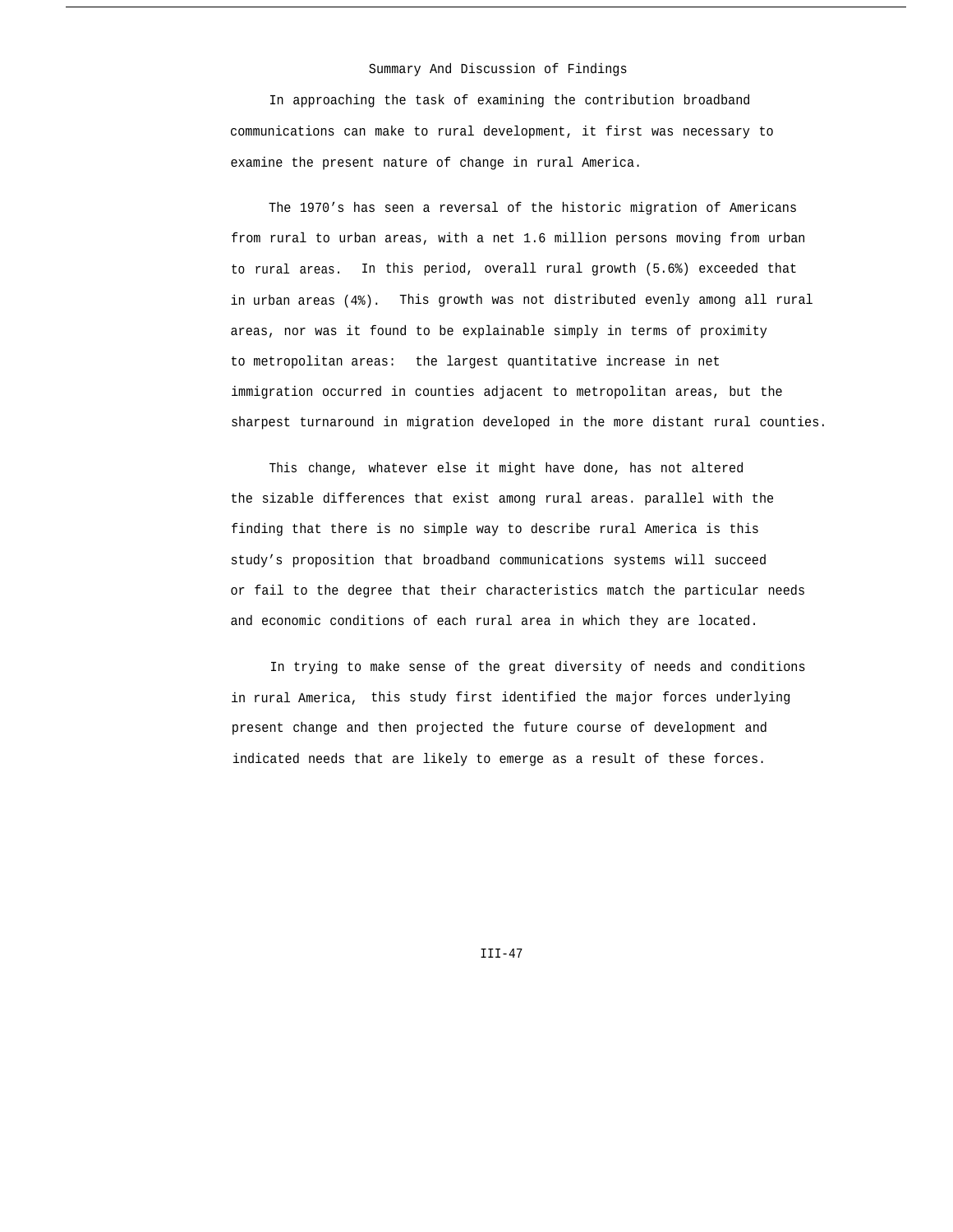The three principal forces identified in this study were:

- decentralization of manufacturing
- decentralization of the service sector of the economy
- residential preference

were found to be roughly descriptive of development, respectively, in two Decentralization of the service sector of the economy and of manufacturing major categories of growing rural counties: "Turnaround Acceleration" (generally adjacent to metro areas) and "Turnaround Reversal" (generally not adjacent to metro areas). A third major factor -- residential preference - was found to be important in both. In the following summary of the points that were made concerning these two categories of growing counties (plus, for completeness, a third category of counties that are declining), future needs are related to the contribution that broadband systems might make.

#### Turnaround Acceleration Counties

This group of counties grew rapidly in the 1960's after having gained some population in 1950's. As a class, they are distinguished by their proximity to metropolitan areas and their relative growth in the service sector of the economy.

Two of the problems those counties might encounter in the future are: o an overload on existing community facilities. 473 counties grew by 10 percent or more between 1970-74, with some achieving an annual growth rate of 22.5 percent or more; the fastest growing were also characterized by an influx of new residents and a higher proportion of families of child-rearing age.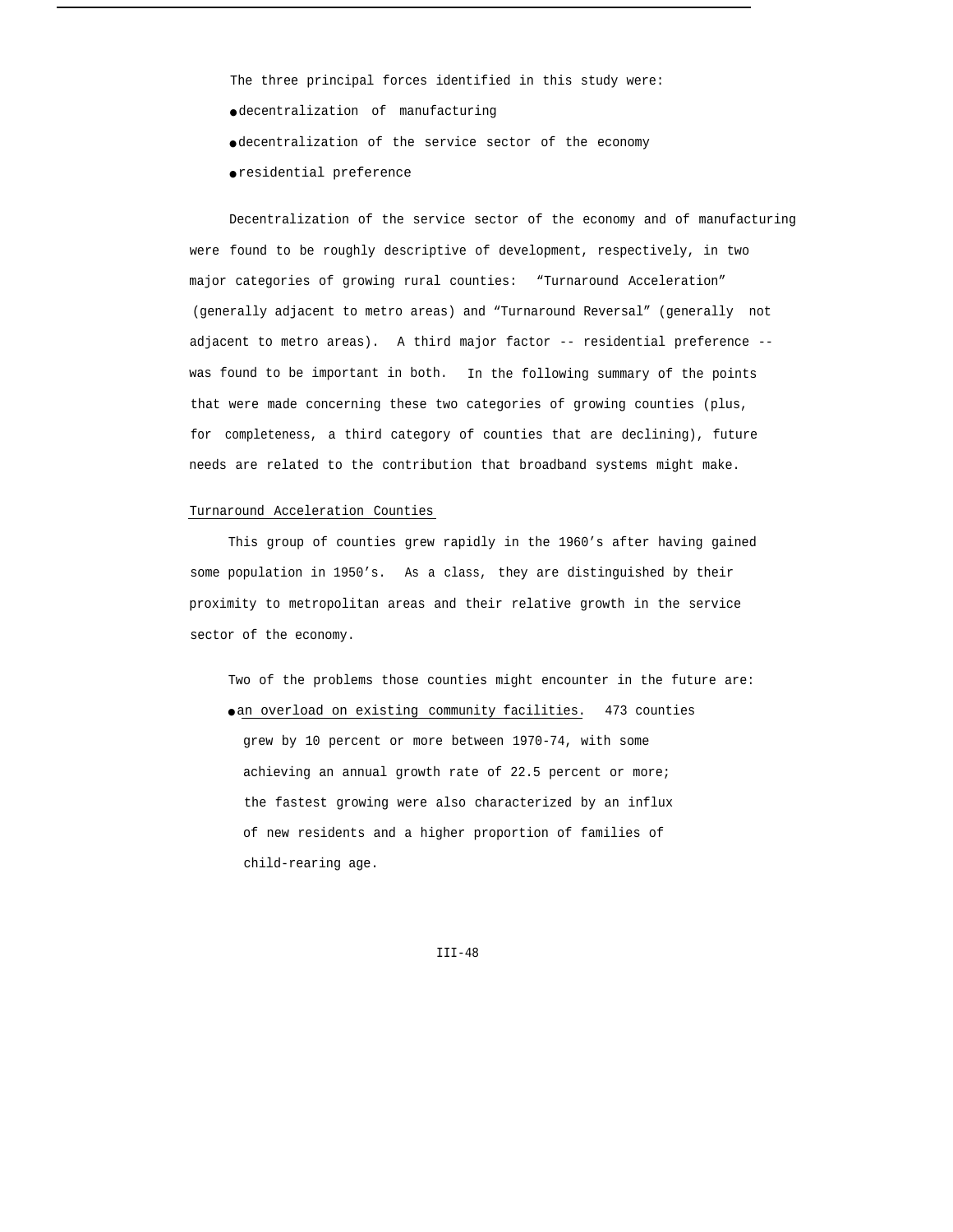● effects of fuel shortages upon automobile use. Many of the fastest growing counties are in hybrid urban-rural areas that have evolved as a result of extensive long-distance commuting (up to two-hour radii of travel). High gasoline prices or rationing could have a catastrophic effect upon continued growth in these counties.

A third problem this category of counties -- especially those located in those sprawling hybrids called "urban fields" -- might encounter in the future is uneven development and uneven sharing in the fruits of growth. It was suggested that the 'leap-frogging' expansion process entailed in the development of urban fields could leave isolated backwaters in which "all slum municipalities" might become the successor to what were, in the superseded small rural communities, all-slum blocks or neighborhoods. Concerning the dominant growth activity in these counties -- which was found to be in the non-goods producing, service sector of the economy -- the prospect was offered of the centralization of such enterprises at a few key locations along Interstate Highways and other high-speed arteries.

As an alternative to this very extensive, scattershot kind of regionalization, a smaller scale variant was discussed in which development might be more evenly dispersed throughout the rural areas. In this alternative, the rural region might "emulate" the extensive regionalization of the larger urban field before the latter becomes firmly established.

In this regard, one of the contributions broadband communications might make would be to enable such "emulation" by substituting communications for that of travel by car. Specifically concerning the decentralization of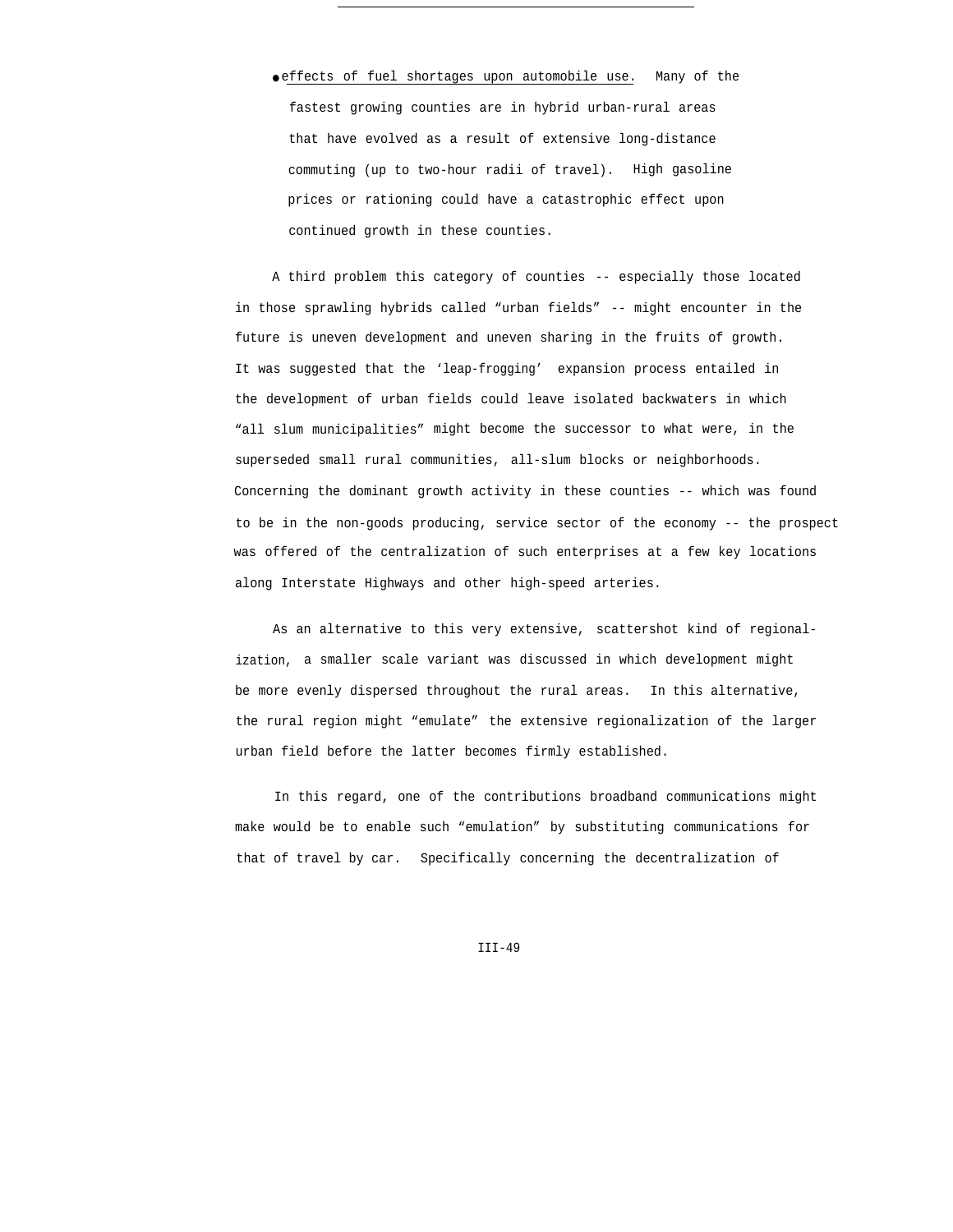service activities, there is recent evidence of the key role played by communications in making possible the decentralization of corporate headquarters. In addition, it has been shown that communications has enabled the decentralization of precisely the kind of service activities that have been found to dominate the development of urban fields. Because distance is no barrier to communications once links are in place, broadband systems might enable greater dispersal of service industries throughout a growing rural region as has occurred between city and distant suburbs in the New York metropolitan region. At the very least, the existence of broadband systems in a rural area would mean that the ability of that area to share in the subsequent development of the larger region would not be foreclosed.

As will be discussed in Chapter IV, broadband systems offering the entertainment and public services described in Chapter 11 could be economically feasible and could be established while an area was still predominantly rural in character. Once in place, however, the system could be subsequently expanded to provide those commercial broadband services that could enable the more dispersed decentralization of economic activities suggested above.

## Turnaround Reversal Counties

The dominant economic force in this category of counties is increase in manufacturing employment. Unlike the faster-growing Turnaround Acceleration group, counties in this category tend not to be located in close proximity to metropolitan areas. As the term implies, "Turnaround Reversal" are counties in transition, having emerged in the 1960's from a lengthy period of decline.

For the present, the effect of the growth of manufacturing in this category of counties probably has been beneficial to the inhabitants involved: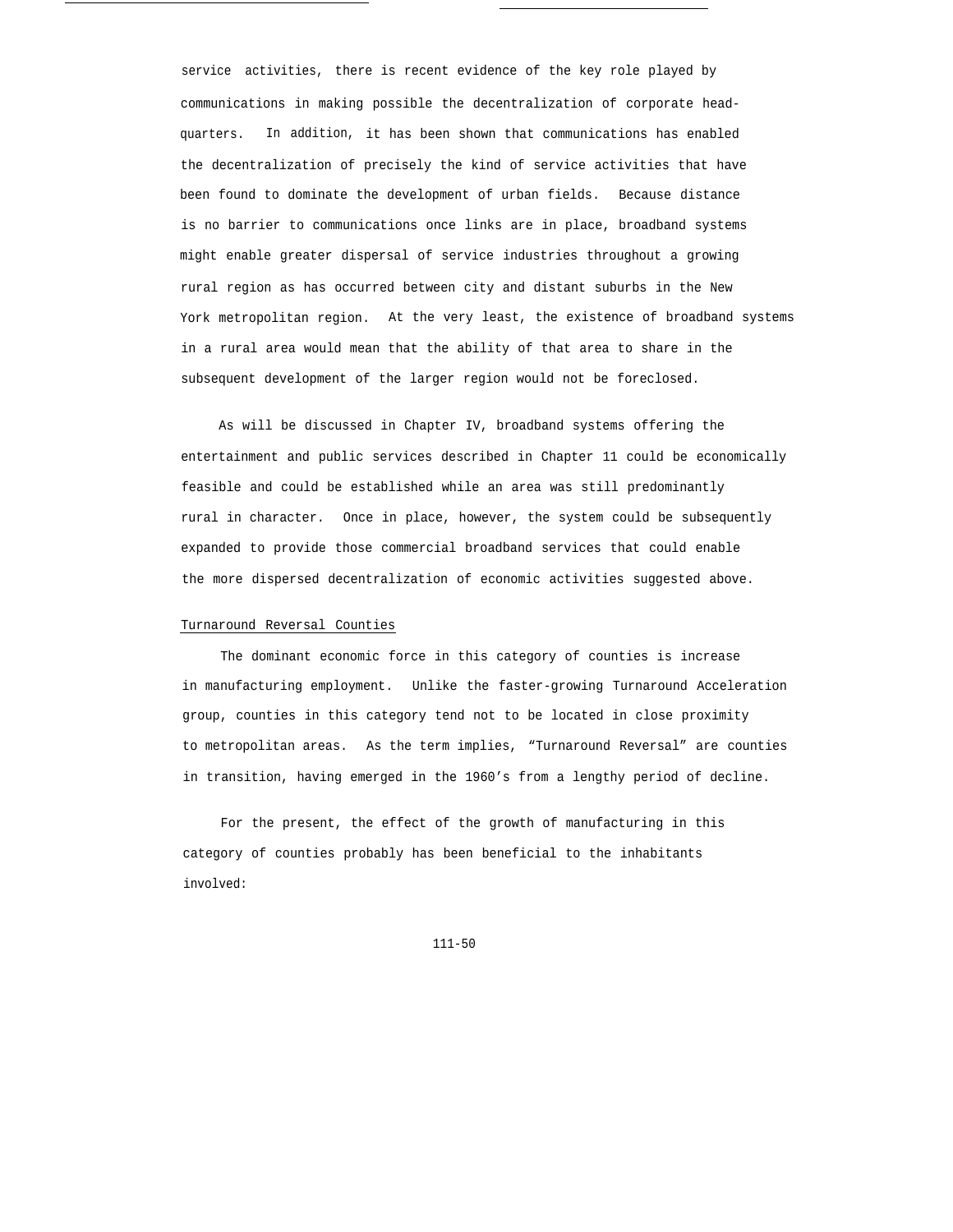● while some net outmigration is still occurring in some of these counties, the major exodus and attendant dislocation of earlier days has been arrested.

- new jobs have been created, but characteristically there has tended not to have been a large influx of new residents which might over-burden existing community facilities.
- even if new manufacturing jobs have been created by the establishment of slow-growth, low technology industry (as discussed earlier, actual samplings show this not necessarily to be the case in rural areas), there are numerous examples, especially in the South, where low technology industry has been succeeded by progressively more growth-generating kinds of enterprises.

In these counties, it is the long-term economic outlook that could be of the greatest concern: i.e., their ability to share in the growth of the service sector that is coming to dominate our national economy. The operative question is whether they can preserve their relative share of the nation's material goods while still relying for employment upon that diminishing sector of the economy which is manufacturing in this country.

Studies of rural industrialization have shown that growth in the service sector does not necessarily accompany or follow an increase in manufacturing employment. In fact, it was found that in the 1960's manufacturing-induced growth frequently ran counter to growth in the service sector. Concerning rural small towns, generally business activities have tended to decline and become progressively centered in larger communities.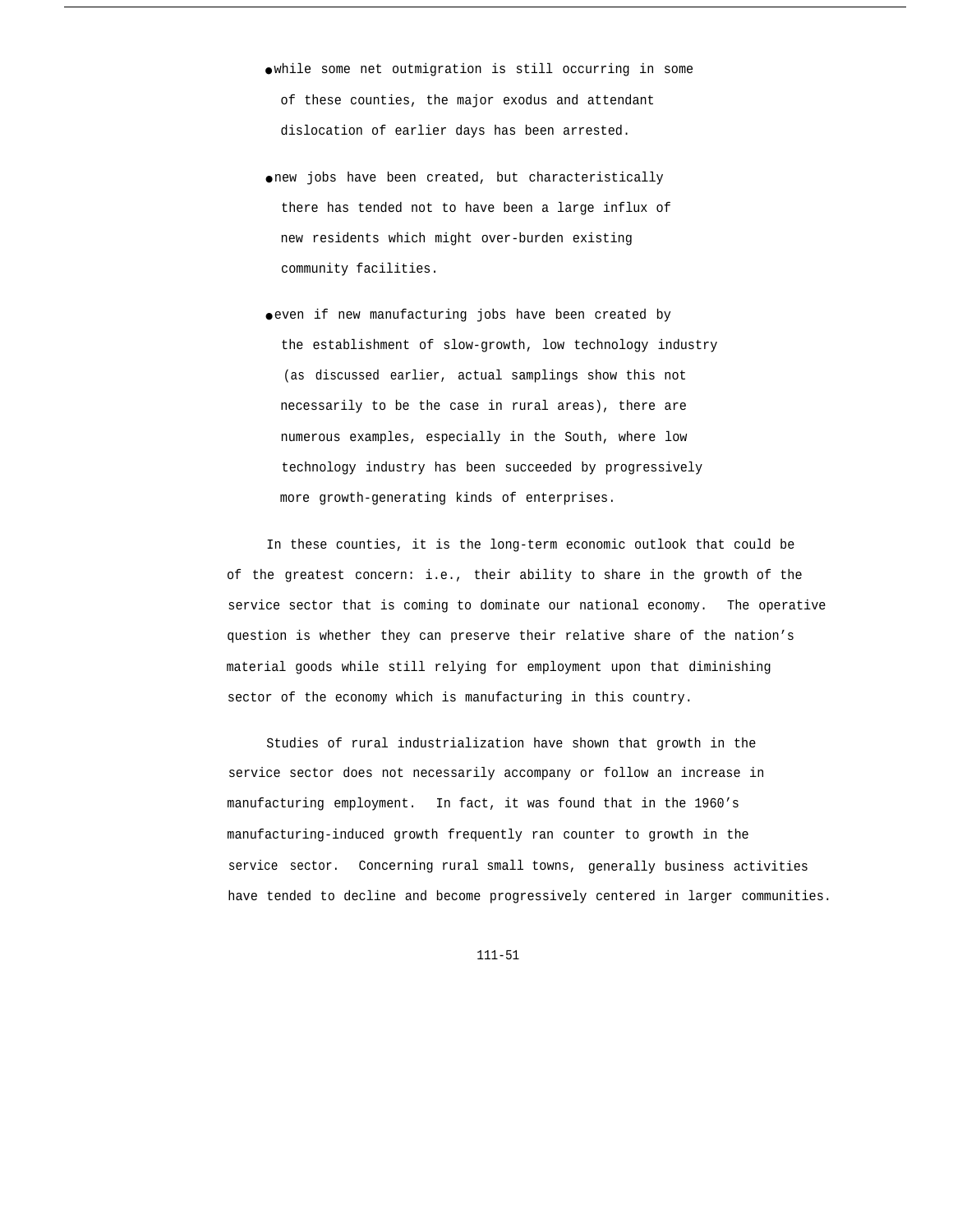While broadband systems by themselves are not likely to be a factor stimulating decentralization and growth in the service sector in the manner in which they might in the case of Turnaround Acceleration counties, some capability for service sector usage will be available in any two-way broadband system that might be established. Although the feasibility of systems in these Turnaround Reversal counties will be primarily dependent upon their usage for entertainment and public services, the population of these counties should be in a good position to be able to afford the latter. They are not as likely to have had an increase in tax revenues resulting from new industries counterbalanced by increased demands for services generated by an influx of new residents. Thus, it might be likely that some portion of system cost could be underwritten by public services users such as the school system. Additionally, disposable income in these growing counties is likely to be sufficiently high that many individual subscribers could afford to pay for hook-up to the system.

Provided that broadband systems can be justified on the above grounds (a matter dealt with in greater detail in Chapter IV), the additional availability of the system for broadband commercial services could serve the purpose of:

- helping to forestall the further erosion of the existing service sector in these counties.
- providing the communities involved with the communications infrastructure necessary for the growth of the service sector, when the latter occurs.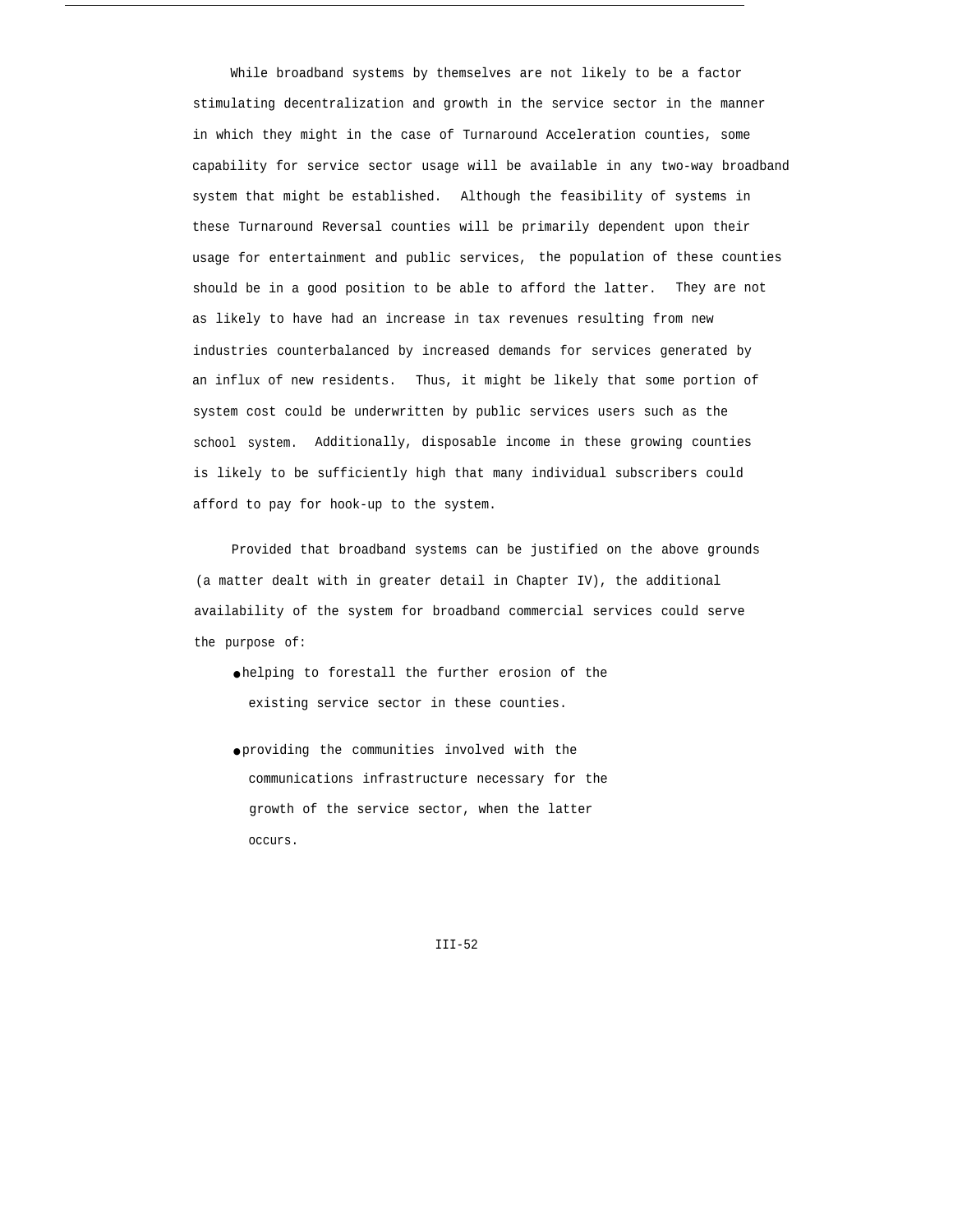## Declining Counties

Although the number of rural counties losing population decreased by more than half in the early 1970's, 25 percent of all rural counties in the United States still remain in this category.

As a class, these counties are those in which gains in manufacturing and service employment have not counterbalanced losses in agriculture and mining jobs. In these counties, the departure of working age residents has led to a steep increase in the proportion of the elderly and the young. The need for public services, such as those described in Chapter II, has tended to escalate as tax revenues have shrunk.

For the most seriously affected of these counties, it is open to serious question whether broadband systems would be feasible unless subsidized in their public service applications by federal or state government. This is likely to be so, as will be discussed in Chapter IV, because the financial viability of these systems in large part will depend upon community services, such as the schools, an important source of revenue. If the communities in question are hard-pressed, it is unlikely they will be able to spend scarce dollars on the improvements that broadband services might bring while at the same time they still might be struggling to maintain the most minimal basic level of health, education, and other community services. On the other hand, should a federal or state decision be made to improve these community services in a major way, then their delivery by broadband might be a cost-effective method and might warrant federal or state sharing in their costs.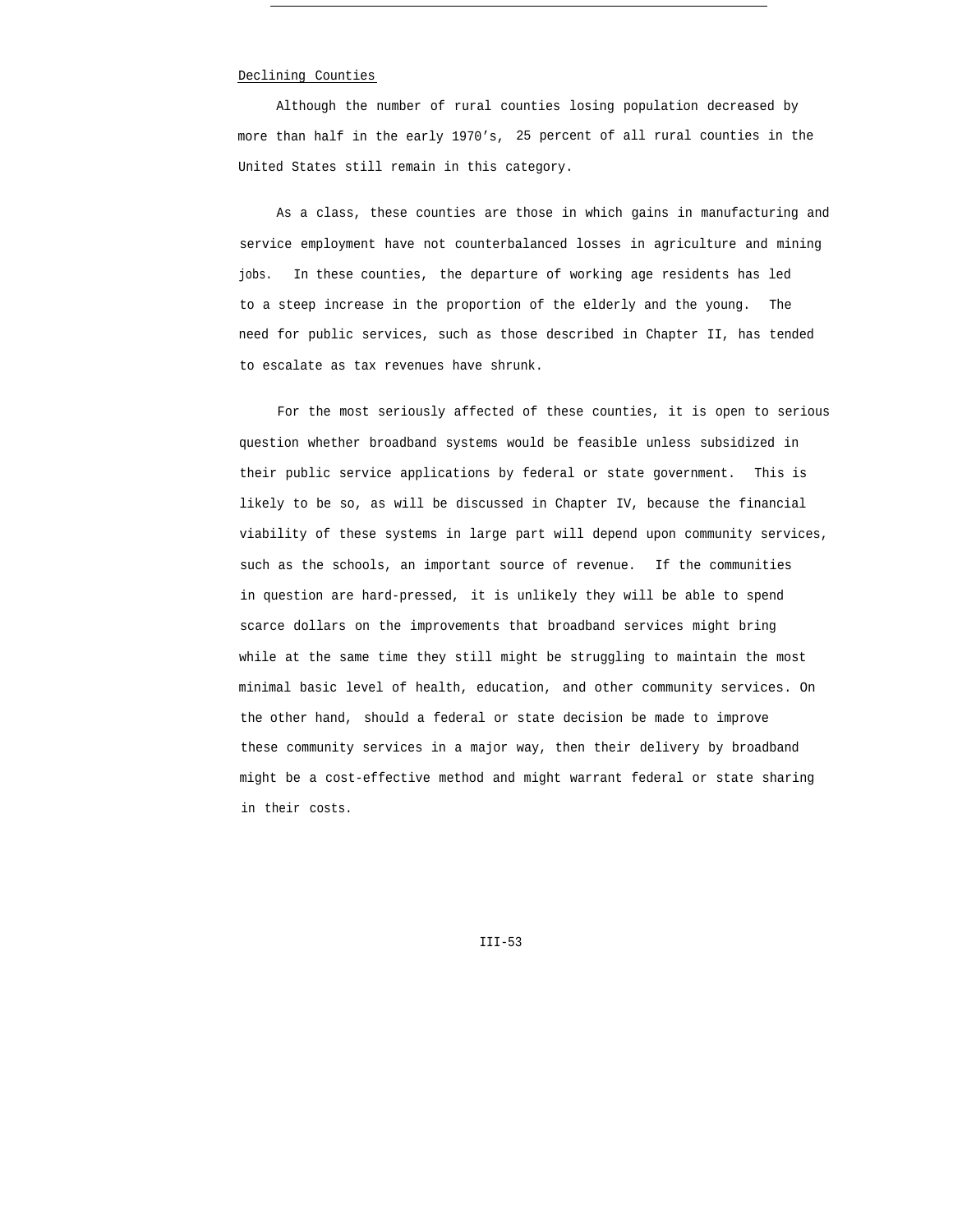In the category of declining rural counties, therefore, the feasibility of broadband systems is likely to be heavily dependent upon the timing and nature of the revitalization of community services:

- if a rural community is largely left to its own devices, the establishment of a broadband system is likely to await its 'evolution' to a condition of economic growth.
- alternatively, if substantial outmigration can occur before community services deteriorate to the point of no return, and if a community's resources and population remain in some sort of balance, then it is possible to visualize the feasibility -- without substantial outside assistance -- of a broadband system. Such 'equilibrium' rural communities (roughly equivalent to the Turnaround Reversal category discussed earlier) exist today in the Great Plains region.

The other alternative is direct subsidies and other assistance to upgrade community facilities, in which case it is difficult to visualize any realistic source of funds other than that of federal and state government. In this instance, the feasibility and value of broadband systems is likely to be further dependent upon the extent to which they mesh with and contribute to the objectives of the government assistance programs.

For purposes of discussion -- and to lend some specificity to the "iffy" role of broadband systems in contributing to rural development programs in declining counties-- the example was considered of the so-called "64 mile radius"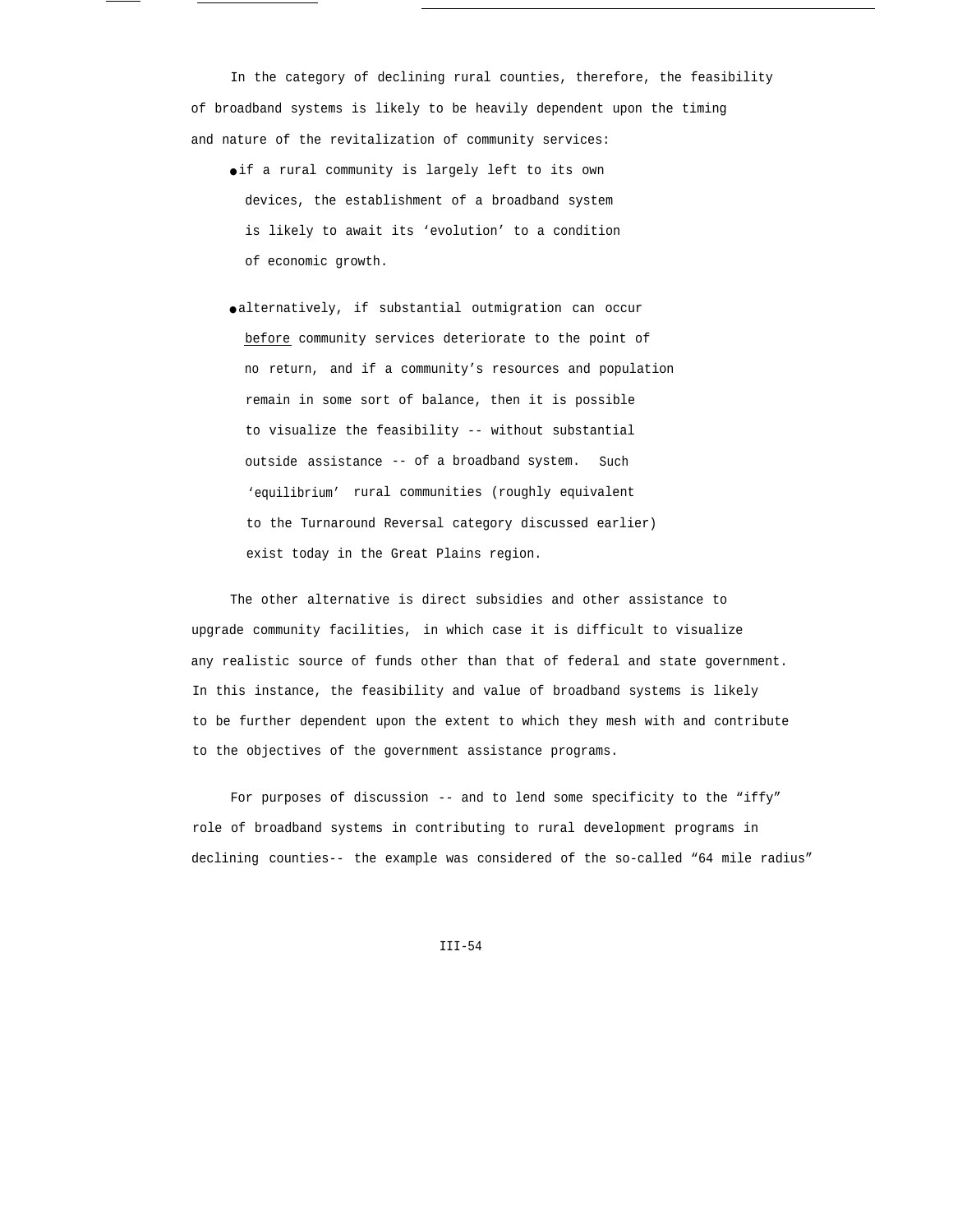regional centers that presently are evolving in this country, and that have been offered by one scholar as focal points for organizing government assistance. Briefly, these centers were found to be the location of major trading enterprises, junior colleges, medical facilities, and television broadcasting for the surrounding areas. Of further interest, growth centers of this size have apparently represented viable markets for broadband communications: in 1968, 243 of the 352 64-mile radius centers studies were found to be served by cable television.

Unless overall development efforts have some coherent and realistic purpose, it does not seem that a broadband communications system will make little difference to a declining rural area, even if entirely subsidized from outside sources. As every rural hamlet cannot be the site of a general hospital and a 4-year college -- which implies the necessity for devising some sort of regional system for the delivery of such services -- so, too, is it unlikely that each crossroads can be the center of its own broadband system. To the degree that a larger rural area (the 64-mile radius area is only one example) serves as a basis for coordinating the delivery of medical, educational, or other community services to a region's inhabitants, broadband communications potentially could serve as a substitute for extensive individual travel in realizing the benefit of these services and helping to make the most of available resources.

#### summary Observations

● Any area-coverage rural broadband system will require the fullest development of every possible service (entertainment, public, as well as commercial) as sources of revenue. Leaving aside entertainment service as a common denominator in all systems, the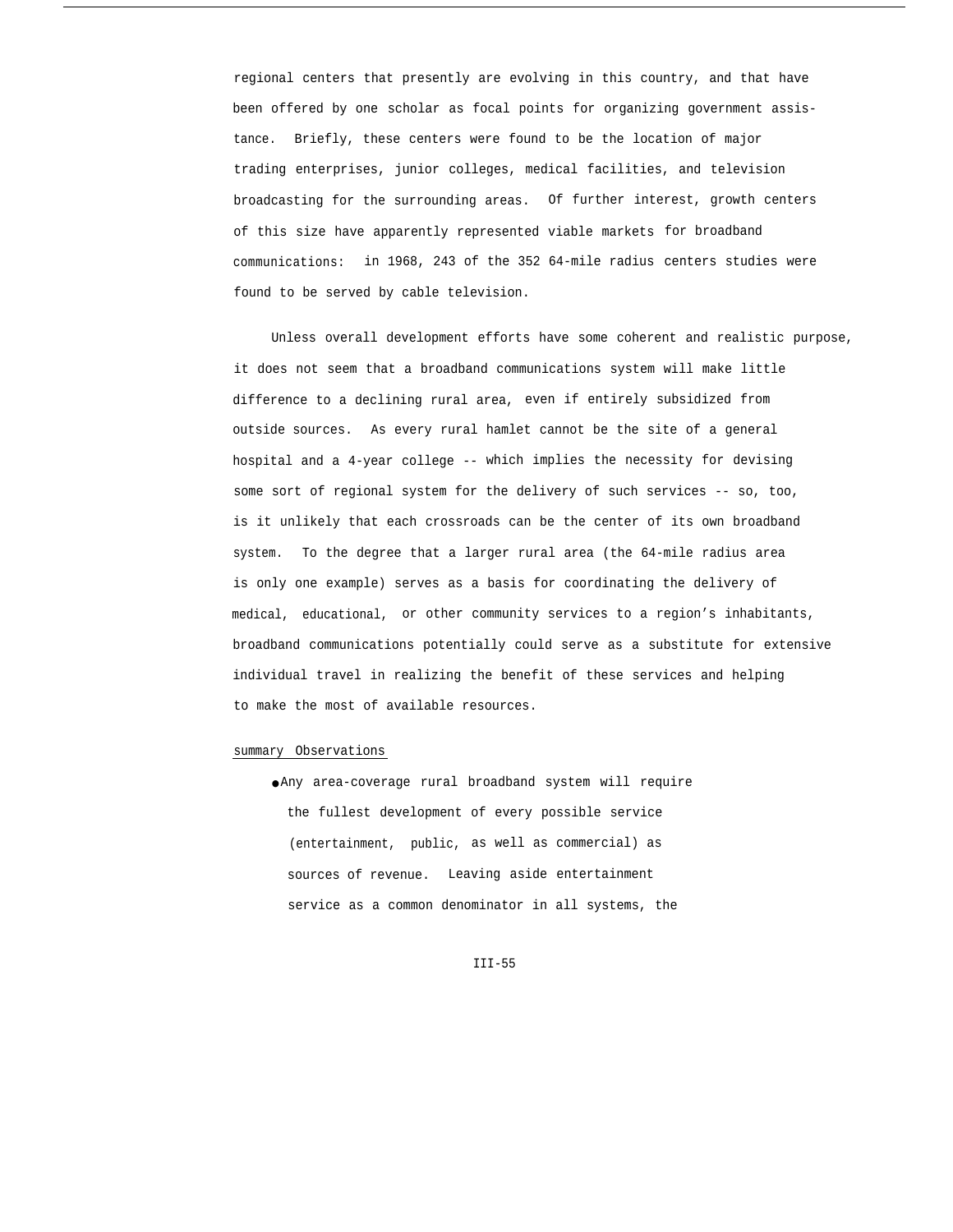principal additional sources of revenue will vary according to the type of rural area:

- 1) in the fastest growing rural counties (those dominated by growth in the service sector of the economy), business and commercial broadband services are likely to offer the greatest potential source for revenue.
- 2) in growing rural counties characterized by growth in manufacturing employment, public service uses are likely to represent the best additional source for revenue.
- Broadband systems in growing rural counties could:
	- 1) enable greater dispersal of service-type industries than is presently the case in some of the fastest growing counties. This could permit more equal sharing in the fruits of growth by all sections of a county and make more likely the continued viability of smaller rural communities.
	- 2) help forestall continuing erosion of business functions in those small towns located in areas of manufacturing growth, and provide the communications network necessary for later growth in the service sector, should economic conditions permit.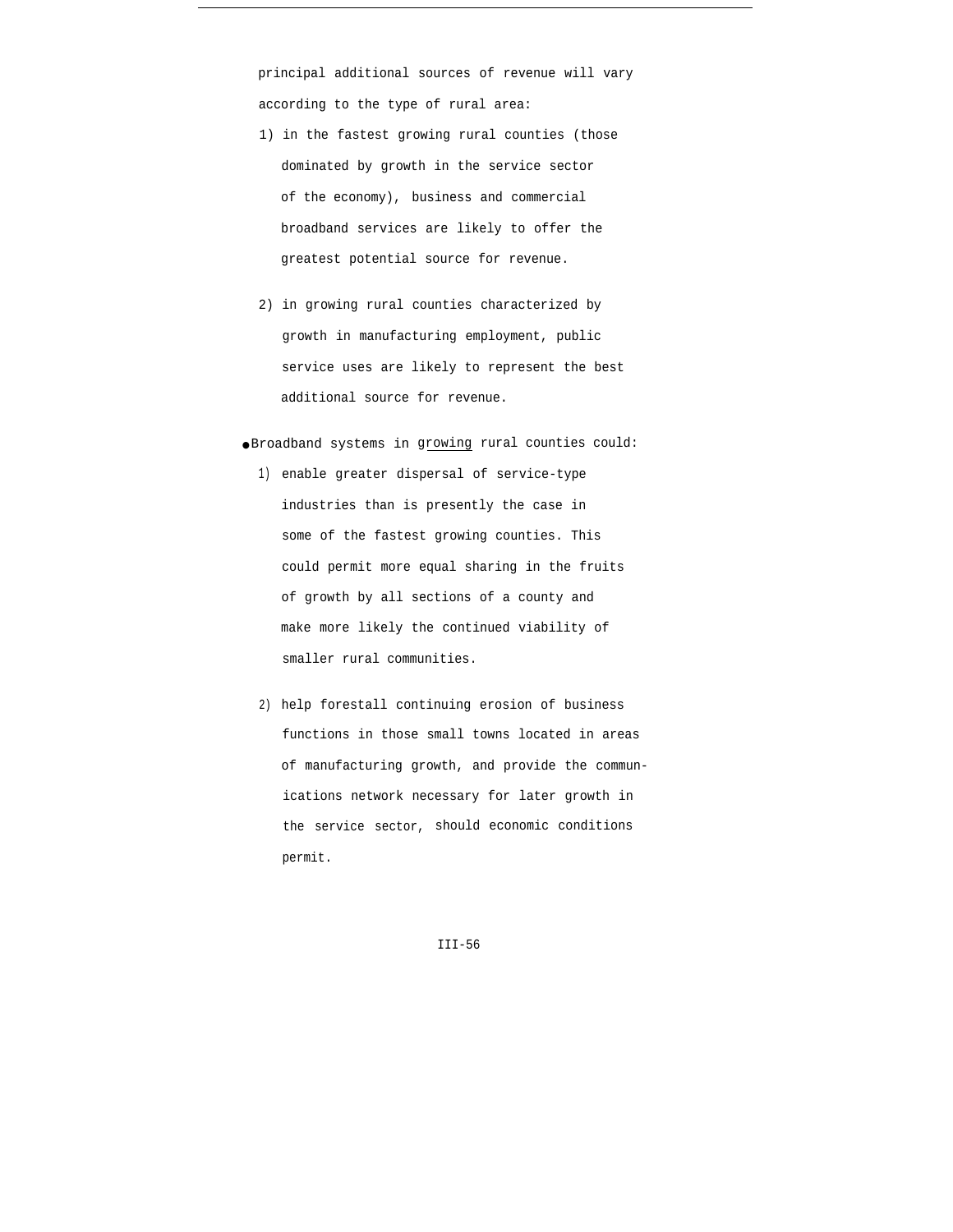● Broadband systems in declining rural counties could:

- 1) contribute to the cost-effective functioning of federal and state programs designed to upgrade medical, educational and other community services.
- 2) help to attract new industries by serving as a vehicle for delivery of upgraded community services.

● Implications for government policy are:1

- 1) in growing rural counties, broadband systems have the potential for becoming self-supporting; assistance required is likely to be in the areas of technical assistance and securing of financing.
- 2) in declining rural counties, the economic base is likely to be inadequate to support broadband systems. However, to the extent that government subsidies might be made available to upgrade schools and other community facilities, some functions might be performed through the use of broadband and appropriate reimbursement made to the system. The latter revenues, venues, in turn, might be sufficient to make the system financially self-sustaining. The value of broadband systems

**<sup>1</sup>** Because most statistical data is available on a county basis, the single rural county has been used as the unit of analysis in this discussion. This is not meant to imply that the individual county must be used as a Planning basis for government policies affecting the establishment of rural broadband systems. Indeed, in their full-service uses contemplated in this study, rural broadband systems are more likely to be coterminous with the boundaries of school districts and the like, which increasingly are multi-county or sub-regional in nature. For further discussion on this point, see Chapter IV.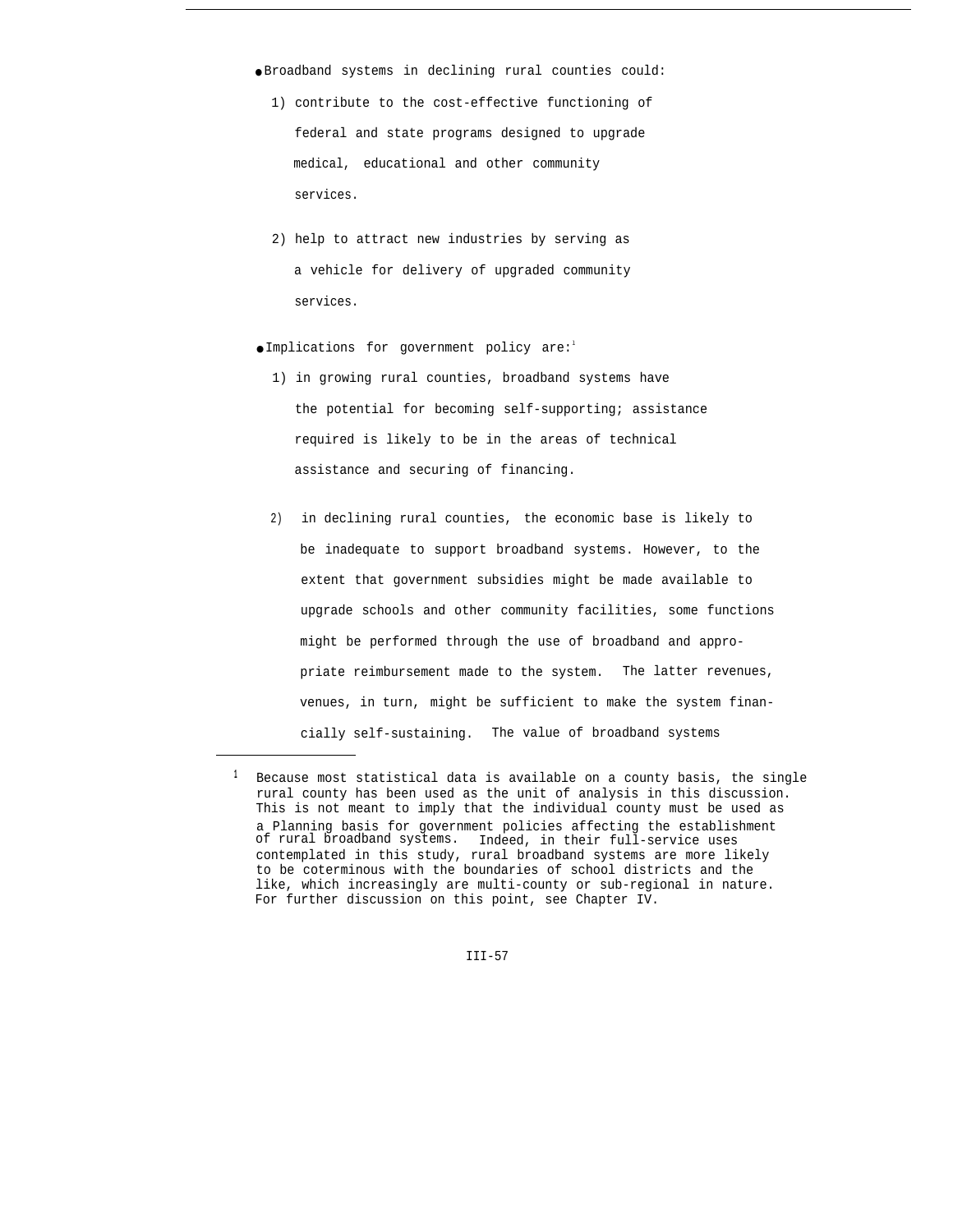in providing public services is likely to depend upon the extent to which these services mesh with and contribute to these government assistance programs, as well as upon the degree to which rural development policy emphasizes area-wide, coordinated delivery of community services.

● Despite the evident promise of broadband communications systems, there can be no assurance that they will in fact evolve in the manner suggested in this Chapter. Before entrepreneurs, local business leaders, or governmental officials can seriously entertain organizing and deploying such systems, much more has to be known about the practical aspects of their financing and operation. This will be the subject of the next and final chapter.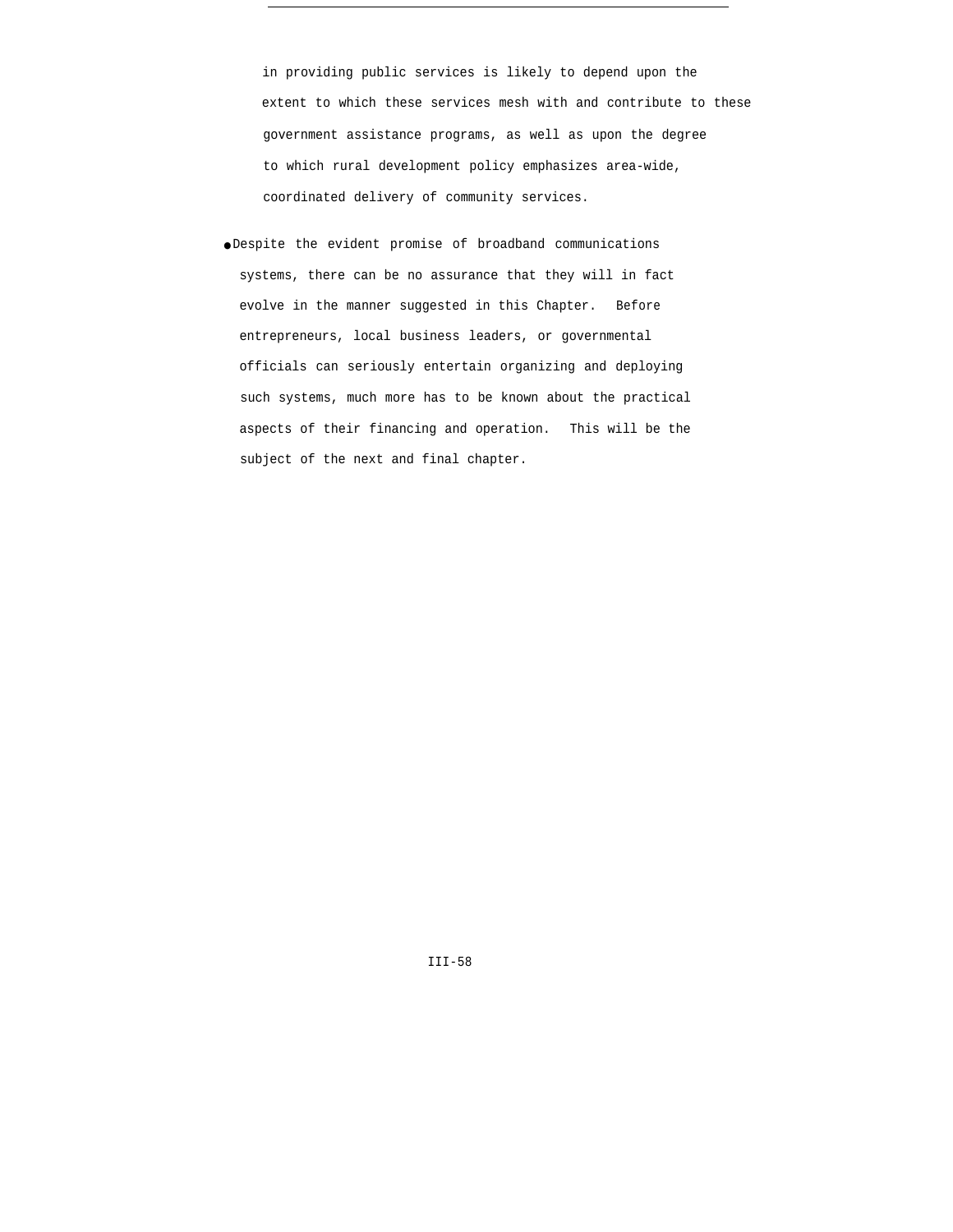#### CHAPTER III

#### References

1. Sundquist, J. L., Dispersing Population: What America Can Learn from Europe, (Washington, D.C.: The Brookings Institution), 1975.

——

- 2. Beale, C. L., The Revival of Population Growth in Nonmetropolitan America: based on paper presented at the Conference on Population Distribution, sponsored by the Center for Population Research, National Institutes of Health, (Washington, D.C.: U.S. Department of Commerce, Economic Research Service, ERS-605), 29-31 January 1975.
- 3\* U.S. Congress, Senate Committee on Agriculture and Forestry, Subcommittee on Rural Development, City Size and Quality of Life: An Analysis of the Policy Implications of Continued Population Concentrations, (Washington D.C.: U.S. Government Printing Office, Stanford Research Institute), 13 June 1975.
- 4. Beale, C. L., "Rural and Nonmetropolitan Population Trends of Significance to National Population Policy," in Commission on Population Growth and the American Future Research Reports, Volume V, Population Distribution and Policy, U.S. Government Printing Office, 1972.
- 5. Beale, C. L., U.S. Department of Agriculture, Economic Research Service, personal interview on 21 December 1975.
- 6. Beale, C. L. and Fuguitt, G. V., "The New Pattern of Nonmetropolitan Population Change:" CDE Working Paper 75-22, presented at the Conference on Social Demography, University of Wisconsin, Madison, 15-16 July 1975.
- 7. Beale, C. L., Renewal of Population Growth in Nonmetropolitan Areas of the United States: statement before the Subcommittee on Census and Population, House Committee on Post Office and Civil Service, November, 1975.
- 8. Haren, Claude C., Current Spatial Organization of Industrial Production and Distribution Activity, United States Department of Agriculture, Economic Research Service, 11-13 July 1972.
- 9. Thompson, Wilbur R., "The Economic Base of Urban Problems" from Contemporary Economic Issues, (Homewood, Illinois: Richard D. Irwin, Inc.), 1973.
- 10. Lee, E. S., Bresee, J. C., Nelson K. P. and Patterson, D. A., An Introduction to Urban Decentralization Research, (Oak Ridge, Tennessee: Oak Ridge National Laboratory), June 1971.
- 11. Haren, Claude C., "Rural Industrial Growth in the 1960's" from American Journal of Agricultural Economics, Vol. 52, No. 3, August 1970.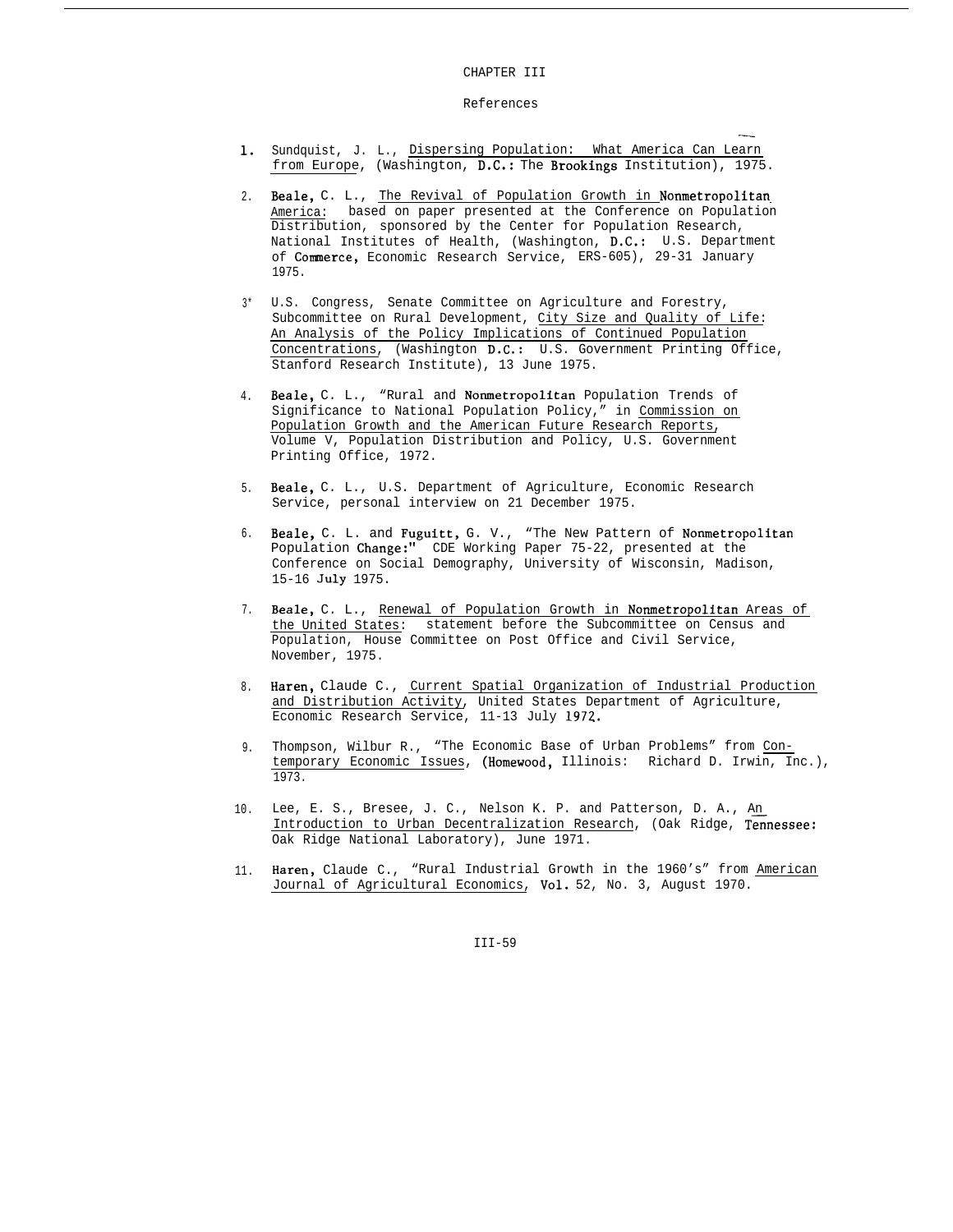- 12. Gustafson, Neil C., "Don't Jump to Conclusions About the 'New' Population Trends:" quoted in draft State Responses to Growth and Change, 1976 Bicentennial Report on National Growth and Development, U.S. Department of Housing and Urban Development, December 1975.
- 13. Hansen, Niles M., The Future of Nonmetropolitan America, (Lexington, Massachusetts: Lexington Books, D.C. Heath and Company), 1975.
- 14. "State Responses to Growth and Change:" in draft report 1976 Bicentennial Report on National Growth and Development, U.S. Department of HUD, December 1975.
- 15. Hines, Fred K., Brown, David L., and Zimmer, John M., Social and Economic Characteristics Of The Population In Metro And Nonmetro Counties, 1970, (Washington, D.C.: Economic Research Service, U.S. Department of Agriculture).
- 16. Brown, David L., Socioeconomic Characteristics Of Growing and Declining Nonmetropolitan Counties, 1970, (Washington, D.C.: Economic Research Service, U.S. Department of Agriculture), August 1975.
- 17. "The Cities Of The Future:" Chapter IV in NAE report, Communications Technology for Urban Improvement, National Academy of Engineering, Washington, D.C.
- 18. Gold, Neil N., "The Mismatch of Jobs and Low-Income People in Metropolitan Areas and Its Implications for the Central-City Poor," Chapter 4, part III, Commission on Population Growth and the American Future, Research Reports, Volume V, Population Distribution and Policy.
- 19. Goldmark, Peter C., "The Need for a New Rural Society," Michigan Business Review, May 1974.
- 20. Beale, Calvin L., "Rural development: Population and Settlement Prospects," from the Journal of Soil and Water Conservation, Volume 29, Number 1, January - February 1974.
- 21. "Report on National Growth and Development," draft in 1976 Bicentennial Report on National Growth and Development, U.S. Department of HUD, December 1975.
- 22. **<sup>U</sup>.S.** Congress, Senate Committee on Agriculture and Forestry, Subcommittee on Rural Development, Implementation of the Rural Development Act of 1972, 29 June 1973.
- 23. Experience, Incorporated, Experiences, Opinions, And Attitudes Of Company Officials And Community Leaders Related To Non-Metropolitan Branch Plants, The Agri-business Program, Agriculture Research Service, U.S. Department of Agriculture, Hyattsville, *Maryland, undated.*
- 24. Cooney, James L., Corning Glass Corporation, from speech given at aconference sponsored by the Utah Valley Industrial Development Association, 19 August 1967.